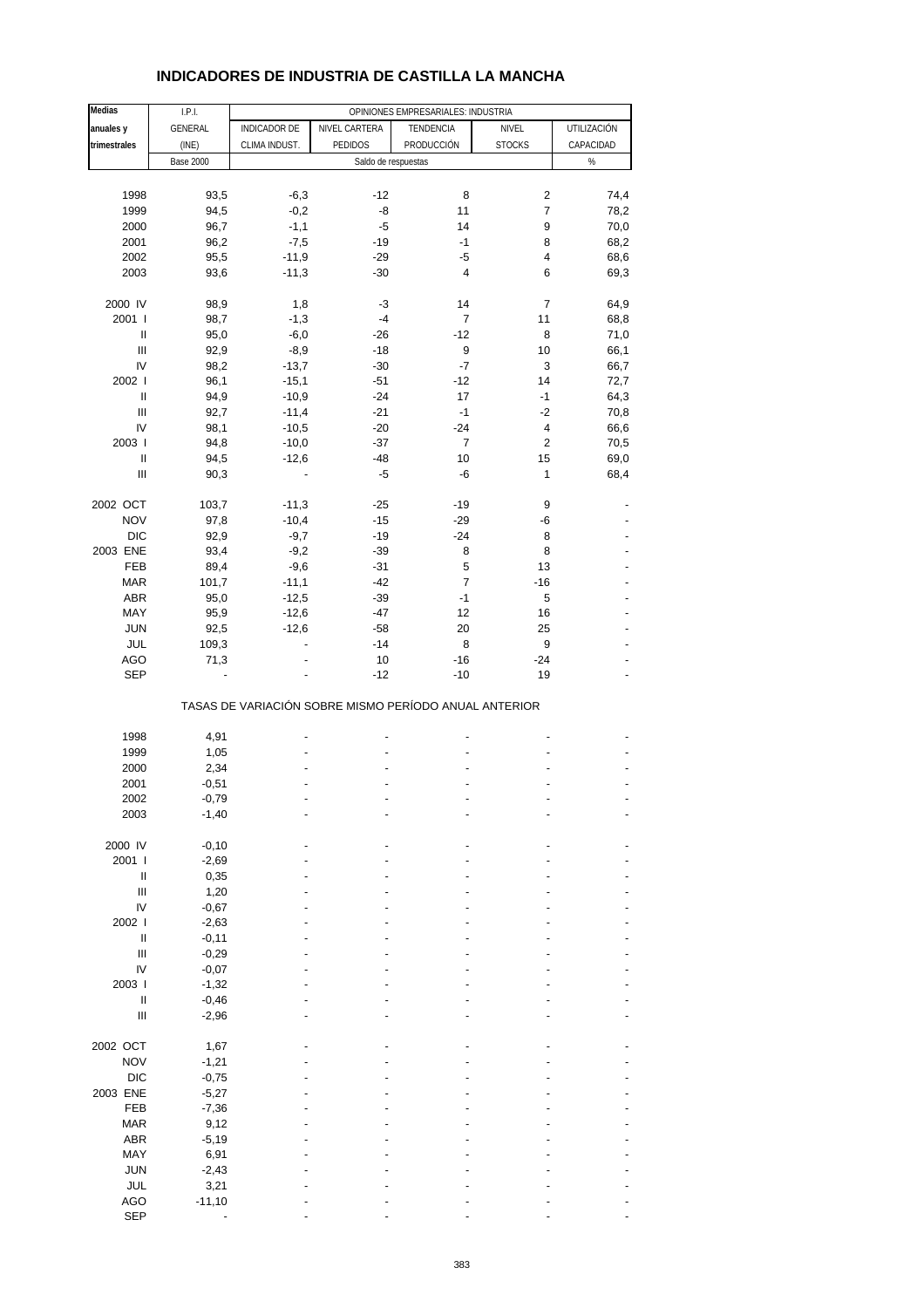# **INDICADORES DE CONSTRUCCIÓN DE CASTILLA LA MANCHA. I**

| Medias                     |              |                    | VISADOS: SUPERFICIE A CONSTRUIR                       |                 |          |              | LICENCIAS: SUPERFICIE A CONSTRUIR |                              |           |
|----------------------------|--------------|--------------------|-------------------------------------------------------|-----------------|----------|--------------|-----------------------------------|------------------------------|-----------|
| anuales y                  | <b>TOTAL</b> | <b>EDIFICIOS</b>   | <b>SERVICIOS</b>                                      | <b>OTROS</b>    | TOTAL    |              | RESIDENCIAL                       |                              | NO RESID. |
| trimestrales               |              | <b>VIVIENDAS</b>   | COMERCIALES                                           | <b>DESTINOS</b> |          | <b>TOTAL</b> | <b>VIVIENDAS</b>                  | COLECTIVOS                   |           |
|                            |              | Metros cuadrados   |                                                       |                 |          |              | Miles de metros cuadrados         |                              |           |
|                            |              |                    |                                                       |                 |          |              |                                   |                              |           |
| 1998                       | 311.864      | 253.864            | 13.878                                                | 44.123          | 355      | 276          | 274                               | 2                            | 79        |
| 1999                       | 347.404      | 279.058            | 15.300                                                | 53.047          | 343      | 283          | 281                               | $\sqrt{2}$                   | 61        |
| 2000                       | 386.261      | 325.011            | 19.503                                                | 41.747          | 471      | 377          | 375                               | $\sqrt{2}$                   | 95        |
| 2001                       | 389.614      | 308.795            | 28.065                                                | 52.754          | 564      | 450          | 448                               | $\sqrt{2}$                   | 114       |
|                            |              |                    |                                                       |                 |          |              |                                   |                              |           |
| 2002                       | 439.649      | 347.226            | 23.088                                                | 69.336          | 543      | 438          | 427                               | 10                           | 106       |
| 2003                       | 573.891      | 459.755            | 27.392                                                | 86.744          | 603      | 498          | 490                               | 8                            | 105       |
| 2000 III                   |              |                    |                                                       |                 |          |              |                                   |                              |           |
| IV                         | 315.013      | 275.986<br>292.911 | 12.116                                                | 26.911          | 421      | 355          | 354                               | 1<br>$\overline{\mathbf{c}}$ | 66<br>97  |
|                            | 359.656      |                    | 21.683                                                | 45.063          | 575      | 477          | 476                               |                              |           |
| 2001 l                     | 405.206      | 334.758            | 21.443                                                | 49.004          | 438      | 369          | 369                               | 0                            | 69        |
| $\ensuremath{\mathsf{II}}$ | 411.313      | 295.209            | 50.047                                                | 66.057          | 670      | 518          | 516                               | $\overline{\mathbf{c}}$      | 152       |
| Ш                          | 368.028      | 306.460            | 23.321                                                | 38.247          | 503      | 404          | 404                               | 0                            | 99        |
| IV                         | 373.908      | 298.753            | 17.449                                                | 57.705          | 643      | 507          | 502                               | 5                            | 136       |
| 2002                       | 386.567      | 310.486            | 18.943                                                | 57.137          | 433      | 341          | 332                               | 9                            | 92        |
| Ш                          | 455.125      | 360.438            | 30.733                                                | 63.954          | 544      | 463          | 434                               | 29                           | 81        |
| Ш                          | 473.637      | 369.166            | 14.909                                                | 89.561          | 622      | 481          | 480                               | $\mathbf{1}$                 | 140       |
| IV                         | 443.269      | 348.812            | 27.764                                                | 66.692          | 574      | 466          | 464                               | $\overline{\mathbf{c}}$      | 108       |
| 2003                       | 536.660      | 415.365            | 35.969                                                | 85.325          | 569      | 462          | 456                               | 6                            | 107       |
| Ш                          | 611.121      | 504.144            | 18.814                                                | 88.163          | 706      | 606          | 593                               | 13                           | 100       |
|                            |              |                    |                                                       |                 |          |              |                                   |                              |           |
| 2002 JUL                   | 624.624      | 449.101            | 16.875                                                | 158.648         | 646      | 543          | 543                               | 0                            | 103       |
| AGO                        | 291.739      | 250.383            | 8.818                                                 | 32.538          | 641      | 493          | 490                               | 3                            | 148       |
| <b>SEP</b>                 | 504.547      | 408.014            | 19.035                                                | 77.498          | 578      | 408          | 408                               | 0                            | 170       |
| OCT                        | 408.096      | 299.984            | 56.267                                                | 51.845          | 679      | 569          | 565                               | 4                            | 110       |
| <b>NOV</b>                 | 457.142      | 397.043            | 10.720                                                | 49.379          | 538      | 419          | 416                               | 3                            | 119       |
| <b>DIC</b>                 | 464.568      | 349.410            | 16.305                                                | 98.853          | 506      | 410          | 410                               | 0                            | 96        |
| 2003 ENE                   | 492.265      | 370.448            | 67.297                                                | 54.520          | 568      | 473          | 460                               | 13                           | 95        |
| FEB                        | 525.608      | 382.549            | 17.495                                                | 125.564         | 696      | 518          | 515                               | 3                            | 178       |
| <b>MAR</b>                 | 592.106      | 493.099            | 23.116                                                | 75.891          | 443      | 395          | 392                               | 3                            | 48        |
| <b>ABR</b>                 | 592.134      | 488.355            | 18.007                                                | 85.772          | 706      | 606          | 593                               | 13                           | 100       |
| MAY                        | 684.415      | 538.842            | 18.293                                                | 127.280         |          |              |                                   |                              |           |
| <b>JUN</b>                 | 556.815      | 485.235            | 20.143                                                | 51.437          |          |              |                                   |                              |           |
|                            |              |                    | TASAS DE VARIACIÓN SOBRE MISMO PERÍODO ANUAL ANTERIOR |                 |          |              |                                   |                              |           |
|                            |              |                    |                                                       |                 |          |              |                                   |                              |           |
| 1998                       | 25,49        | 18,56              | 36,21                                                 | 82,34           | 52,24    | 47,90        | 48,80                             | $-16, 13$                    | 69,73     |
| 1999                       | 11,40        | 9,92               | 10,24                                                 | 20,23           | $-3,15$  | 2,44         | 2,46                              | 0,00                         | $-22,82$  |
| 2000                       | 11,18        | 16,47              | 27,47                                                 | $-21,30$        | 37,18    | 33,15        | 33,61                             | $-26,92$                     | 55,98     |
| 2001                       | 0,87         | $-4,99$            | 43,90                                                 | 26,37           | 19,67    | 19,43        | 19,44                             | 15,79                        | 20,63     |
| 2002                       | 12,84        | 12,45              | $-17,74$                                              | 31,43           | $-3,64$  | $-2,69$      | $-4,58$                           | 459,09                       | $-7,38$   |
| 2003                       | 36,37        | 37,05              | 10,28                                                 | 43,27           | 22,18    | 24,03        | 27,85                             | $-56,16$                     | 14,09     |
|                            |              |                    |                                                       |                 |          |              |                                   |                              |           |
| 2000 III                   | 4,49         | 16,70              | $-24,62$                                              | $-44,99$        | 34,65    | 45,23        | 45,68                             | $-20,00$                     | $-3,43$   |
| IV                         | 5,05         | 1,24               | 24,47                                                 | 26,46           | 45,12    | 48,86        | 50,21                             | $-58,33$                     | 29,20     |
| 2001 l                     | $-0,67$      | 2,60               | $-14,91$                                              | $-13,23$        | 13,66    | 23,66        | 24,35                             | $\sim$                       | $-20,69$  |
| Ш                          | $-11,05$     | $-27,08$           | 163,25                                                | 71,40           | 33,27    | 38,13        | 38,30                             | 0,00                         | 19,01     |
| Ш                          | 16,83        | 11,04              | 92,47                                                 | 42,13           | 19,48    | 13,79        | 14,12                             | $-75,00$                     | 50,25     |
| IV                         | 3,96         | 1,99               | $-19,53$                                              | 28,05           | 11,95    | 6,28         | 5,54                              | 220,00                       | 39,73     |
|                            |              |                    |                                                       |                 |          |              |                                   |                              |           |
| 2002                       | $-4,60$      | $-7,25$            | $-11,66$                                              | 16,60           | $-1,22$  | $-7,76$      | $-10,20$                          | $\sim 100$ km s $^{-1}$      | 33,82     |
| Ш                          | 10,65        | 22,10              | $-38,59$                                              | $-3,18$         | $-18,85$ | $-10,68$     | $-15,95$                          | $\overline{\phantom{a}}$     | $-46,61$  |
| Ш                          | 28,70        | 20,46              | $-36,07$                                              | 134,16          | 23,59    | 19,04        | 18,89                             | 200,00                       | 42,23     |
| IV                         | 18,55        | 16,76              | 59,12                                                 | 15,57           | $-10,73$ | $-8,15$      | $-7,64$                           | $-56,25$                     | $-20,34$  |
| 2003                       | 38,83        | 33,78              | 89,88                                                 | 49,33           | 31,41    | 35,62        | 37,39                             | $-29,63$                     | 15,88     |
| $\mathbf{II}$              | 34,28        | 39,87              | $-38,78$                                              | 37,85           | 4,44     | 3,77         | 10,22                             | $-71,74$                     | 8,70      |
| 2002 JUL                   | 7,63         | $-3,84$            | $-58,91$                                              | 119,59          | 15, 15   | 15,53        | 15,78                             | $\overline{\phantom{a}}$     | 13,19     |
| AGO                        | 62,52        | 70,25              | $-20,55$                                              | 52,48           | 57,49    | 56,01        | 55,06                             | $\blacksquare$               | 62,64     |
| <b>SEP</b>                 | 46,57        | 33,65              | 6,99                                                  | 266,33          | 6,84     | $-4,45$      | $-4,45$                           | $\overline{\phantom{a}}$     | 49,12     |
| OCT                        | 22,40        | 1,14               | 446,60                                                | 95,43           | 41,46    | 40,84        | 40,20                             | 300,00                       | 44,74     |
| <b>NOV</b>                 | 3,86         | 18,22              | $-24,10$                                              | $-45,24$        | $-17,36$ | $-16,03$     | $-14,05$                          | $-80,00$                     | $-21,71$  |
| <b>DIC</b>                 | 33,44        | 32,44              | $-41,62$                                              | 75,24           | $-36,67$ | $-33,76$     | $-33,76$                          | $\sim 100$ km s $^{-1}$      | $-46,67$  |
| 2003 ENE                   | 58,93        | 55,62              | 789,35                                                | $-14,97$        | 46,02    | 70,76        | 71,64                             | 44,44                        | $-15,18$  |
| FEB                        | 13,03        | 1,16               | $-43,56$                                              | 124,83          | 36,74    | 18,26        | 22,62                             | $-83,33$                     | 150,70    |
| <b>MAR</b>                 | 53,81        | 56,42              | 26,55                                                 | 47,52           | 10,47    | 28,66        | 27,69                             | $\sim 100$ km s $^{-1}$      | $-48,94$  |
| ABR                        | 15,23        | 18,05              | 63,36                                                 | $-3,80$         | 4,44     | 3,77         | 10,22                             | $-71,74$                     | 8,70      |
| MAY                        | 61,94        | 58,63              | $-58,62$                                              | 228,52          |          |              |                                   |                              |           |
| <b>JUN</b>                 | 29,84        | 47,97              | $-45,51$                                              | $-19,58$        |          |              |                                   |                              |           |
|                            |              |                    |                                                       |                 |          |              |                                   |                              |           |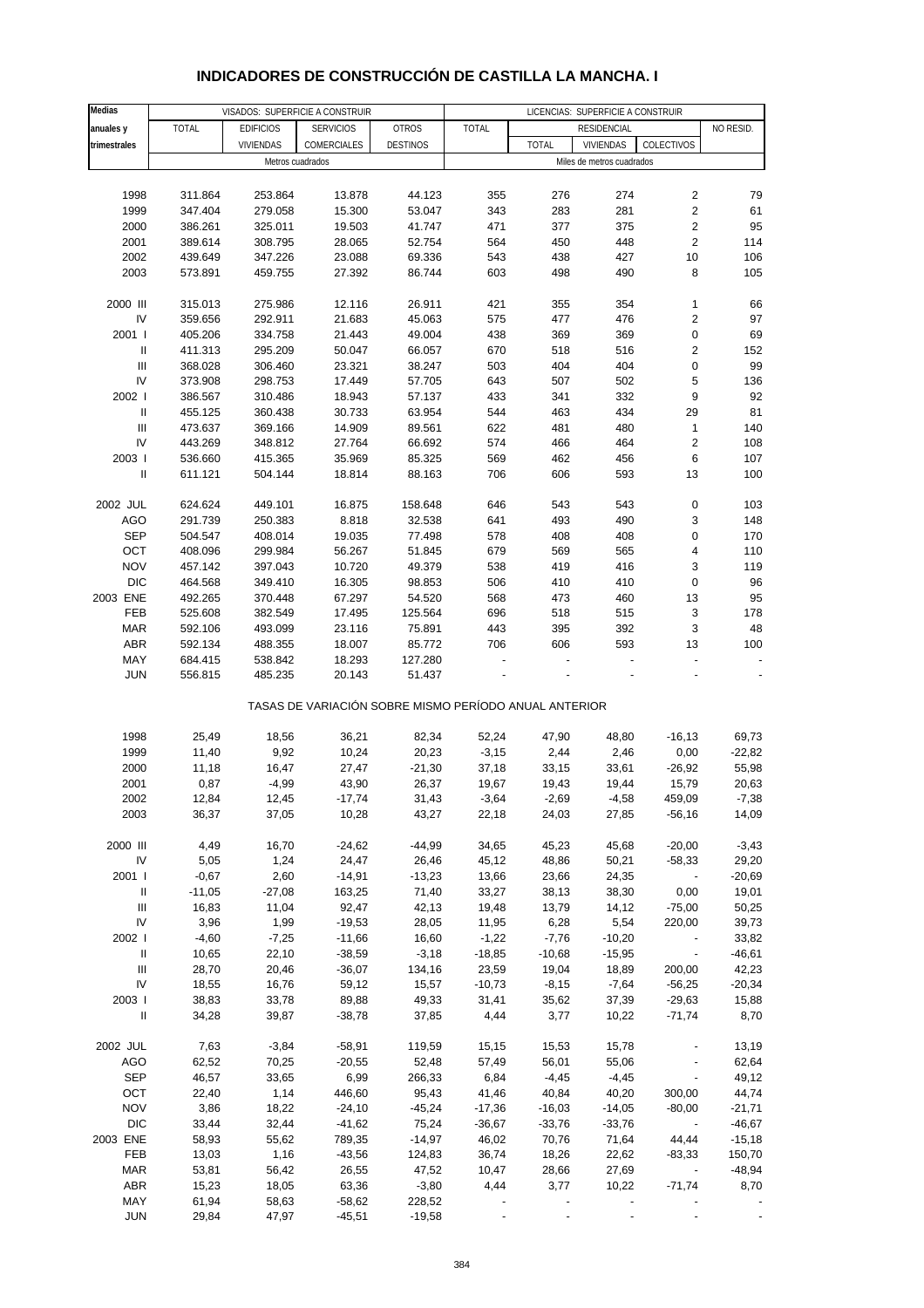| Medias                                  |                 |                   |                  | VIVIENDAS VISADAS COLEGIO ARQUITECTOS TÉCNICOS        |                     | LICENCIAS MUNIC.: Nº DE VIVIENDAS |                |                      |                     |  |
|-----------------------------------------|-----------------|-------------------|------------------|-------------------------------------------------------|---------------------|-----------------------------------|----------------|----------------------|---------------------|--|
| anuales y                               | <b>TOTAL</b>    |                   | OBRA NUEVA       |                                                       | Α                   | Α                                 | OBRA           | REHABI-              | DEMO-               |  |
| trimestrales                            |                 | <b>TOTAL</b>      | EDIF.VIV.        | OTROS EDIF.                                           | AMPLIAR             | <b>REFORMAR</b>                   | NUEVA          | LITACIÓN             | <b>LICIÓN</b>       |  |
|                                         |                 |                   |                  |                                                       | Unidades            |                                   |                |                      |                     |  |
|                                         |                 |                   |                  |                                                       |                     |                                   |                |                      |                     |  |
| 1998                                    | 1.485           | 1.408             | 1.400            | 8                                                     | 31                  | 47                                | 1.458          | 31                   | 51                  |  |
| 1999                                    | 1.613           | 1.530             | 1.521            | 9                                                     | 36                  | 48                                | 1.499          | 20                   | 48                  |  |
| 2000                                    | 1.861           | 1.769             | 1.757            | 13                                                    | 36                  | 56                                | 2.052          | 29                   | 64                  |  |
| 2001                                    | 1.739           | 1.636             | 1.623            | 14                                                    | 32                  | 71                                | 2.485          | 48                   | 93                  |  |
| 2002                                    | 1.988           | 1.892             | 1.875            | 17                                                    | 29                  | 67                                | 2.217          | 34                   | 144                 |  |
| 2003                                    | 2.697           | 2.587             | 2.571            | 16                                                    | 34                  | 76                                | 2.617          | 32                   | 154                 |  |
| 2000 III                                | 1.532           | 1.452             | 1.447            | 5                                                     | 29                  | 52                                | 1.880          | 19                   | 56                  |  |
| IV                                      | 1.709           | 1.618             | 1.606            | 12                                                    | 38                  | 53                                | 2.754          | 41                   | 97                  |  |
| 2001 l                                  | 1.901           | 1.786             | 1.776            | 10                                                    | 31                  | 84                                | 2.072          | 30                   | 63                  |  |
| $\ensuremath{\mathsf{II}}$              | 1.671           | 1.574             | 1.561            | 13                                                    | 28                  | 69                                | 2.834          | 56                   | 128                 |  |
| Ш                                       | 1.694           | 1.600             | 1.577            | 23                                                    | 28                  | 66                                | 2.396          | 58                   | 81                  |  |
| IV                                      | 1.688           | 1.585             | 1.577            | 8                                                     | 39                  | 64                                | 2.637          | 46                   | 99                  |  |
| 2002                                    | 1.752           | 1.652             | 1.640            | 12                                                    | 23                  | 77                                | 1.773          | 37                   | 196                 |  |
| Ш                                       | 2.083           | 1.987             | 1.952            | 35                                                    | 32                  | 64                                | 2.312          | 40                   | 118                 |  |
| $\mathbf{III}$                          | 2.079           | 1.988             | 1.980            | 8                                                     | 34                  | 57                                | 2.303          | 30                   | 136                 |  |
| IV                                      | 2.038           | 1.942             | 1.928            | 14                                                    | 26                  | 70                                | 2.480          | 28                   | 126                 |  |
| 2003                                    | 2.419           | 2.334             | 2.314            | 20                                                    | 24                  | 61                                | 2.448          | 36                   | 151                 |  |
| Ш                                       | 2.975           | 2.840             | 2.829            | 12                                                    | 44                  | 91                                | 3.122          | 21                   | 163                 |  |
| 2002 JUL                                | 2.382           | 2.258             | 2.251            | $\boldsymbol{7}$                                      | 44                  | 80                                | 2.468          | 24                   | 140                 |  |
| <b>AGO</b>                              | 1.489           | 1.423             | 1.417            | 6                                                     | 24                  | 42                                | 2.462          | 47                   | 196                 |  |
| <b>SEP</b>                              | 2.367           | 2.284             | 2.272            | 12                                                    | 35                  | 48                                | 1.980          | 18                   | 71                  |  |
| OCT                                     | 1.724           | 1.615             | 1.600            | 15                                                    | 39                  | 70                                | 2.962          | 37                   | 181                 |  |
| <b>NOV</b>                              | 2.310           | 2.229             | 2.223            | 6                                                     | 16                  | 65                                | 2.201          | 33                   | 142                 |  |
| <b>DIC</b>                              | 2.080           | 1.982             | 1.960            | 22                                                    | 23                  | 75                                | 2.277          | 13                   | 55                  |  |
| 2003 ENE                                | 2.134           | 2.065             | 2.055            | 10                                                    | 27                  | 42                                | 2.530          | 48                   | 124                 |  |
| FEB                                     | 2.202           | 2.116             | 2.102            | 14                                                    | 15                  | 71                                | 2.689          | 29                   | 104                 |  |
| <b>MAR</b>                              | 2.920           | 2.821             | 2.784            | 37                                                    | 30                  | 69                                | 2.126          | 31                   | 226                 |  |
| ABR                                     | 2.854           | 2.702             | 2.694            | 8                                                     | 58                  | 94                                | 3.122          | 21                   | 163                 |  |
| MAY                                     | 3.195           | 3.062             | 3.044            | 18                                                    | 37                  | 96                                |                | $\frac{1}{2}$        |                     |  |
| <b>JUN</b>                              | 2.875           | 2.757             | 2.748            | 9                                                     | 36                  | 82                                |                |                      |                     |  |
|                                         |                 |                   |                  | TASAS DE VARIACIÓN SOBRE MISMO PERÍODO ANUAL ANTERIOR |                     |                                   |                |                      |                     |  |
| 1998                                    | 10,85           | 12,74             | 12,92            | $-12,38$                                              | 11,25               | $-26,24$                          | 39,43          | 60,34                | 32,97               |  |
| 1999                                    | 8,63            | 8,70              | 8,67             | 13,04                                                 | 16,39               | 1,59                              | 2,84           | $-36,56$             | $-6,53$             |  |
| 2000                                    | 15,35           | 15,63             | 15,46            | 45,19                                                 | 0,00                | 17,77                             | 36,85          | 47,88                | 34,90               |  |
| 2001                                    | $-6,57$         | $-7,51$           | $-7,62$          | 7,95                                                  | $-11,03$            | 25,59                             | 21,09          | 63,90                | 44,11               |  |
| 2002                                    | 14,34           | 15,64             | 15,54            | 28,22                                                 | $-9,23$             | $-5,42$                           | $-10,78$       | $-29,55$             | 54,85               |  |
| 2003                                    | 40,65           | 42,18             | 43,15            | $-31,91$                                              | 24,54               | 7,33                              | 29,62          | $-18,35$             | $-9,80$             |  |
|                                         |                 |                   |                  |                                                       |                     |                                   |                |                      |                     |  |
| 2000 III                                | 9,45            | 11,95             | 12,37            | $-48,15$                                              | $-12,24$            | $-26,42$                          | 40,96          | $-6,56$              | $-3,98$             |  |
| IV                                      | 4,12            | 2,88              | 2,55             | 80,00                                                 | 46,75               | 24,03                             | 69,90          | 61,84                | 103,50              |  |
| 2001 l                                  | 1,08            | 0,21              | 1,31             | $-65,91$                                              | $-5,15$             | 27,78                             | 34,17          | 7,14                 | 19,62               |  |
| Ш<br>$\ensuremath{\mathsf{III}}\xspace$ | -28,03<br>10,57 | $-29,24$<br>10,24 | $-29,68$<br>9,01 | 200,00<br>392,86                                      | $-35,38$<br>$-1,16$ | 27,78<br>26,28                    | 39,61<br>27,45 | 98,82<br>205,26      | 148,39<br>43,79     |  |
| IV                                      | $-1,23$         | $-2,06$           | $-1,85$          | $-30,56$                                              | 4,42                | 20,00                             | $-4,24$        | 13,01                | 2,06                |  |
| 2002 l                                  | $-7,85$         | $-7,50$           | $-7,66$          | 20,00                                                 | $-26,09$            | $-8,70$                           | $-14,43$       | 22,22                | 210,58              |  |
| $\ensuremath{\mathsf{II}}$              | 24,64           | 26,24             | 25,05            | 169,23                                                | 13,10               | $-7,25$                           | $-18,42$       | $-28,40$             | $-8,31$             |  |
| $\ensuremath{\mathsf{III}}\xspace$      | 22,72           | 24,24             | 25,53            | $-63,77$                                              | 21,18               | $-13,71$                          | $-3,87$        | $-48,85$             | 67,49               |  |
| IV                                      | 20,71           | 22,52             | 22,26            | 72,00                                                 | $-33,90$            | 9,38                              | $-5,97$        | $-40,29$             | 27,27               |  |
| 2003                                    | 38,05           | 41,25             | 41,05            | 69,44                                                 | 5,88                | $-21,21$                          | 38,09          | $-1,82$              | $-22,66$            |  |
| $\ensuremath{\mathsf{II}}$              | 42,83           | 42,95             | 44,91            | $-66,67$                                              | 37,89               | 41,67                             | 13,28          | $-56,25$             | 68,04               |  |
|                                         |                 |                   |                  |                                                       |                     |                                   |                |                      |                     |  |
| 2002 JUL                                | $-7,60$         | $-8,80$           | $-6,83$          | $-88,33$                                              | 29,41               | 17,65                             | $-9,99$        | $-52,00$             | 21,74               |  |
| <b>AGO</b>                              | 70,76           | 83,85             | 84,27            | 20,00                                                 | 14,29               | $-45,45$                          | 17,57          | 95,83                | 221,31              |  |
| <b>SEP</b>                              | 44,95           | 47,26             | 46,86            | 200,00                                                | 16,67               | $-7,69$                           | $-15,82$       | $-82,00$             | 5,97                |  |
| OCT                                     | 6,16            | 6,67              | 5,82             | 650,00                                                | $-37,10$            | 45,83                             | 48,69          | $-50,67$             | 75,73               |  |
| <b>NOV</b>                              | 26,16           | 27,37             | 27,39            | 20,00                                                 | $-30,43$            | 12,07                             | $-10,78$       | 3,13                 | 42,00               |  |
| <b>DIC</b>                              | 29,19           | 32,93             | 33,06            | 22,22                                                 | $-30,30$            | $-12,79$                          | $-34,06$       | $-59,38$             | $-41,49$            |  |
| 2003 ENE                                | 65,30           | 67,07             | 66,40            | 900,00                                                | 17,39               | 31,25<br>26,79                    | 89,80          | 380,00               | 133,96              |  |
| FEB<br><b>MAR</b>                       | 4,51<br>57,16   | 4,29<br>66,73     | 5,00<br>65,32    | $-48,15$<br>362,50                                    | $-31,82$<br>30,43   | $-51,75$                          | 16,06<br>27,38 | $-27,50$<br>$-48,33$ | $-2,80$<br>$-47,07$ |  |
| <b>ABR</b>                              | 18,67           | 17,27             | 17,39            | $-11,11$                                              | 123,08              | 25,33                             | 13,28          | $-56,25$             | 68,04               |  |
| MAY                                     | 61,69           | 62,35             | 64,54            | $-50,00$                                              | $-5,13$             | 88,24                             |                |                      |                     |  |
| <b>JUN</b>                              | 53,99           | 55,67             | 60,61            | $-85,00$                                              | 20,00               | 24,24                             |                |                      |                     |  |

## **INDICADORES DE CONSTRUCCIÓN DE CASTILLA LA MANCHA. II**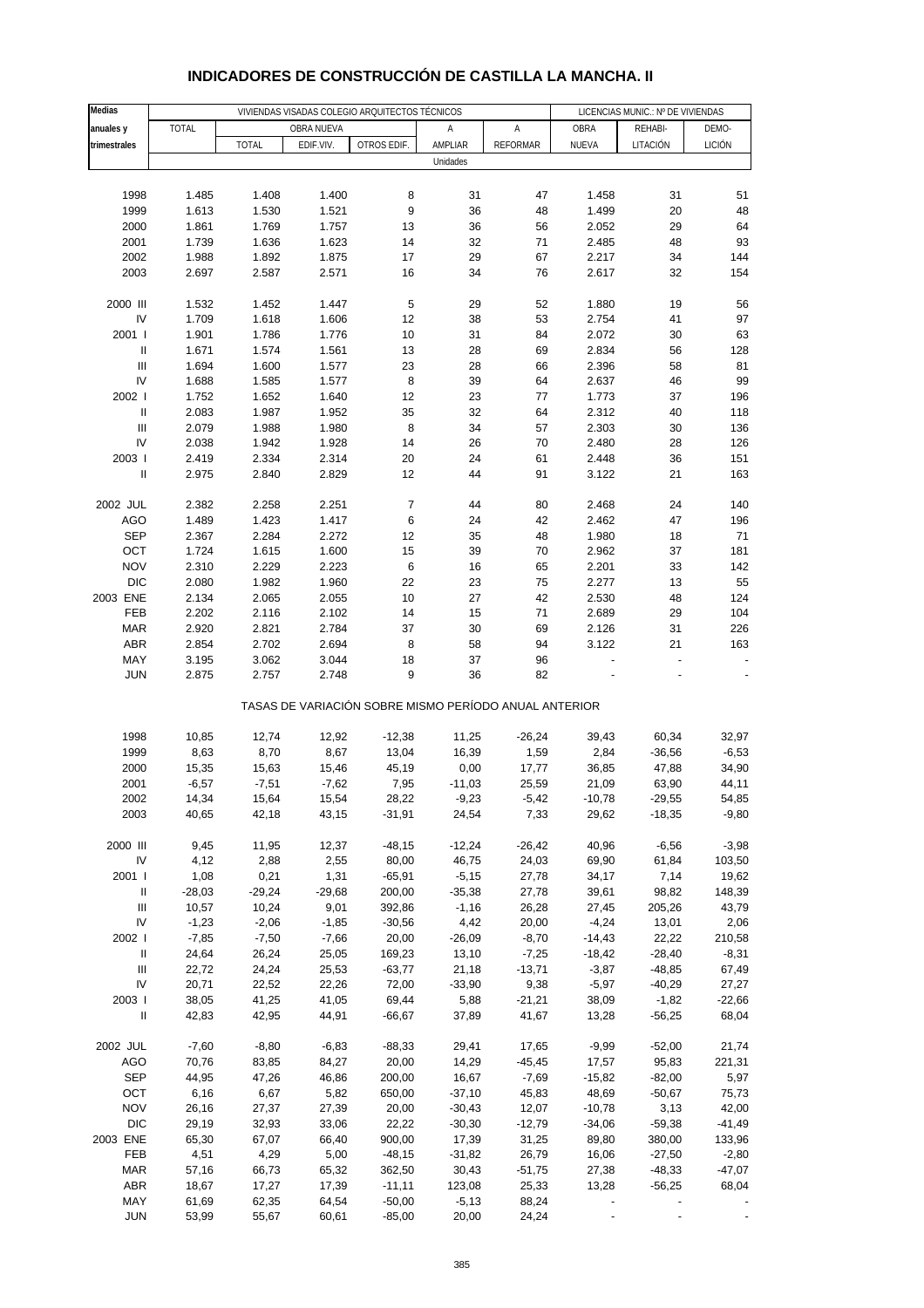# **INDICADORES DE CONSTRUCCIÓN DE CASTILLA LA MANCHA. III**

| Medias                             |                |                          | VIVIENDAS                |                |                          |                          |                | PROYECTOS VISADOS                                     |                          | CERTIFICAC.    | LIQUIDACIÓN       |
|------------------------------------|----------------|--------------------------|--------------------------|----------------|--------------------------|--------------------------|----------------|-------------------------------------------------------|--------------------------|----------------|-------------------|
| anuales y                          |                | <b>INICIADAS</b>         |                          |                | TERMINADAS               |                          |                | POR EL COLEGIO DE ARQUITECTOS                         |                          | FIN DE OBRA    | <b>EJECUCIÓN</b>  |
| trimestrales                       | <b>TOTAL</b>   | PROTEGIDAS               | <b>LIBRES</b>            | <b>TOTAL</b>   | PROTEGIDAS               | <b>LIBRES</b>            | <b>TOTAL</b>   | <b>PROTEGIDOS</b>                                     | <b>LIBRES</b>            | Nº VIVIENDAS   | MAT. OBRA         |
|                                    |                |                          |                          |                | Unidades                 |                          |                |                                                       |                          | Unidades       | Miles €           |
|                                    |                |                          |                          |                |                          |                          |                |                                                       |                          |                |                   |
| 1998                               | 1.417          | 197                      | 1.220                    | 1.223          | 290                      | 933                      | 1.539          | 173                                                   | 1.366                    | 939            | 39.080            |
| 1999                               | 1.539          | 137                      | 1.402                    | 1.428          | 189                      | 1.239                    | 1.740          | 218                                                   | 1.522                    | 779            | 31.259            |
| 2000                               | 1.655          | 149                      | 1.506                    | 1.410          | 180                      | 1.230                    | 1.707          | 59                                                    | 1.648                    | 1.210          | 53.475            |
| 2001                               | 1.580          | 152                      | 1.428                    | 1.472          | 102                      | 1.370                    | 1.655          | 41                                                    | 1.614                    | 1.349          | 62.483            |
| 2002                               | 1.877          | 93                       | 1.783                    | 1.505          | 22                       | 1.483                    | 2.203          | 44                                                    | 2.159                    | 1.554          | 111.934           |
| 2003                               | 2.223          | 349                      | 1.874                    | 1.659          | $\mathbf 0$              | 1.659                    | 2.477          | 92                                                    | 2.385                    | 1.962          | 111.867           |
|                                    |                |                          |                          |                |                          |                          |                |                                                       |                          |                |                   |
| 2000 III                           | 1.859          | 120                      | 1.739                    | 1.523          | 192                      | 1.331                    | 1.743          | 77                                                    | 1.665                    | 1.270          | 53.819            |
| ${\sf IV}$                         | 1.622          | 123                      | 1.499                    | 1.469          | 160                      | 1.309                    | 1.286          | 24                                                    | 1.263                    | 1.155          | 49.915            |
| 2001 l                             | 1.287          | 151                      | 1.136                    | 1.353          | 85                       | 1.268                    | 1.877          | 34                                                    | 1.843                    | 1.216          | 57.083            |
| $\, \parallel$                     | 1.771          | 112                      | 1.659                    | 1.526          | 37                       | 1.489                    | 1.873          | 114                                                   | 1.758                    | 1.284          | 59.681            |
| $\ensuremath{\mathsf{III}}\xspace$ | 1.769          | 186                      | 1.583                    | 1.594          | 54                       | 1.540                    | 1.484          | $\mathbf{1}$                                          | 1.483                    | 1.429          | 63.763            |
| IV                                 | 1.495          | 161                      | 1.335                    | 1.416          | 234                      | 1.182                    | 1.386          | 14                                                    | 1.372                    | 1.465          | 69.405            |
| 2002                               | 1.292          | 57                       | 1.235                    | 1.628          | 69                       | 1.558                    | 2.247          | 19                                                    | 2.228                    | 1.193          | 61.301            |
| $\mathbf{II}$                      | 2.007          | $\sqrt{2}$               | 2.004                    | 1.757          | 18                       | 1.739                    | 2.216          | 96                                                    | 2.120                    | 1.625          | 218.858           |
| $\ensuremath{\mathsf{III}}\xspace$ | 1.971          | 62                       | 1.908                    | 1.499          | 0                        | 1.499                    | 2.241          | 34                                                    | 2.207                    | 1.754          | 77.376            |
| ${\sf IV}$                         | 2.238          | 251                      | 1.986                    | 1.136          | 0                        | 1.136                    | 2.106          | 24                                                    | 2.082                    | 1.643          | 90.202            |
| 2003                               | 2.223          | 349                      | 1.874                    | 1.659          | 0                        | 1.659                    | 2.477          | 92                                                    | 2.385                    | 1.754          | 95.452            |
| $\mathbf{II}$                      | $\blacksquare$ | ÷,                       |                          |                | $\blacksquare$           | $\overline{\phantom{a}}$ |                | $\overline{\phantom{a}}$                              | $\overline{\phantom{a}}$ | 2.171          | 128.281           |
|                                    |                |                          |                          |                |                          |                          |                |                                                       |                          |                |                   |
| 2002 JUL                           | 1.751          | 1                        | 1.750                    | 2.262          | 0                        | 2.262                    | 2.564          | $\overline{2}$                                        | 2.562                    | 2.931          | 95.854            |
| AGO<br><b>SEP</b>                  | 1.995<br>2.166 | $\pmb{0}$                | 1.995<br>1.980           | 1.182<br>1.053 | 0                        | 1.182<br>1.053           | 1.725          | 49                                                    | 1.676<br>2.382           | 740            | 36.387            |
| OCT                                | 2.703          | 186<br>397               | 2.306                    | 1.382          | 0<br>0                   | 1.382                    | 2.434<br>2.419 | 52                                                    | 2.403                    | 1.590          | 99.886<br>99.521  |
| <b>NOV</b>                         | 1.814          | 305                      | 1.509                    | 1.135          | 0                        | 1.135                    | 1.794          | 16<br>19                                              | 1.775                    | 1.932<br>1.248 | 71.586            |
| <b>DIC</b>                         | 2.196          | 52                       | 2.144                    | 891            | 0                        | 891                      | 2.105          | 38                                                    | 2.067                    | 1.750          | 99.499            |
| 2003 ENE                           | 2.347          | 184                      | 2.163                    | 1.858          | 0                        | 1.858                    | 2.424          | 27                                                    | 2.397                    | 1.429          | 73.857            |
| FEB                                | 2.274          | 676                      | 1.598                    | 1.386          | 0                        | 1.386                    | 2.695          | 127                                                   | 2.568                    | 1.846          | 100.723           |
| <b>MAR</b>                         | 2.047          | 186                      | 1.861                    | 1.732          | 0                        | 1.732                    | 2.311          | 122                                                   | 2.189                    | 1.986          | 111.776           |
| ABR                                | $\blacksquare$ | $\overline{\phantom{a}}$ | ÷,                       | ÷,             |                          | $\overline{\phantom{a}}$ | ÷,             | $\overline{\phantom{a}}$                              | $\overline{\phantom{a}}$ | 2.174          | 125.408           |
| MAY                                |                |                          |                          |                |                          |                          |                |                                                       |                          | 2.227          | 140.449           |
| <b>JUN</b>                         |                |                          |                          |                |                          |                          |                |                                                       |                          | 2.111          | 118.987           |
|                                    |                |                          |                          |                |                          |                          |                |                                                       |                          |                |                   |
|                                    |                |                          |                          |                |                          |                          |                | TASAS DE VARIACIÓN SOBRE MISMO PERÍODO ANUAL ANTERIOR |                          |                |                   |
|                                    |                |                          |                          |                |                          |                          |                |                                                       |                          |                |                   |
| 1998                               | 11,91          | 55,83                    | 7,03                     | $-10,66$       | $-13,76$                 | $-9,65$                  | $-4,57$        | $-26,97$                                              | $-0,72$                  | $-12,34$       | $-8,73$           |
| 1999                               | 8,57           | $-30,54$                 | 14,90                    | 16,79          | $-34,81$                 | 32,83                    | 13,05          | 26,23                                                 | 11,38                    | $-17,00$       | $-20,01$          |
| 2000                               | 7,59           | 9,00                     | 7,46                     | $-1,24$        | $-4,67$                  | $-0,72$                  | $-1,89$        | $-72,77$                                              | 8,27                     | 55,38          | 71,07             |
| 2001                               | $-4,53$        | 2,01                     | $-5,17$                  | 4,40           | $-43,15$                 | 11,36                    | $-3,07$        | $-31,28$                                              | $-2,05$                  | 11,44          | 16,84             |
| 2002<br>2003                       | 18,75<br>72,08 | $-38,79$<br>511,70       | 24,88<br>51,78           | 2,22<br>1,90   | -78,60                   | 8,27<br>6,44             | 33,09<br>10,22 | 6,53<br>375,86                                        | 33,77<br>7,05            | 15,20<br>39,28 | 79,14<br>$-20,14$ |
|                                    |                |                          |                          |                |                          |                          |                |                                                       |                          |                |                   |
| 2000 III                           | 18,76          | 57,46                    | 16,79                    | 10,71          | 10,34                    | 10,76                    | $-4,28$        | $-29,48$                                              | $-2,67$                  | 73,73          | 82,22             |
| IV                                 | 1,29           | 101,09                   | $-2,66$                  | 6,06           | 36,26                    | 3,26                     | $-5,14$        | $-44,53$                                              | $-3,86$                  | 21,63          | 23,93             |
| 2001 l                             | $-0,64$        | 33,33                    | $-3,89$                  | 24,13          | $-55,75$                 | 41,14                    | 3,36           | $-59,92$                                              | 6,43                     | 15,99          | 16,51             |
| Ш                                  | $-4,06$        | $-53,58$                 | 3,41                     | $-2,14$        | $-79,28$                 | 7,74                     | $-5,61$        | 117,09                                                | $-8,96$                  | $-6,12$        | $-2,44$           |
| Ш                                  | $-4,84$        | 55,15                    | $-8,97$                  | 4,68           | $-71,70$                 | 15,70                    | $-14,84$       | $-98,28$                                              | $-10,97$                 | 12,52          | 18,48             |
| IV                                 | $-7,79$        | 30,98                    | $-10,96$                 | $-3,61$        | 45,95                    | $-9,68$                  | 7,75           | $-40,85$                                              | 8,66                     | 26,91          | 39,04             |
| 2002                               | 0,39           | $-62,17$                 | 8,69                     | 20,30          | $-18,11$                 | 22,86                    | 19,73          | $-42,57$                                              | 20,87                    | $-1,89$        | 7,39              |
| Ш                                  | 13,31          | $-97,92$                 | 20,84                    | 15,18          | $-50,00$                 | 16,79                    | 18,33          | $-16,03$                                              | 20,57                    | 26,50          | 266,71            |
| Ш                                  | 11,42          | $-66,43$                 | 20,55                    | $-5,98$        | $\overline{\phantom{a}}$ | $-2,66$                  | 51,01          | $\sim 100$                                            | 48,83                    | 22,72          | 21,35             |
| IV                                 | 49,64          | 56,43                    | 48,83                    | $-19,77$       |                          | $-3,89$                  | 51,95          | 73,81                                                 | 51,72                    | 12,15          | 29,96             |
| 2003                               | 72,08          | 511,70                   | 51,78                    | 1,90           | $\overline{\phantom{a}}$ | 6,44                     | 10,22          | 375,86                                                | 7,05                     | 47,00          | 55,71             |
| $\mathbf{II}$                      | $\sim$ $-$     | $\blacksquare$           | $\overline{\phantom{a}}$ | $\sim$ $-$     |                          |                          | $\sim$ $-$     |                                                       | $\overline{\phantom{a}}$ | 33,61          | $-41,39$          |
|                                    |                |                          |                          |                |                          |                          |                |                                                       |                          |                |                   |
| 2002 JUL                           | 8,49           | $-99,43$                 | 21,70                    | 29,93          |                          | 34,80                    | 32,57          | 0,00                                                  | 32,61                    | 80,70          | 38,03             |
| AGO                                | 18,82          | $\sim$ $\sim$            | 20,33                    | $-6,04$        | $\overline{\phantom{a}}$ | 0,68                     | 22,51          | $\overline{\phantom{a}}$                              | 19,03                    | $-46,02$       | $-43,32$          |
| <b>SEP</b>                         | 7,60           | $-48,33$                 | 19,78                    | $-40,98$       |                          | $-40,44$                 | 119,28         | $\overline{\phantom{a}}$                              | 114,98                   | 22,87          | 73,26             |
| OCT                                | 35,90          | 58,80                    | 32,60                    | $-11,92$       | $\overline{\phantom{a}}$ | 10,83                    | 69,75          | $\overline{\phantom{a}}$                              | 68,75                    | 29,06          | 41,02             |
| <b>NOV</b>                         | 37,53          | 486,54                   | 19,10                    | $-26,25$       | $\overline{\phantom{a}}$ | $-19,56$                 | 31,52          | 35,71                                                 | 31,48                    | $-19,69$       | $-3,54$           |
| DIC                                | 86,42          | $-71,11$                 | 114,83                   | $-21,84$       |                          | 0,34                     | 53,76          | 40,74                                                 | 54,02                    | 30,11          | 56,88             |
| 2003 ENE                           | 76,33          | 275,51                   | 68,72                    | 18,27          |                          | 25,12                    | $-11,05$       | 12,50                                                 | $-11,26$                 | 13,50          | 15,86             |
| FEB                                | 85,03          | $\sim 100$ km $^{-1}$    | 31,52                    | $-5,20$        | $\overline{\phantom{a}}$ | 0,29                     | 17,99          | 429,17                                                | 13,63                    | 34,35          | 65,61             |
| <b>MAR</b>                         | 55,67          | 72,22                    | 54,18                    | $-6,38$        |                          | $-4,20$                  | 33,43          |                                                       | 27,12                    | 109,94         | 88,37             |
| ABR                                |                |                          |                          |                |                          |                          |                |                                                       | $\overline{\phantom{a}}$ | 43,50          | 50,91             |
| MAY<br><b>JUN</b>                  |                |                          |                          |                |                          |                          |                |                                                       | $\overline{\phantom{a}}$ | 57,27<br>8,65  | 96,64<br>$-76,30$ |
|                                    |                |                          |                          |                |                          |                          |                |                                                       |                          |                |                   |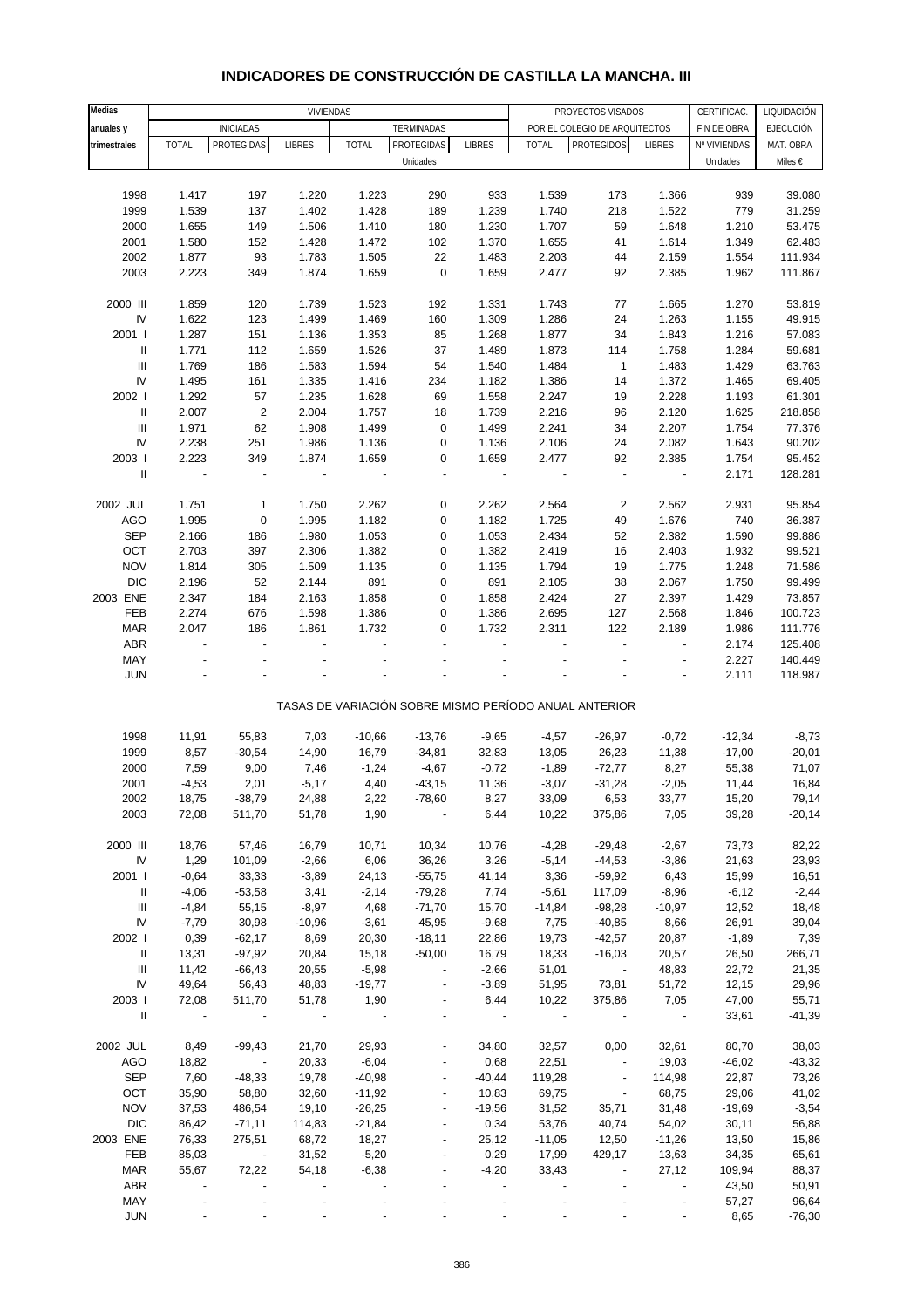| Medias                             | CONSUMO   |                          | LICITACIÓN OFICIAL (SEOPAN)                           |            |              | LICITACIÓN OFICIAL (FOMENTO) |              |
|------------------------------------|-----------|--------------------------|-------------------------------------------------------|------------|--------------|------------------------------|--------------|
| anuales y                          | DE        | <b>TOTAL</b>             | EDIFICACIÓN                                           | OBRA CIVIL | <b>TOTAL</b> | EDIFICACIÓN                  | INGENIERÍA   |
| trimestrales                       | CEMENTO   |                          |                                                       |            |              |                              | <b>CIVIL</b> |
|                                    |           |                          |                                                       |            |              |                              |              |
|                                    | Toneladas |                          |                                                       | Miles €    |              |                              |              |
|                                    |           |                          |                                                       |            |              |                              |              |
| 1998                               | 112.239   | 59.858,8                 | 16.802,7                                              | 43.056,2   | 63.085       | 19.560                       | 43.525       |
| 1999                               | 122.765   | 43.133,8                 | 20.847,1                                              | 22.286,8   | 49.313       | 22.668                       | 26.645       |
| 2000                               | 137.353   | 79.375,2                 | 14.901,0                                              | 64.474,2   | 52.471       | 11.686                       | 40.785       |
| 2001                               | 145.615   | 48.149,4                 | 20.523,0                                              | 27.626,4   | 34.842       | 12.130                       | 22.712       |
| 2002                               | 144.745   | 88.347,5                 | 29.324,2                                              | 59.023,3   | 97.460       | 18.397                       | 79.063       |
| 2003                               | 150.991   | 106.872,0                | 43.784,9                                              | 63.087,1   | 71.809       | 23.626                       | 48.183       |
| 2000 III                           | 140.116   | 72.448,8                 | 18.254,1                                              | 54.194,7   | 30.780       | 13.685                       | 17.094       |
| IV                                 | 131.364   | 131.898,2                | 23.007,8                                              | 108.890,4  | 103.770      | 10.390                       | 93.380       |
| 2001 l                             | 131.651   | 35.018,4                 | 18.952,4                                              | 16.066,0   | 21.604       | 18.721                       | 2.883        |
| $\ensuremath{\mathsf{II}}$         | 157.560   | 57.408,1                 | 21.173,2                                              | 36.234,8   | 34.038       | 12.049                       | 21.989       |
| III                                | 146.838   | 82.535,2                 | 32.338,5                                              | 50.196,6   | 43.089       | 6.628                        | 36.462       |
| IV                                 | 146.412   | 17.635,9                 | 9.627,7                                               | 8.008,1    | 40.636       | 11.124                       | 29.513       |
| 2002                               | 133.560   | 18.378,8                 | 9.592,5                                               | 8.786,3    | 22.329       | 6.065                        | 16.264       |
| $\ensuremath{\mathsf{II}}$         | 161.298   | 39.568,5                 | 26.915,5                                              | 12.653,0   | 89.438       | 27.679                       | 61.760       |
| Ш                                  | 150.141   | 83.347,2                 | 21.048,1                                              | 62.299,1   | 76.447       | 15.044                       | 61.403       |
| IV                                 | 133.982   | 212.095,6                | 59.740,8                                              | 152.354,8  | 201.627      | 24.801                       | 176.826      |
| 2003                               | 134.566   | 84.730,5                 | 43.439,7                                              | 41.290,8   | 63.184       | 28.698                       | 34.485       |
| $\mathbf{I}$                       | 167.416   | 129.013,5                | 44.130,0                                              | 84.883,5   | 84.746       | 16.018                       | 68.729       |
| 2002 JUL                           | 174.574   | 150.060,8                | 25.475,1                                              | 124.585,8  | 152.746      | 24.746                       | 128.000      |
| AGO                                | 136.999   | 16.786,9                 | 7.737,7                                               | 9.049,2    | 43.592       | 6.968                        | 36.624       |
| <b>SEP</b>                         | 138.849   | 83.193,7                 | 29.931,5                                              | 53.262,2   | 33.003       | 13.419                       | 19.585       |
| OCT                                | 162.247   | 245.469,6                | 33.863,1                                              | 211.606,5  | 393.507      | 44.867                       | 348.640      |
| <b>NOV</b>                         | 135.614   | 215.411,3                | 84.678,2                                              | 130.733,1  | 128.122      | 8.889                        | 119.233      |
| <b>DIC</b>                         | 104.086   | 175.406,0                | 60.681,2                                              | 114.724,8  | 83.252       | 20.648                       | 62.604       |
| 2003 ENE                           | 115.236   | 73.332,1                 | 54.341,4                                              | 18.990,7   | 58.447       | 47.696                       | 10.751       |
| FEB                                | 136.350   | 84.234,7                 | 37.068,4                                              | 47.166,2   | 51.109       | 16.699                       | 34.410       |
| MAR                                | 152.113   | 96.624,9                 | 38.909,4                                              | 57.715,5   | 79.996       | 21.700                       | 58.295       |
| ABR                                | 161.014   | 55.468,5                 | 23.848,5                                              | 31.620,1   | 36.364       | 14.344                       | 22.020       |
| MAY                                | 167.948   | 198.298,9                | 74.294,7                                              | 124.004,2  | 133.128      | 17.691                       | 115.437      |
| <b>JUN</b>                         | 173.287   | 133.273,1                | 34.246,8                                              | 99.026,3   |              |                              |              |
|                                    |           |                          | TASAS DE VARIACIÓN SOBRE MISMO PERÍODO ANUAL ANTERIOR |            |              |                              |              |
| 1998                               | 11,00     | 69,59                    | 145,75                                                | 51,30      | 24,53        | 82,33                        | 9,00         |
| 1999                               | 9,38      | $-27,94$                 | 24,07                                                 | $-48,24$   | $-21,83$     | 15,89                        | $-38,78$     |
| 2000                               | 11,88     | 84,02                    | $-28,52$                                              | 189,29     | 6,40         | $-48,45$                     | 53,07        |
| 2001                               | 6,02      | $-39,34$                 | 37,73                                                 | $-57,15$   | $-33,60$     | 3,80                         | $-44,31$     |
| 2002                               | $-0,60$   | 83,49                    | 42,88                                                 | 113,65     | 179,72       | 51,66                        | 248,12       |
| 2003                               | 2,42      | 268,86                   | 139,86                                                | 488,52     | 254,76       | 201,26                       | 288,59       |
| 2000 III                           | 10,19     | 131,85                   | $-5,04$                                               | 350,70     | $-24,70$     | $-39,52$                     | $-6,33$      |
| IV                                 | 7,03      | 203,62                   | 53,92                                                 | 282,16     | 107,31       | $-30,63$                     | 166,20       |
| 2001 l                             | $-2,97$   | 11,62                    | 196,06                                                | $-35,66$   | 8,50         | 123,94                       | $-75,04$     |
| Ш                                  | 10,76     | $-29,80$                 | 77,32                                                 | -48,12     | $-38,59$     | $-15,80$                     | $-46,52$     |
| Ш                                  | 4,80      | 13,92                    | 77,16                                                 | $-7,38$    | 39,99        | $-51,57$                     | 113,30       |
| IV                                 | 11,46     | $-86,63$                 | $-58,15$                                              | $-92,65$   | $-60,84$     | 7,06                         | $-68,39$     |
| 2002                               | 1,45      | $-47,52$                 | $-49,39$                                              | $-45,31$   | 3,35         | $-67,61$                     | 464,12       |
| Ш                                  | 2,37      | $-31,08$                 | 27,12                                                 | $-65,08$   | 162,76       | 129,72                       | 180,87       |
| $\ensuremath{\mathsf{III}}\xspace$ | 2,25      | 0,98                     | $-34,91$                                              | 24,11      | 77,42        | 126,98                       | 68,40        |
| IV                                 | $-8,49$   | $\overline{\phantom{a}}$ | 520,51                                                |            | 396,17       | 122,96                       | 499,15       |
| 2003                               | 0,75      | 361,02                   | 352,85                                                | 369,94     | 182,97       | 373,21                       | 112,04       |
| Ш                                  | 3,79      | 226,05                   | 63,96                                                 | 570,85     | 395,27       | 52,42                        | 940,95       |
|                                    |           |                          |                                                       |            |              |                              |              |
| 2002 JUL                           | 5,31      | 156,19                   | 28,76                                                 | 221,19     | 379,35       | 256,16                       | 413,71       |
| AGO                                | $-4,43$   | $-86,52$                 | $-80,87$                                              | $-89,23$   | $-50,68$     | $-24,66$                     | $-53,72$     |
| SEP                                | 5,67      | 28,91                    | $-18,63$                                              | 91,92      | 266,13       | 263,95                       | 267,59       |
| OCT                                | $-3,73$   | $\overline{\phantom{a}}$ | 182,28                                                |            |              | 617,76                       |              |
| <b>NOV</b>                         | $-13,98$  | 718,97                   | 662,35                                                | 760,37     | 106,18       | $-61,37$                     | 204,73       |
| <b>DIC</b>                         | $-7,93$   |                          | 949,98                                                |            | 121,56       | 402,75                       | 87,05        |
| 2003 ENE                           | $-8,08$   | 304,90                   | 734,94                                                | 63,67      | 59,56        |                              | $-67,71$     |
| FEB                                | $-4,88$   | 594,44                   | 379,08                                                | 973,82     | 166,21       | 79,21                        | 248,24       |
| <b>MAR</b>                         | 15,27     | 288,12                   | 167,76                                                | 456,89     | 617,07       | 291,48                       | 938,57       |
| ABR                                | $-5,18$   | 263,30                   | 119,23                                                | 620,35     | 128,04       | 31,97                        | 333,72       |

#### **INDICADORES DE CONSTRUCCIÓN DE CASTILLA LA MANCHA. IV**

 MAY 4,38 548,82 560,11 542,24 628,43 74,31 - JUN 13,12 82,88 -41,57 594,37 - - -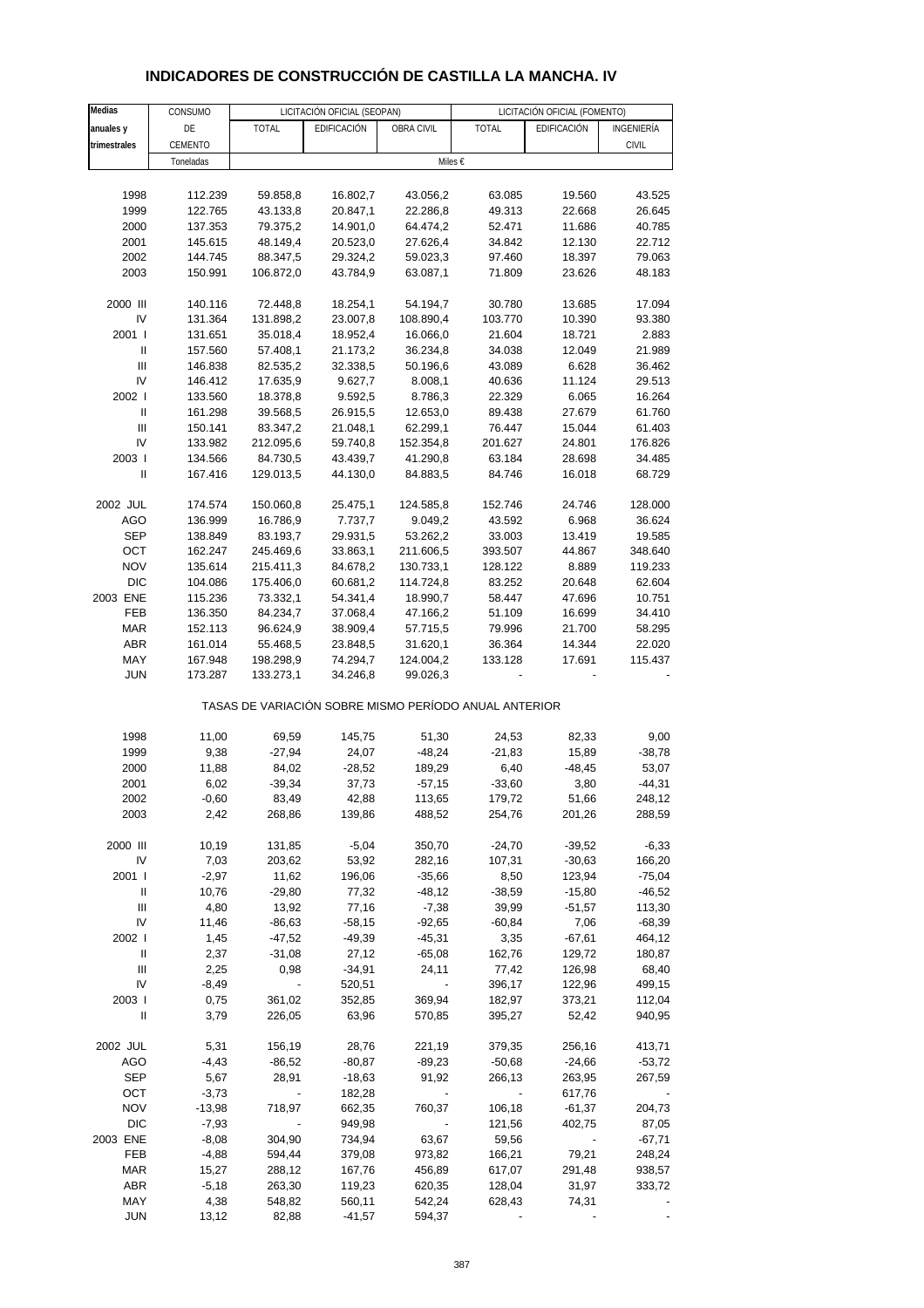| <b>Medias</b>                           |                    |                    |                                                       | ESTABLECIMIENTOS HOTELEROS |                          |                  |                 |
|-----------------------------------------|--------------------|--------------------|-------------------------------------------------------|----------------------------|--------------------------|------------------|-----------------|
| anuales y                               |                    | NÚMERO DE VIAJEROS |                                                       |                            | NÚMERO DE PERNOCTACIONES |                  | <b>GRADO DE</b> |
| trimestrales                            | <b>TOTAL</b>       | <b>ESPAÑOLES</b>   | <b>EXTRANJEROS</b>                                    | <b>TOTAL</b>               | ESPAÑOLES                | EXTRANJEROS      | OCUPACIÓN       |
|                                         |                    |                    | Unidades                                              |                            |                          |                  | %               |
|                                         |                    |                    |                                                       |                            |                          |                  |                 |
| 1998                                    | 109.062            | 89.125             | 19.937                                                | 164.335                    | 137.899                  | 26.436           | 38,19           |
| 1999                                    | 148.880            | 122.439            | 26.442                                                | 227.527                    | 190.666                  | 36.861           | 29,65           |
| 2000                                    | 153.913            | 126.541            | 27.372                                                | 239.285                    | 201.153                  | 38.131           | 30,86           |
| 2001                                    | 156.896            | 130.230            | 26.666                                                | 253.000                    | 214.293                  | 38.708           | 32,28           |
| 2002                                    | 151.647            | 124.468            | 27.179                                                | 253.168                    | 212.799                  | 40.369           | 31,50           |
| 2003                                    | 147.987            | 121.578            | 26.409                                                | 247.736                    | 208.071                  | 39.665           | 30,20           |
| 2000 IV                                 | 152.619            | 127.658            | 24.961                                                | 234.766                    | 198.180                  | 36.587           | 29,98           |
| 2001 l                                  | 125.198            | 106.746            | 18.452                                                | 193.402                    | 165.451                  | 27.952           | 26,11           |
| Ш                                       | 168.776            | 135.264            | 33.512                                                | 271.249                    | 223.323                  | 47.926           | 34,52           |
| $\mathbf{III}$                          | 187.062            | 152.406            | 34.656                                                | 309.535                    | 261.250                  | 48.285           | 38,36           |
| IV                                      | 146.546            | 126.504            | 20.042                                                | 237.814                    | 207.146                  | 30.668           | 30,11           |
| 2002 l                                  | 123.279            | 106.332            | 16.947                                                | 202.017                    | 175.420                  | 26.597           | 25,20           |
| $\ensuremath{\mathsf{II}}$              | 154.269            | 121.832            | 32.437                                                | 253.557                    | 206.742                  | 46.815           | 32,24           |
| Ш                                       | 187.676            | 150.451            | 37.225                                                | 319.353                    | 266.863                  | 52.490           | 38,92           |
| IV                                      | 141.362            | 119.257            | 22.105                                                | 237.743                    | 202.169                  | 35.574           | 29,63           |
| 2003  <br>$\ensuremath{\mathsf{II}}$    | 111.922            | 96.057             | 15.865                                                | 179.749                    | 153.556                  | 26.193           | 23,81           |
| III                                     | 159.556<br>184.730 | 129.266<br>148.326 | 30.289<br>36.404                                      | 268.407<br>318.711         | 223.466<br>266.751       | 44.941<br>51.960 | 32,62<br>36,16  |
|                                         |                    |                    |                                                       |                            |                          |                  |                 |
| 2002 SEP                                | 186.074            | 148.537            | 37.537                                                | 313.400                    | 259.452                  | 53.948           | 39,73           |
| OCT                                     | 168.651            | 135.986            | 32.665                                                | 278.700                    | 230.282                  | 48.418           | 33,91           |
| <b>NOV</b>                              | 133.762            | 115.008            | 18.754                                                | 237.223                    | 203.948                  | 33.275           | 30,08           |
| <b>DIC</b>                              | 121.674            | 106.777            | 14.897                                                | 197.306                    | 172.277                  | 25.029           | 24,90           |
| 2003 ENE                                | 99.112             | 85.915             | 13.197                                                | 162.290                    | 136.393                  | 25.897           | 21,40           |
| FEB                                     | 109.537            | 96.124             | 13.413                                                | 176.200                    | 155.412                  | 20.788           | 24,90           |
| <b>MAR</b>                              | 127.118            | 106.133            | 20.985                                                | 200.758                    | 168.864                  | 31.894           | 25,13           |
| <b>ABR</b>                              | 159.118            | 129.269            | 29.849                                                | 253.299                    | 210.176                  | 43.123           | 32,19           |
| MAY<br><b>JUN</b>                       | 163.432<br>156.117 | 130.517<br>128.013 | 32.915<br>28.104                                      | 274.923<br>276.999         | 226.547<br>233.676       | 48.376<br>43.323 | 32,41<br>33,27  |
| JUL                                     | 175.424            | 142.206            | 33.218                                                | 300.993                    | 253.340                  | 47.653           | 34,28           |
| AGO                                     | 194.036            | 154.446            | 39.590                                                | 336.428                    | 280.161                  | 56.267           | 38,03           |
|                                         |                    |                    | TASAS DE VARIACIÓN SOBRE MISMO PERÍODO ANUAL ANTERIOR |                            |                          |                  |                 |
|                                         |                    |                    |                                                       |                            |                          |                  |                 |
| 1998<br>1999                            | 9,05<br>13,57      | 8,37<br>11,30      | 12,18<br>24,87                                        | 7,57<br>11,32              | 6,96<br>8,53             | 10,81<br>27,70   | 3,18<br>0,94    |
| 2000                                    | 3,38               | 3,35               | 3,52                                                  | 5,17                       | 5,50                     | 3,44             | 4,08            |
| 2001                                    | 1,94               | 2,92               | $-2,58$                                               | 5,73                       | 6,53                     | 1,51             | 4,58            |
| 2002                                    | $-3,35$            | $-4,42$            | 1,92                                                  | 0,07                       | $-0,70$                  | 4,29             | -2,41           |
| 2003                                    | $-2, 13$           | $-1,49$            | $-4,96$                                               | $-1,47$                    | $-1,37$                  | $-1,99$          | $-3,10$         |
|                                         |                    |                    |                                                       |                            |                          |                  |                 |
| 2000 IV<br>2001 l                       | 4,34               | 3,74               | 7,55                                                  | 6,11                       | 5,21                     | 11,26            | 3,88            |
|                                         | 8,14               | 7,16               | 14,16                                                 | 11,68                      | 10,07                    | 22,24            | 11,30           |
| Ш<br>$\ensuremath{\mathsf{III}}\xspace$ | 4,87<br>0,40       | 4,76<br>1,75       | 5,29<br>$-5,15$                                       | 8,16<br>3,73               | 7,83<br>4,91             | 9,71<br>$-2,24$  | 5,76<br>2,65    |
| IV                                      | $-3,98$            | $-0,90$            | $-19,71$                                              | 1,30                       | 4,52                     | $-16,18$         | 0,43            |
| 2002 l                                  | $-1,53$            | $-0,39$            | $-8,15$                                               | 4,45                       | 6,03                     | $-4,85$          | $-3,49$         |
| Ш                                       | $-8,60$            | $-9,93$            | $-3,21$                                               | $-6,52$                    | $-7,42$                  | $-2,32$          | $-6,60$         |
| Ш                                       | 0,33               | $-1,28$            | 7,41                                                  | 3,17                       | 2,15                     | 8,71             | 1,46            |
| IV                                      | $-3,54$            | $-5,73$            | 10,30                                                 | $-0,03$                    | $-2,40$                  | 16,00            | $-1,61$         |
| 2003                                    | $-9,21$            | $-9,66$            | $-6,38$                                               | $-11,02$                   | $-12,46$                 | $-1,52$          | $-5,50$         |
| Ш                                       | 3,43               | 6,10               | $-6,62$                                               | 5,86                       | 8,09                     | $-4,00$          | 1,18            |
| $\ensuremath{\mathsf{III}}\xspace$      | $-1,99$            | $-2,04$            | $-1,79$                                               | $-1,12$                    | $-1,41$                  | 0,38             | $-6, 13$        |
| 2002 SEP                                | 5,09               | 2,74               | 15,57                                                 | 9,39                       | 7,94                     | 16,94            | 6,80            |
| OCT                                     | $-5,22$            | $-8,25$            | 9,91                                                  | $-2,19$                    | $-5,10$                  | 14,49            | $-4,29$         |
| <b>NOV</b>                              | $-4,70$            | $-7,15$            | 13,74                                                 | $-0,25$                    | $-2,41$                  | 15,43            | $-1,05$         |
| <b>DIC</b>                              | 0,27               | $-0,61$            | 7,04                                                  | 3,46                       | 1,45                     | 19,82            | 1,59            |
| 2003 ENE                                | $-2,81$            | $-3,84$            | 4,46                                                  | $-1,40$                    | $-4,68$                  | 20,43            | $-0,74$         |
| FEB                                     | $-5,06$            | $-4,71$            | $-7,45$                                               | $-3,37$                    | $-2,90$                  | $-6,77$          | 3,19            |
| <b>MAR</b>                              | $-16,64$           | $-17,58$           | $-11,51$                                              | $-22,52$                   | $-24,31$                 | $-11,38$         | $-15,95$        |
| ABR                                     | 8,17               | 12,93              | $-8,52$                                               | 7,63                       | 11,87                    | $-9,16$          | 3,41            |
| MAY<br>JUN                              | 3,42<br>$-0,99$    | 6,48<br>$-0,34$    | $-7,17$<br>$-3,83$                                    | 8,72<br>1,67               | 11,96<br>1,59            | $-4,26$<br>2,07  | 2,92<br>$-2,46$ |
| JUL                                     | $-0,70$            | 0,27               | $-4,63$                                               | 0,32                       | 0,95                     | $-2,86$          | $-4,62$         |
| AGO                                     | $-3,13$            | $-4,06$            | 0,72                                                  | $-2,38$                    | $-3,45$                  | 3,30             | $-7,45$         |

### **INDICADORES DE SERVICIOS DE CASTILLA LA MANCHA. I**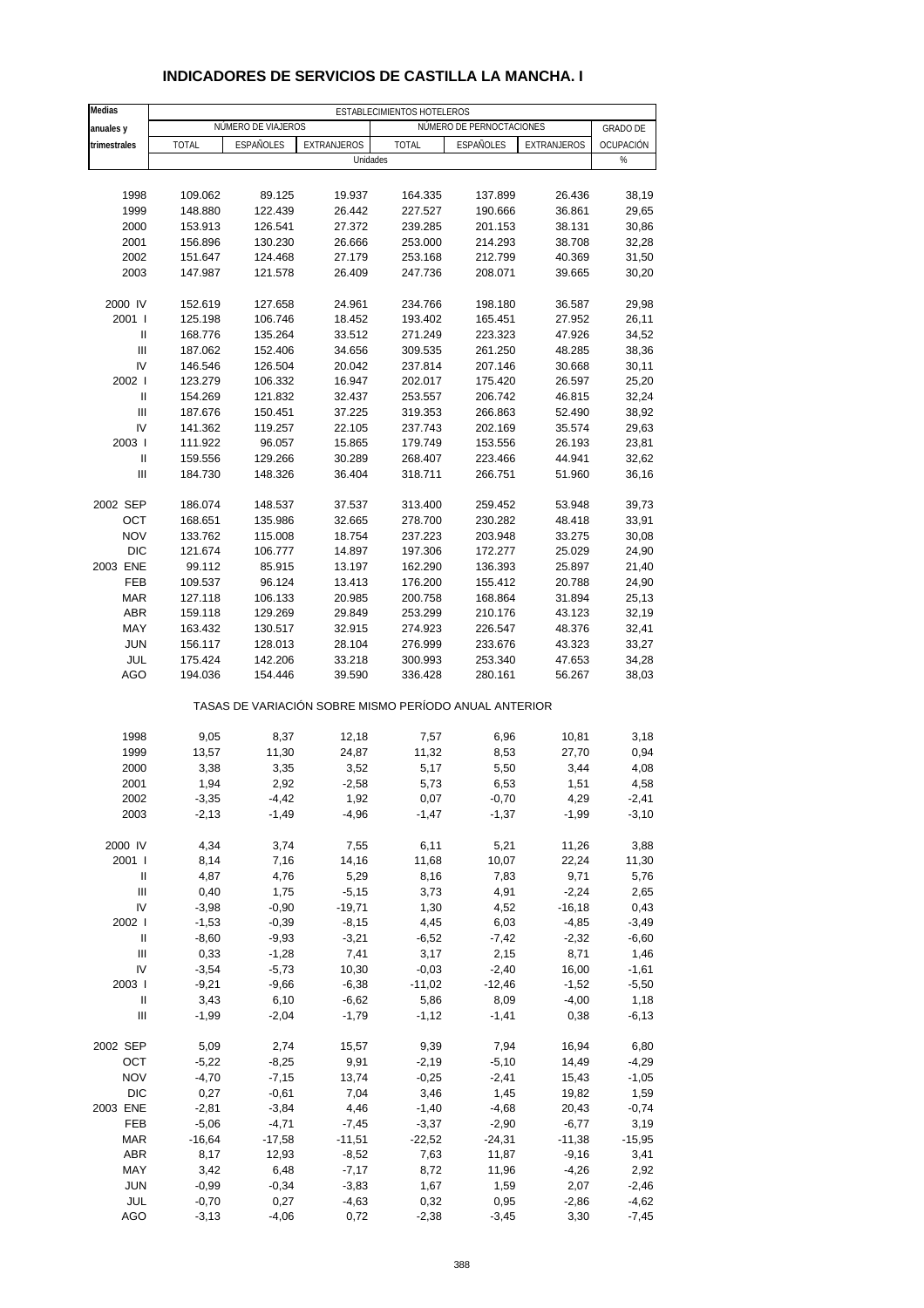| Medias                   |                  |                    |                    | ACAMPAMENTOS TURÍSTICOS                               |                          |                  |                 |
|--------------------------|------------------|--------------------|--------------------|-------------------------------------------------------|--------------------------|------------------|-----------------|
| anuales y                |                  | NÚMERO DE VIAJEROS |                    |                                                       | NÚMERO DE PERNOCTACIONES |                  | <b>GRADO DE</b> |
| trimestrales             | <b>TOTAL</b>     | ESPAÑOLES          | <b>EXTRANJEROS</b> | <b>TOTAL</b>                                          | ESPAÑOLES                | EXTRANJEROS      | OCUPACIÓN       |
|                          |                  |                    | Unidades           |                                                       |                          |                  | $\%$            |
|                          |                  |                    |                    |                                                       |                          |                  |                 |
| 1998                     | 7.535            | 5.404              | 2.131              | 17.933                                                | 14.278                   | 3.654            | 6,37            |
| 1999                     | 6.770            | 4.882              | 1.888              | 14.513                                                | 10.862                   | 3.651            | 5,42            |
| 2000                     | 7.203            | 5.342              | 1.861              | 16.319                                                | 13.193                   | 3.126            | 6,46            |
| 2001                     | 7.114            | 5.037              | 2.077              | 17.003                                                | 13.341                   | 3.662            | 8,28            |
| 2002                     | 7.144            | 5.097              | 2.047              | 16.983                                                | 13.368                   | 3.615            | 8,55            |
| 2003                     | 9.820            | 7.515              | 2.305              | 25.642                                                | 21.205                   | 4.437            | 10,78           |
| 2000 IV                  | 760              | 550                | 210                | 1.757                                                 | 1.353                    | 404              | 2,29            |
| 2001 l                   | 347              | 97                 | 251                | 636                                                   | 161                      | 475              | 1,53            |
| Ш                        | 5.188            | 2.860              | 2.328              | 10.500                                                | 5.847                    | 4.653            | 7,79            |
| Ш                        | 21.728           | 16.245             | 5.483              | 54.354                                                | 45.316                   | 9.038            | 20,54           |
| IV                       | 1.191            | 946                | 244                | 2.523                                                 | 2.040                    | 483              | 3,27            |
| 2002 l                   | 1.318            | 905                | 413                | 2.787                                                 | 2.106                    | 681              | 3,61            |
| Ш                        | 4.877            | 2.593              | 2.285              | 9.128                                                 | 4.836                    | 4.292            | 6,69            |
| Ш<br>IV                  | 21.679<br>702    | 16.426             | 5.253              | 54.667                                                | 45.617<br>914            | 9.049<br>437     | 19,61           |
| 2003                     | 418              | 465<br>212         | 236<br>206         | 1.351<br>729                                          | 338                      | 391              | 4,27            |
| Ш                        | 7.408            | 5.123              | 2.285              | 15.462                                                | 10.999                   | 4.463            | 1,82<br>9,60    |
| Ш                        | 27.539           | 22.057             | 5.483              | 78.281                                                | 67.815                   | 10.466           | 26,00           |
|                          |                  |                    |                    |                                                       |                          |                  |                 |
| 2002 SEP                 | 6.227            | 3.244              | 2.983              | 14.057                                                | 8.773                    | 5.284            | 8,11            |
| OCT                      | 1.151            | 757                | 394                | 2.104                                                 | 1.364                    | 740              | 4,19            |
| <b>NOV</b>               | 596              | 356                | 240                | 1.342                                                 | 913                      | 429              | 4,97            |
| <b>DIC</b>               | 358              | 283                | 75                 | 607                                                   | 465                      | 142              | 3,66            |
| 2003 ENE                 | 124              | 75                 | 49                 | 270                                                   | 195                      | 75               | 0,97            |
| <b>FEB</b><br><b>MAR</b> | 358              | 263                | 95                 | 483                                                   | 340                      | 143              | 2,17            |
|                          | 772              | 298                | 474                | 1.433                                                 | 479                      | 954              | 2,31            |
| <b>ABR</b><br>MAY        | 7.626            | 5.776              | 1.850              | 17.497                                                | 13.842                   | 3.655            | 13,12           |
| <b>JUN</b>               | 5.484<br>9.114   | 3.077<br>6.516     | 2.407<br>2.598     | 11.318<br>17.571                                      | 6.333<br>12.821          | 4.985<br>4.750   | 7,95            |
| JUL                      | 20.699           | 15.203             | 5.496              | 51.390                                                | 39.065                   | 12.325           | 7,72<br>18,62   |
| AGO                      | 34.379           | 28.910             | 5.469              | 105.171                                               | 96.565                   | 8.606            | 33,38           |
|                          |                  |                    |                    | TASAS DE VARIACIÓN SOBRE MISMO PERÍODO ANUAL ANTERIOR |                          |                  |                 |
| 1998                     | 12,03            | 13,15              | 9,27               | 15,81                                                 | 17,38                    | 10,07            | $-8,21$         |
| 1999                     | $-10,16$         | $-9,67$            | $-11,42$           | $-19,07$                                              | $-23,93$                 | $-0,09$          | $-14,96$        |
| 2000                     | 6,40             | 9,42               | $-1,40$            | 12,45                                                 | 21,46                    | $-14,39$         | 19,17           |
| 2001                     | $-1,24$          | $-5,70$            | 11,55              | 4,19                                                  | 1,12                     | 17,16            | 28,20           |
| 2002                     | 0,43             | 1,19               | $-1,43$            | $-0,12$                                               | 0,21                     | $-1,29$          | 3,20            |
| 2003                     | 1,50             | 6,35               | $-11,65$           | 10,47                                                 | 13,92                    | $-3,51$          | 5,65            |
| 2000 IV                  | $-21,27$         | $-23,36$           | $-15,21$           | $-17,43$                                              | $-22,24$                 | 4,12             | 48,92           |
| 2001 l                   | 1,56             | $-63,15$           | 214,64             | 42,71                                                 | $-48,01$                 | 249,26           | 213,70          |
| Ш                        | $-35,88$         | $-49,91$           | $-2,20$            | $-33,10$                                              | $-49,42$                 | 12,50            | 12,85           |
| Ш                        | 10,75            | 9,44               | 14,81              | 14,73                                                 | 14,58                    | 15,46            | 27,10           |
| IV                       | 56,67            | 72,06              | 16,35              | 43,58                                                 | 50,75                    | 19,55            | 42,73           |
| 2002                     | 279,56           | 836,21             | 64,89              | 338,26                                                |                          | 43,44            | 136,24          |
| Ш                        | $-5,99$          | $-9,36$            | $-1,86$            | $-13,07$                                              | $-17,29$                 | $-7,76$          | $-14,04$        |
| Ш                        | $-0,23$          | 1,11               | $-4,19$            | 0,58                                                  | 0,67                     | 0,12             | $-4,51$         |
| IV                       | $-41,07$         | $-50,83$           | $-3,27$            | $-46,45$                                              | $-55,19$                 | $-9,52$          | 30,55           |
| 2003                     | $-68,29$         | $-76,57$           | $-50,16$           | $-73,86$                                              | $-83,95$                 | $-42,66$         | $-49,63$        |
| Ш                        | 51,89            | 97,60              | 0,01               | 69,38                                                 | 127,42                   | 3,99             | 43,38           |
| Ш                        | $-6,35$          | $-4,18$            | $-14,18$           | 4,41                                                  | 5,90                     | $-4,27$          | 2,50            |
| 2002 SEP                 | $-5,72$          | $-19,48$           | 15,80              | $-16,14$                                              | $-27,69$                 | 14,15            | $-17,75$        |
| OCT                      | $-58,63$         | $-66,94$           | $-19,92$           | $-66,66$                                              | $-73,81$                 | $-32,91$         | $-30,05$        |
| <b>NOV</b>               | 23,14            | 29,93              | 14,29              | 53,55                                                 | 60,18                    | 41,12            | 131,16          |
| <b>DIC</b>               | 16,99            | 2,91               | 141,94             | 58,49                                                 | 36,36                    | 238,10           | 117,86          |
| 2003 ENE                 | 100,00           | 316,67             | 11,36              | 335,48                                                | 983,33                   | 70,45            | $-19,17$        |
| FEB                      | $-1,65$          | 73,03              | $-55,19$           | $-25,46$                                              | 23,19                    | $-61,56$         | $-8,44$         |
| <b>MAR</b>               | $-78,12$         | $-88,29$           | $-51,83$           | $-81,27$                                              | $-92,05$                 | $-41,40$         | $-68,14$        |
| ABR                      | 122,46           | 225,59             | 11,85              | 212,39                                                | 420,96                   | 24,15            | 143,87          |
| MAY                      | 50,99            | 189,46             | $-6,31$            | 64,15                                                 | 256,59                   | $-2,62$          | 16,57           |
| <b>JUN</b><br>JUL        | 20,36<br>$-7,45$ | 31,88<br>$-11,32$  | $-1,25$<br>5,27    | 18,01<br>10,25                                        | 27,24<br>2,99            | $-1,31$<br>41,99 | $-2,03$<br>0,00 |
| AGO                      | $-5,67$          | 0,06               | $-27,61$           | 1,78                                                  | 7,12                     | $-34,72$         | 3,96            |
|                          |                  |                    |                    |                                                       |                          |                  |                 |

## **INDICADORES DE SERVICIOS DE CASTILLA LA MANCHA. II**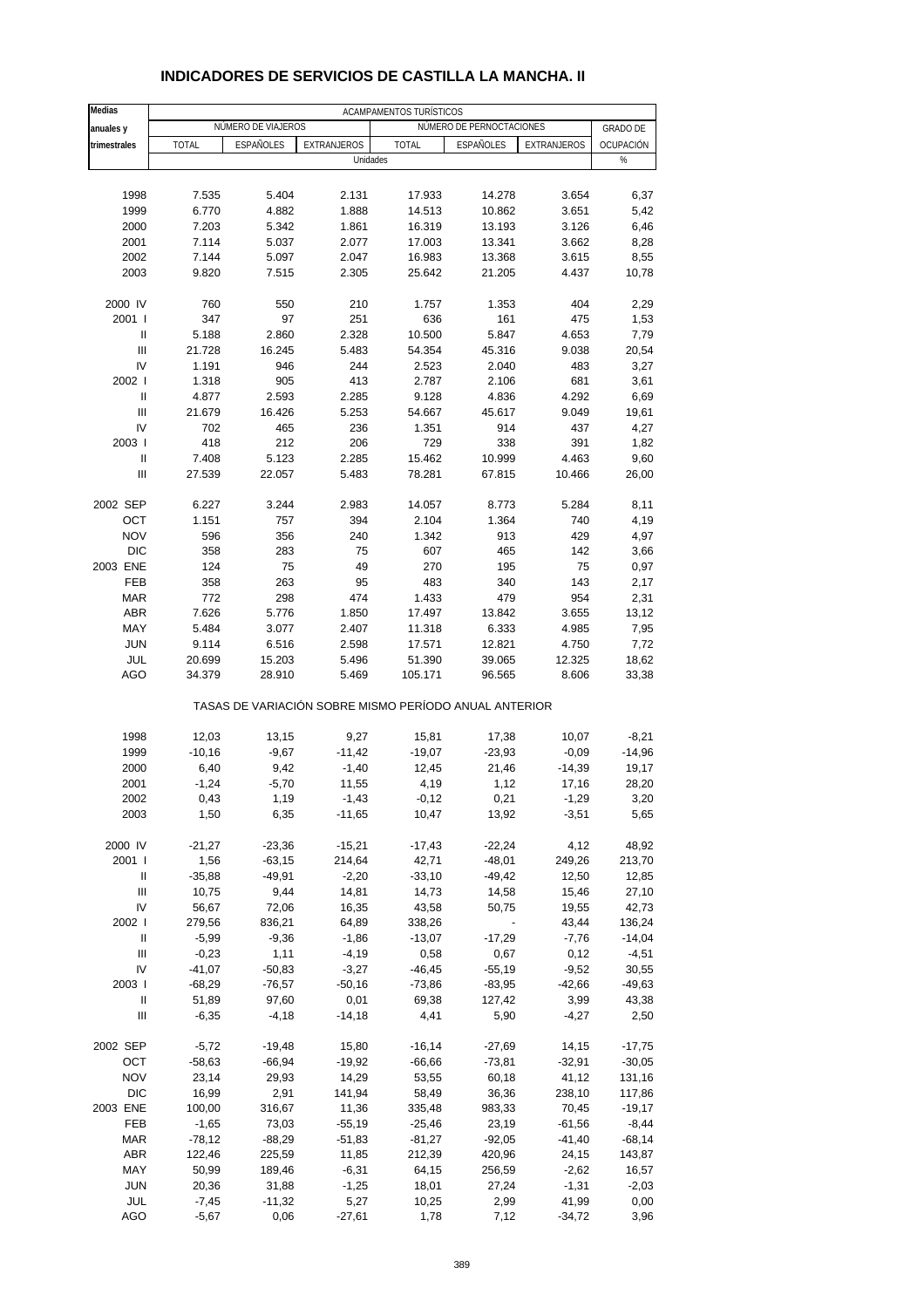| NÚMERO DE VIAJEROS<br>NÚMERO DE PERNOCTACIONES<br>anuales y<br>trimestrales<br><b>TOTAL</b><br>ESPAÑOLES<br><b>EXTRANJEROS</b><br><b>TOTAL</b><br><b>ESPAÑOLES</b><br>EXTRANJEROS<br>Unidades<br>%<br>1998<br>1999<br>2000<br>572<br>529<br>43<br>1.455<br>1.364<br>92<br>2001<br>574<br>543<br>1.849<br>1.768<br>81<br>32<br>2002<br>1.042<br>33<br>2.599<br>2.540<br>58<br>1.075<br>2003<br>1.323<br>1.295<br>28<br>3.706<br>58<br>3.649<br>2000 IV<br>328<br>9<br>25<br>337<br>665<br>641<br>2001 l<br>333<br>22<br>986<br>78<br>355<br>1.065<br>$\mathbf{I}$<br>492<br>461<br>31<br>1.457<br>1.385<br>72<br>21,03<br>Ш<br>921<br>866<br>55<br>3.430<br>3.316<br>114<br>24,31<br>IV<br>530<br>510<br>20<br>1.444<br>1.386<br>59<br>2002 l<br>707<br>678<br>28<br>1.703<br>1.666<br>37<br>Ш<br>803<br>764<br>39<br>1.913<br>61<br>1.853<br>Ш<br>1.554<br>41<br>4.371<br>100<br>1.513<br>4.471<br>IV<br>1.235<br>1.211<br>24<br>2.306<br>2.272<br>34<br>2003  <br>888<br>856<br>32<br>1.898<br>1.864<br>34<br>$\mathbf{I}$<br>1.263<br>1.244<br>20<br>35<br>3.237<br>3.202<br>Ш<br>2.066<br>2.032<br>34<br>7.123<br>128<br>6.996<br>2002 SEP<br>1.252<br>2.590<br>1.186<br>66<br>2.716<br>126<br>OCT<br>1.210<br>1.175<br>35<br>2.292<br>2.233<br>59<br><b>NOV</b><br>1.554<br>1.520<br>34<br>2.457<br>2.415<br>42<br><b>DIC</b><br>$\overline{c}$<br>$\sqrt{2}$<br>940<br>938<br>2.170<br>2.168<br>2003 ENE<br>583<br>35<br>1.685<br>37<br>618<br>1.648<br>11,50<br><b>FEB</b><br>867<br>839<br>28<br>1.763<br>1.731<br>32<br>13,79<br><b>MAR</b><br>1.179<br>1.146<br>33<br>2.246<br>2.213<br>33<br><b>ABR</b><br>1.366<br>1.350<br>16<br>3.460<br>3.430<br>30<br>MAY<br>1.258<br>1.235<br>23<br>2.991<br>2.952<br>39<br><b>JUN</b><br>1.166<br>20<br>3.260<br>3.224<br>36<br>1.146<br>JUL<br>1.683<br>1.653<br>30<br>4.325<br>4.287<br>38<br>AGO<br>38<br>9.921<br>2.448<br>2.410<br>9.704<br>217<br>TASAS DE VARIACIÓN SOBRE MISMO PERÍODO ANUAL ANTERIOR<br>1998<br>1999<br>2000<br>2001<br>0,45<br>2,66<br>$-26,54$<br>27,05<br>29,67<br>$-11,91$<br>2002<br>87,09<br>91,97<br>3,93<br>40,54<br>43,67<br>$-28,07$<br>34,92<br>$-14,23$<br>2003<br>33,31<br>37,61<br>38,47<br>$-1,28$<br>2000 IV<br>2001 l<br>$-34,72$<br>$-28,74$<br>$-71,49$<br>14,19<br>24,22<br>$-43,37$<br>11,91<br>Ш<br>$-7,52$<br>$-7,55$<br>$-7,00$<br>24,01<br>27,11<br>$-15,63$<br>29,98<br>Ш<br>5,22<br>5,61<br>$-3,66$<br>$-0,60$<br>12,51<br>13,16<br>IV<br>57,43<br>126,92<br>116,29<br>137,84<br>55,59<br>117,08<br>2002 l<br>99,25<br>103,70<br>30,77<br>59,99<br>68,94<br>$-52,77$<br>Ш<br>25,81<br>$-15,74$<br>63,28<br>65,80<br>31,35<br>33,80<br>$\ensuremath{\mathsf{III}}\xspace$<br>68,73<br>74,67<br>$-24,85$<br>$-11,99$<br>30,34<br>31,79<br>IV<br>132,96<br>137,30<br>20,34<br>59,68<br>63,96<br>$-41,48$<br>2003  <br>25,66<br>26,19<br>12,94<br>11,43<br>11,86<br>$-8,11$<br>Ш<br>57,26<br>62,71<br>$-42,31$<br>$-49,57$<br>69,18<br>72,83<br>Ш<br>21,14<br>17,24<br>45,71<br>21,21<br>33,18<br>32,97<br>2002 SEP<br>32,07<br>37,27<br>$-21,43$<br>2,72<br>4,27<br>$-21,25$<br>OCT<br>120,00<br>125,53<br>20,69<br>63,83<br>67,27<br>$-7,81$<br><b>NOV</b><br>30,77<br>138,34<br>142,81<br>50,00<br>57,84<br>$-61,11$<br><b>DIC</b><br>142,27<br>144,27<br>$-50,00$<br>67,44<br>$-50,00$<br>67,80<br>2003 ENE<br>17,05<br>40,00<br>$-22,92$<br>15,90<br>29,82<br>31,84<br>FEB<br>77,30<br>77,00<br>86,67<br>113,33<br>35,41<br>34,50<br><b>MAR</b><br>6,89<br>8,32<br>$-31,25$<br>$-26,67$<br>$-10,52$<br>$-10,11$<br><b>ABR</b><br>142,20<br>149,08<br>$-27,27$<br>129,75<br>133,65<br>$-21,05$<br>MAY<br>37,94<br>44,44<br>$-59,65$<br>37,08<br>41,51<br>$-59,38$<br><b>JUN</b><br>24,84 | Medias |       |          | APARTAMENTOS TURÍSTICOS |       |          |                   |
|-----------------------------------------------------------------------------------------------------------------------------------------------------------------------------------------------------------------------------------------------------------------------------------------------------------------------------------------------------------------------------------------------------------------------------------------------------------------------------------------------------------------------------------------------------------------------------------------------------------------------------------------------------------------------------------------------------------------------------------------------------------------------------------------------------------------------------------------------------------------------------------------------------------------------------------------------------------------------------------------------------------------------------------------------------------------------------------------------------------------------------------------------------------------------------------------------------------------------------------------------------------------------------------------------------------------------------------------------------------------------------------------------------------------------------------------------------------------------------------------------------------------------------------------------------------------------------------------------------------------------------------------------------------------------------------------------------------------------------------------------------------------------------------------------------------------------------------------------------------------------------------------------------------------------------------------------------------------------------------------------------------------------------------------------------------------------------------------------------------------------------------------------------------------------------------------------------------------------------------------------------------------------------------------------------------------------------------------------------------------------------------------------------------------------------------------------------------------------------------------------------------------------------------------------------------------------------------------------------------------------------------------------------------------------------------------------------------------------------------------------------------------------------------------------------------------------------------------------------------------------------------------------------------------------------------------------------------------------------------------------------------------------------------------------------------------------------------------------------------------------------------------------------------------------------------------------------------------------------------------------------------------------------------------------------------------------------------------------------------------------------------------------------------------------------------------------------------------------------------------------------------------------------------------------------------------------------------------------------------------------------------------------------------------------------------------------|--------|-------|----------|-------------------------|-------|----------|-------------------|
|                                                                                                                                                                                                                                                                                                                                                                                                                                                                                                                                                                                                                                                                                                                                                                                                                                                                                                                                                                                                                                                                                                                                                                                                                                                                                                                                                                                                                                                                                                                                                                                                                                                                                                                                                                                                                                                                                                                                                                                                                                                                                                                                                                                                                                                                                                                                                                                                                                                                                                                                                                                                                                                                                                                                                                                                                                                                                                                                                                                                                                                                                                                                                                                                                                                                                                                                                                                                                                                                                                                                                                                                                                                                                               |        |       |          |                         |       |          | <b>GRADO DE</b>   |
|                                                                                                                                                                                                                                                                                                                                                                                                                                                                                                                                                                                                                                                                                                                                                                                                                                                                                                                                                                                                                                                                                                                                                                                                                                                                                                                                                                                                                                                                                                                                                                                                                                                                                                                                                                                                                                                                                                                                                                                                                                                                                                                                                                                                                                                                                                                                                                                                                                                                                                                                                                                                                                                                                                                                                                                                                                                                                                                                                                                                                                                                                                                                                                                                                                                                                                                                                                                                                                                                                                                                                                                                                                                                                               |        |       |          |                         |       |          | OCUPACIÓN         |
|                                                                                                                                                                                                                                                                                                                                                                                                                                                                                                                                                                                                                                                                                                                                                                                                                                                                                                                                                                                                                                                                                                                                                                                                                                                                                                                                                                                                                                                                                                                                                                                                                                                                                                                                                                                                                                                                                                                                                                                                                                                                                                                                                                                                                                                                                                                                                                                                                                                                                                                                                                                                                                                                                                                                                                                                                                                                                                                                                                                                                                                                                                                                                                                                                                                                                                                                                                                                                                                                                                                                                                                                                                                                                               |        |       |          |                         |       |          |                   |
|                                                                                                                                                                                                                                                                                                                                                                                                                                                                                                                                                                                                                                                                                                                                                                                                                                                                                                                                                                                                                                                                                                                                                                                                                                                                                                                                                                                                                                                                                                                                                                                                                                                                                                                                                                                                                                                                                                                                                                                                                                                                                                                                                                                                                                                                                                                                                                                                                                                                                                                                                                                                                                                                                                                                                                                                                                                                                                                                                                                                                                                                                                                                                                                                                                                                                                                                                                                                                                                                                                                                                                                                                                                                                               |        |       |          |                         |       |          |                   |
|                                                                                                                                                                                                                                                                                                                                                                                                                                                                                                                                                                                                                                                                                                                                                                                                                                                                                                                                                                                                                                                                                                                                                                                                                                                                                                                                                                                                                                                                                                                                                                                                                                                                                                                                                                                                                                                                                                                                                                                                                                                                                                                                                                                                                                                                                                                                                                                                                                                                                                                                                                                                                                                                                                                                                                                                                                                                                                                                                                                                                                                                                                                                                                                                                                                                                                                                                                                                                                                                                                                                                                                                                                                                                               |        |       |          |                         |       |          |                   |
|                                                                                                                                                                                                                                                                                                                                                                                                                                                                                                                                                                                                                                                                                                                                                                                                                                                                                                                                                                                                                                                                                                                                                                                                                                                                                                                                                                                                                                                                                                                                                                                                                                                                                                                                                                                                                                                                                                                                                                                                                                                                                                                                                                                                                                                                                                                                                                                                                                                                                                                                                                                                                                                                                                                                                                                                                                                                                                                                                                                                                                                                                                                                                                                                                                                                                                                                                                                                                                                                                                                                                                                                                                                                                               |        |       |          |                         |       |          | 16,48             |
|                                                                                                                                                                                                                                                                                                                                                                                                                                                                                                                                                                                                                                                                                                                                                                                                                                                                                                                                                                                                                                                                                                                                                                                                                                                                                                                                                                                                                                                                                                                                                                                                                                                                                                                                                                                                                                                                                                                                                                                                                                                                                                                                                                                                                                                                                                                                                                                                                                                                                                                                                                                                                                                                                                                                                                                                                                                                                                                                                                                                                                                                                                                                                                                                                                                                                                                                                                                                                                                                                                                                                                                                                                                                                               |        |       |          |                         |       |          | 21,72             |
|                                                                                                                                                                                                                                                                                                                                                                                                                                                                                                                                                                                                                                                                                                                                                                                                                                                                                                                                                                                                                                                                                                                                                                                                                                                                                                                                                                                                                                                                                                                                                                                                                                                                                                                                                                                                                                                                                                                                                                                                                                                                                                                                                                                                                                                                                                                                                                                                                                                                                                                                                                                                                                                                                                                                                                                                                                                                                                                                                                                                                                                                                                                                                                                                                                                                                                                                                                                                                                                                                                                                                                                                                                                                                               |        |       |          |                         |       |          | 17,69             |
|                                                                                                                                                                                                                                                                                                                                                                                                                                                                                                                                                                                                                                                                                                                                                                                                                                                                                                                                                                                                                                                                                                                                                                                                                                                                                                                                                                                                                                                                                                                                                                                                                                                                                                                                                                                                                                                                                                                                                                                                                                                                                                                                                                                                                                                                                                                                                                                                                                                                                                                                                                                                                                                                                                                                                                                                                                                                                                                                                                                                                                                                                                                                                                                                                                                                                                                                                                                                                                                                                                                                                                                                                                                                                               |        |       |          |                         |       |          | 18,83             |
|                                                                                                                                                                                                                                                                                                                                                                                                                                                                                                                                                                                                                                                                                                                                                                                                                                                                                                                                                                                                                                                                                                                                                                                                                                                                                                                                                                                                                                                                                                                                                                                                                                                                                                                                                                                                                                                                                                                                                                                                                                                                                                                                                                                                                                                                                                                                                                                                                                                                                                                                                                                                                                                                                                                                                                                                                                                                                                                                                                                                                                                                                                                                                                                                                                                                                                                                                                                                                                                                                                                                                                                                                                                                                               |        |       |          |                         |       |          |                   |
|                                                                                                                                                                                                                                                                                                                                                                                                                                                                                                                                                                                                                                                                                                                                                                                                                                                                                                                                                                                                                                                                                                                                                                                                                                                                                                                                                                                                                                                                                                                                                                                                                                                                                                                                                                                                                                                                                                                                                                                                                                                                                                                                                                                                                                                                                                                                                                                                                                                                                                                                                                                                                                                                                                                                                                                                                                                                                                                                                                                                                                                                                                                                                                                                                                                                                                                                                                                                                                                                                                                                                                                                                                                                                               |        |       |          |                         |       |          | 10,96             |
|                                                                                                                                                                                                                                                                                                                                                                                                                                                                                                                                                                                                                                                                                                                                                                                                                                                                                                                                                                                                                                                                                                                                                                                                                                                                                                                                                                                                                                                                                                                                                                                                                                                                                                                                                                                                                                                                                                                                                                                                                                                                                                                                                                                                                                                                                                                                                                                                                                                                                                                                                                                                                                                                                                                                                                                                                                                                                                                                                                                                                                                                                                                                                                                                                                                                                                                                                                                                                                                                                                                                                                                                                                                                                               |        |       |          |                         |       |          | 17,82             |
|                                                                                                                                                                                                                                                                                                                                                                                                                                                                                                                                                                                                                                                                                                                                                                                                                                                                                                                                                                                                                                                                                                                                                                                                                                                                                                                                                                                                                                                                                                                                                                                                                                                                                                                                                                                                                                                                                                                                                                                                                                                                                                                                                                                                                                                                                                                                                                                                                                                                                                                                                                                                                                                                                                                                                                                                                                                                                                                                                                                                                                                                                                                                                                                                                                                                                                                                                                                                                                                                                                                                                                                                                                                                                               |        |       |          |                         |       |          |                   |
|                                                                                                                                                                                                                                                                                                                                                                                                                                                                                                                                                                                                                                                                                                                                                                                                                                                                                                                                                                                                                                                                                                                                                                                                                                                                                                                                                                                                                                                                                                                                                                                                                                                                                                                                                                                                                                                                                                                                                                                                                                                                                                                                                                                                                                                                                                                                                                                                                                                                                                                                                                                                                                                                                                                                                                                                                                                                                                                                                                                                                                                                                                                                                                                                                                                                                                                                                                                                                                                                                                                                                                                                                                                                                               |        |       |          |                         |       |          | 23,71             |
|                                                                                                                                                                                                                                                                                                                                                                                                                                                                                                                                                                                                                                                                                                                                                                                                                                                                                                                                                                                                                                                                                                                                                                                                                                                                                                                                                                                                                                                                                                                                                                                                                                                                                                                                                                                                                                                                                                                                                                                                                                                                                                                                                                                                                                                                                                                                                                                                                                                                                                                                                                                                                                                                                                                                                                                                                                                                                                                                                                                                                                                                                                                                                                                                                                                                                                                                                                                                                                                                                                                                                                                                                                                                                               |        |       |          |                         |       |          | 16,38             |
|                                                                                                                                                                                                                                                                                                                                                                                                                                                                                                                                                                                                                                                                                                                                                                                                                                                                                                                                                                                                                                                                                                                                                                                                                                                                                                                                                                                                                                                                                                                                                                                                                                                                                                                                                                                                                                                                                                                                                                                                                                                                                                                                                                                                                                                                                                                                                                                                                                                                                                                                                                                                                                                                                                                                                                                                                                                                                                                                                                                                                                                                                                                                                                                                                                                                                                                                                                                                                                                                                                                                                                                                                                                                                               |        |       |          |                         |       |          | 15,14             |
|                                                                                                                                                                                                                                                                                                                                                                                                                                                                                                                                                                                                                                                                                                                                                                                                                                                                                                                                                                                                                                                                                                                                                                                                                                                                                                                                                                                                                                                                                                                                                                                                                                                                                                                                                                                                                                                                                                                                                                                                                                                                                                                                                                                                                                                                                                                                                                                                                                                                                                                                                                                                                                                                                                                                                                                                                                                                                                                                                                                                                                                                                                                                                                                                                                                                                                                                                                                                                                                                                                                                                                                                                                                                                               |        |       |          |                         |       |          | 23,44             |
|                                                                                                                                                                                                                                                                                                                                                                                                                                                                                                                                                                                                                                                                                                                                                                                                                                                                                                                                                                                                                                                                                                                                                                                                                                                                                                                                                                                                                                                                                                                                                                                                                                                                                                                                                                                                                                                                                                                                                                                                                                                                                                                                                                                                                                                                                                                                                                                                                                                                                                                                                                                                                                                                                                                                                                                                                                                                                                                                                                                                                                                                                                                                                                                                                                                                                                                                                                                                                                                                                                                                                                                                                                                                                               |        |       |          |                         |       |          | 15,80             |
|                                                                                                                                                                                                                                                                                                                                                                                                                                                                                                                                                                                                                                                                                                                                                                                                                                                                                                                                                                                                                                                                                                                                                                                                                                                                                                                                                                                                                                                                                                                                                                                                                                                                                                                                                                                                                                                                                                                                                                                                                                                                                                                                                                                                                                                                                                                                                                                                                                                                                                                                                                                                                                                                                                                                                                                                                                                                                                                                                                                                                                                                                                                                                                                                                                                                                                                                                                                                                                                                                                                                                                                                                                                                                               |        |       |          |                         |       |          | 13,27             |
|                                                                                                                                                                                                                                                                                                                                                                                                                                                                                                                                                                                                                                                                                                                                                                                                                                                                                                                                                                                                                                                                                                                                                                                                                                                                                                                                                                                                                                                                                                                                                                                                                                                                                                                                                                                                                                                                                                                                                                                                                                                                                                                                                                                                                                                                                                                                                                                                                                                                                                                                                                                                                                                                                                                                                                                                                                                                                                                                                                                                                                                                                                                                                                                                                                                                                                                                                                                                                                                                                                                                                                                                                                                                                               |        |       |          |                         |       |          | 18,39             |
|                                                                                                                                                                                                                                                                                                                                                                                                                                                                                                                                                                                                                                                                                                                                                                                                                                                                                                                                                                                                                                                                                                                                                                                                                                                                                                                                                                                                                                                                                                                                                                                                                                                                                                                                                                                                                                                                                                                                                                                                                                                                                                                                                                                                                                                                                                                                                                                                                                                                                                                                                                                                                                                                                                                                                                                                                                                                                                                                                                                                                                                                                                                                                                                                                                                                                                                                                                                                                                                                                                                                                                                                                                                                                               |        |       |          |                         |       |          | 27,83             |
|                                                                                                                                                                                                                                                                                                                                                                                                                                                                                                                                                                                                                                                                                                                                                                                                                                                                                                                                                                                                                                                                                                                                                                                                                                                                                                                                                                                                                                                                                                                                                                                                                                                                                                                                                                                                                                                                                                                                                                                                                                                                                                                                                                                                                                                                                                                                                                                                                                                                                                                                                                                                                                                                                                                                                                                                                                                                                                                                                                                                                                                                                                                                                                                                                                                                                                                                                                                                                                                                                                                                                                                                                                                                                               |        |       |          |                         |       |          |                   |
|                                                                                                                                                                                                                                                                                                                                                                                                                                                                                                                                                                                                                                                                                                                                                                                                                                                                                                                                                                                                                                                                                                                                                                                                                                                                                                                                                                                                                                                                                                                                                                                                                                                                                                                                                                                                                                                                                                                                                                                                                                                                                                                                                                                                                                                                                                                                                                                                                                                                                                                                                                                                                                                                                                                                                                                                                                                                                                                                                                                                                                                                                                                                                                                                                                                                                                                                                                                                                                                                                                                                                                                                                                                                                               |        |       |          |                         |       |          | 17,13             |
|                                                                                                                                                                                                                                                                                                                                                                                                                                                                                                                                                                                                                                                                                                                                                                                                                                                                                                                                                                                                                                                                                                                                                                                                                                                                                                                                                                                                                                                                                                                                                                                                                                                                                                                                                                                                                                                                                                                                                                                                                                                                                                                                                                                                                                                                                                                                                                                                                                                                                                                                                                                                                                                                                                                                                                                                                                                                                                                                                                                                                                                                                                                                                                                                                                                                                                                                                                                                                                                                                                                                                                                                                                                                                               |        |       |          |                         |       |          | 15,01             |
|                                                                                                                                                                                                                                                                                                                                                                                                                                                                                                                                                                                                                                                                                                                                                                                                                                                                                                                                                                                                                                                                                                                                                                                                                                                                                                                                                                                                                                                                                                                                                                                                                                                                                                                                                                                                                                                                                                                                                                                                                                                                                                                                                                                                                                                                                                                                                                                                                                                                                                                                                                                                                                                                                                                                                                                                                                                                                                                                                                                                                                                                                                                                                                                                                                                                                                                                                                                                                                                                                                                                                                                                                                                                                               |        |       |          |                         |       |          | 16,45             |
|                                                                                                                                                                                                                                                                                                                                                                                                                                                                                                                                                                                                                                                                                                                                                                                                                                                                                                                                                                                                                                                                                                                                                                                                                                                                                                                                                                                                                                                                                                                                                                                                                                                                                                                                                                                                                                                                                                                                                                                                                                                                                                                                                                                                                                                                                                                                                                                                                                                                                                                                                                                                                                                                                                                                                                                                                                                                                                                                                                                                                                                                                                                                                                                                                                                                                                                                                                                                                                                                                                                                                                                                                                                                                               |        |       |          |                         |       |          | 15,93             |
|                                                                                                                                                                                                                                                                                                                                                                                                                                                                                                                                                                                                                                                                                                                                                                                                                                                                                                                                                                                                                                                                                                                                                                                                                                                                                                                                                                                                                                                                                                                                                                                                                                                                                                                                                                                                                                                                                                                                                                                                                                                                                                                                                                                                                                                                                                                                                                                                                                                                                                                                                                                                                                                                                                                                                                                                                                                                                                                                                                                                                                                                                                                                                                                                                                                                                                                                                                                                                                                                                                                                                                                                                                                                                               |        |       |          |                         |       |          |                   |
|                                                                                                                                                                                                                                                                                                                                                                                                                                                                                                                                                                                                                                                                                                                                                                                                                                                                                                                                                                                                                                                                                                                                                                                                                                                                                                                                                                                                                                                                                                                                                                                                                                                                                                                                                                                                                                                                                                                                                                                                                                                                                                                                                                                                                                                                                                                                                                                                                                                                                                                                                                                                                                                                                                                                                                                                                                                                                                                                                                                                                                                                                                                                                                                                                                                                                                                                                                                                                                                                                                                                                                                                                                                                                               |        |       |          |                         |       |          | 14,53             |
|                                                                                                                                                                                                                                                                                                                                                                                                                                                                                                                                                                                                                                                                                                                                                                                                                                                                                                                                                                                                                                                                                                                                                                                                                                                                                                                                                                                                                                                                                                                                                                                                                                                                                                                                                                                                                                                                                                                                                                                                                                                                                                                                                                                                                                                                                                                                                                                                                                                                                                                                                                                                                                                                                                                                                                                                                                                                                                                                                                                                                                                                                                                                                                                                                                                                                                                                                                                                                                                                                                                                                                                                                                                                                               |        |       |          |                         |       |          | 20,98             |
|                                                                                                                                                                                                                                                                                                                                                                                                                                                                                                                                                                                                                                                                                                                                                                                                                                                                                                                                                                                                                                                                                                                                                                                                                                                                                                                                                                                                                                                                                                                                                                                                                                                                                                                                                                                                                                                                                                                                                                                                                                                                                                                                                                                                                                                                                                                                                                                                                                                                                                                                                                                                                                                                                                                                                                                                                                                                                                                                                                                                                                                                                                                                                                                                                                                                                                                                                                                                                                                                                                                                                                                                                                                                                               |        |       |          |                         |       |          | 16,89             |
|                                                                                                                                                                                                                                                                                                                                                                                                                                                                                                                                                                                                                                                                                                                                                                                                                                                                                                                                                                                                                                                                                                                                                                                                                                                                                                                                                                                                                                                                                                                                                                                                                                                                                                                                                                                                                                                                                                                                                                                                                                                                                                                                                                                                                                                                                                                                                                                                                                                                                                                                                                                                                                                                                                                                                                                                                                                                                                                                                                                                                                                                                                                                                                                                                                                                                                                                                                                                                                                                                                                                                                                                                                                                                               |        |       |          |                         |       |          | 17,30             |
|                                                                                                                                                                                                                                                                                                                                                                                                                                                                                                                                                                                                                                                                                                                                                                                                                                                                                                                                                                                                                                                                                                                                                                                                                                                                                                                                                                                                                                                                                                                                                                                                                                                                                                                                                                                                                                                                                                                                                                                                                                                                                                                                                                                                                                                                                                                                                                                                                                                                                                                                                                                                                                                                                                                                                                                                                                                                                                                                                                                                                                                                                                                                                                                                                                                                                                                                                                                                                                                                                                                                                                                                                                                                                               |        |       |          |                         |       |          | 16,66             |
|                                                                                                                                                                                                                                                                                                                                                                                                                                                                                                                                                                                                                                                                                                                                                                                                                                                                                                                                                                                                                                                                                                                                                                                                                                                                                                                                                                                                                                                                                                                                                                                                                                                                                                                                                                                                                                                                                                                                                                                                                                                                                                                                                                                                                                                                                                                                                                                                                                                                                                                                                                                                                                                                                                                                                                                                                                                                                                                                                                                                                                                                                                                                                                                                                                                                                                                                                                                                                                                                                                                                                                                                                                                                                               |        |       |          |                         |       |          | 38,99             |
|                                                                                                                                                                                                                                                                                                                                                                                                                                                                                                                                                                                                                                                                                                                                                                                                                                                                                                                                                                                                                                                                                                                                                                                                                                                                                                                                                                                                                                                                                                                                                                                                                                                                                                                                                                                                                                                                                                                                                                                                                                                                                                                                                                                                                                                                                                                                                                                                                                                                                                                                                                                                                                                                                                                                                                                                                                                                                                                                                                                                                                                                                                                                                                                                                                                                                                                                                                                                                                                                                                                                                                                                                                                                                               |        |       |          |                         |       |          |                   |
|                                                                                                                                                                                                                                                                                                                                                                                                                                                                                                                                                                                                                                                                                                                                                                                                                                                                                                                                                                                                                                                                                                                                                                                                                                                                                                                                                                                                                                                                                                                                                                                                                                                                                                                                                                                                                                                                                                                                                                                                                                                                                                                                                                                                                                                                                                                                                                                                                                                                                                                                                                                                                                                                                                                                                                                                                                                                                                                                                                                                                                                                                                                                                                                                                                                                                                                                                                                                                                                                                                                                                                                                                                                                                               |        |       |          |                         |       |          |                   |
|                                                                                                                                                                                                                                                                                                                                                                                                                                                                                                                                                                                                                                                                                                                                                                                                                                                                                                                                                                                                                                                                                                                                                                                                                                                                                                                                                                                                                                                                                                                                                                                                                                                                                                                                                                                                                                                                                                                                                                                                                                                                                                                                                                                                                                                                                                                                                                                                                                                                                                                                                                                                                                                                                                                                                                                                                                                                                                                                                                                                                                                                                                                                                                                                                                                                                                                                                                                                                                                                                                                                                                                                                                                                                               |        |       |          |                         |       |          |                   |
|                                                                                                                                                                                                                                                                                                                                                                                                                                                                                                                                                                                                                                                                                                                                                                                                                                                                                                                                                                                                                                                                                                                                                                                                                                                                                                                                                                                                                                                                                                                                                                                                                                                                                                                                                                                                                                                                                                                                                                                                                                                                                                                                                                                                                                                                                                                                                                                                                                                                                                                                                                                                                                                                                                                                                                                                                                                                                                                                                                                                                                                                                                                                                                                                                                                                                                                                                                                                                                                                                                                                                                                                                                                                                               |        |       |          |                         |       |          |                   |
|                                                                                                                                                                                                                                                                                                                                                                                                                                                                                                                                                                                                                                                                                                                                                                                                                                                                                                                                                                                                                                                                                                                                                                                                                                                                                                                                                                                                                                                                                                                                                                                                                                                                                                                                                                                                                                                                                                                                                                                                                                                                                                                                                                                                                                                                                                                                                                                                                                                                                                                                                                                                                                                                                                                                                                                                                                                                                                                                                                                                                                                                                                                                                                                                                                                                                                                                                                                                                                                                                                                                                                                                                                                                                               |        |       |          |                         |       |          | 31,80             |
|                                                                                                                                                                                                                                                                                                                                                                                                                                                                                                                                                                                                                                                                                                                                                                                                                                                                                                                                                                                                                                                                                                                                                                                                                                                                                                                                                                                                                                                                                                                                                                                                                                                                                                                                                                                                                                                                                                                                                                                                                                                                                                                                                                                                                                                                                                                                                                                                                                                                                                                                                                                                                                                                                                                                                                                                                                                                                                                                                                                                                                                                                                                                                                                                                                                                                                                                                                                                                                                                                                                                                                                                                                                                                               |        |       |          |                         |       |          | $-18,54$          |
|                                                                                                                                                                                                                                                                                                                                                                                                                                                                                                                                                                                                                                                                                                                                                                                                                                                                                                                                                                                                                                                                                                                                                                                                                                                                                                                                                                                                                                                                                                                                                                                                                                                                                                                                                                                                                                                                                                                                                                                                                                                                                                                                                                                                                                                                                                                                                                                                                                                                                                                                                                                                                                                                                                                                                                                                                                                                                                                                                                                                                                                                                                                                                                                                                                                                                                                                                                                                                                                                                                                                                                                                                                                                                               |        |       |          |                         |       |          | 1,95              |
|                                                                                                                                                                                                                                                                                                                                                                                                                                                                                                                                                                                                                                                                                                                                                                                                                                                                                                                                                                                                                                                                                                                                                                                                                                                                                                                                                                                                                                                                                                                                                                                                                                                                                                                                                                                                                                                                                                                                                                                                                                                                                                                                                                                                                                                                                                                                                                                                                                                                                                                                                                                                                                                                                                                                                                                                                                                                                                                                                                                                                                                                                                                                                                                                                                                                                                                                                                                                                                                                                                                                                                                                                                                                                               |        |       |          |                         |       |          |                   |
|                                                                                                                                                                                                                                                                                                                                                                                                                                                                                                                                                                                                                                                                                                                                                                                                                                                                                                                                                                                                                                                                                                                                                                                                                                                                                                                                                                                                                                                                                                                                                                                                                                                                                                                                                                                                                                                                                                                                                                                                                                                                                                                                                                                                                                                                                                                                                                                                                                                                                                                                                                                                                                                                                                                                                                                                                                                                                                                                                                                                                                                                                                                                                                                                                                                                                                                                                                                                                                                                                                                                                                                                                                                                                               |        |       |          |                         |       |          |                   |
|                                                                                                                                                                                                                                                                                                                                                                                                                                                                                                                                                                                                                                                                                                                                                                                                                                                                                                                                                                                                                                                                                                                                                                                                                                                                                                                                                                                                                                                                                                                                                                                                                                                                                                                                                                                                                                                                                                                                                                                                                                                                                                                                                                                                                                                                                                                                                                                                                                                                                                                                                                                                                                                                                                                                                                                                                                                                                                                                                                                                                                                                                                                                                                                                                                                                                                                                                                                                                                                                                                                                                                                                                                                                                               |        |       |          |                         |       |          |                   |
|                                                                                                                                                                                                                                                                                                                                                                                                                                                                                                                                                                                                                                                                                                                                                                                                                                                                                                                                                                                                                                                                                                                                                                                                                                                                                                                                                                                                                                                                                                                                                                                                                                                                                                                                                                                                                                                                                                                                                                                                                                                                                                                                                                                                                                                                                                                                                                                                                                                                                                                                                                                                                                                                                                                                                                                                                                                                                                                                                                                                                                                                                                                                                                                                                                                                                                                                                                                                                                                                                                                                                                                                                                                                                               |        |       |          |                         |       |          | 6,39              |
|                                                                                                                                                                                                                                                                                                                                                                                                                                                                                                                                                                                                                                                                                                                                                                                                                                                                                                                                                                                                                                                                                                                                                                                                                                                                                                                                                                                                                                                                                                                                                                                                                                                                                                                                                                                                                                                                                                                                                                                                                                                                                                                                                                                                                                                                                                                                                                                                                                                                                                                                                                                                                                                                                                                                                                                                                                                                                                                                                                                                                                                                                                                                                                                                                                                                                                                                                                                                                                                                                                                                                                                                                                                                                               |        |       |          |                         |       |          | 116,33            |
|                                                                                                                                                                                                                                                                                                                                                                                                                                                                                                                                                                                                                                                                                                                                                                                                                                                                                                                                                                                                                                                                                                                                                                                                                                                                                                                                                                                                                                                                                                                                                                                                                                                                                                                                                                                                                                                                                                                                                                                                                                                                                                                                                                                                                                                                                                                                                                                                                                                                                                                                                                                                                                                                                                                                                                                                                                                                                                                                                                                                                                                                                                                                                                                                                                                                                                                                                                                                                                                                                                                                                                                                                                                                                               |        |       |          |                         |       |          | $-8,06$           |
|                                                                                                                                                                                                                                                                                                                                                                                                                                                                                                                                                                                                                                                                                                                                                                                                                                                                                                                                                                                                                                                                                                                                                                                                                                                                                                                                                                                                                                                                                                                                                                                                                                                                                                                                                                                                                                                                                                                                                                                                                                                                                                                                                                                                                                                                                                                                                                                                                                                                                                                                                                                                                                                                                                                                                                                                                                                                                                                                                                                                                                                                                                                                                                                                                                                                                                                                                                                                                                                                                                                                                                                                                                                                                               |        |       |          |                         |       |          | $-27,98$          |
|                                                                                                                                                                                                                                                                                                                                                                                                                                                                                                                                                                                                                                                                                                                                                                                                                                                                                                                                                                                                                                                                                                                                                                                                                                                                                                                                                                                                                                                                                                                                                                                                                                                                                                                                                                                                                                                                                                                                                                                                                                                                                                                                                                                                                                                                                                                                                                                                                                                                                                                                                                                                                                                                                                                                                                                                                                                                                                                                                                                                                                                                                                                                                                                                                                                                                                                                                                                                                                                                                                                                                                                                                                                                                               |        |       |          |                         |       |          | $-3,58$           |
|                                                                                                                                                                                                                                                                                                                                                                                                                                                                                                                                                                                                                                                                                                                                                                                                                                                                                                                                                                                                                                                                                                                                                                                                                                                                                                                                                                                                                                                                                                                                                                                                                                                                                                                                                                                                                                                                                                                                                                                                                                                                                                                                                                                                                                                                                                                                                                                                                                                                                                                                                                                                                                                                                                                                                                                                                                                                                                                                                                                                                                                                                                                                                                                                                                                                                                                                                                                                                                                                                                                                                                                                                                                                                               |        |       |          |                         |       |          | $-33,38$          |
|                                                                                                                                                                                                                                                                                                                                                                                                                                                                                                                                                                                                                                                                                                                                                                                                                                                                                                                                                                                                                                                                                                                                                                                                                                                                                                                                                                                                                                                                                                                                                                                                                                                                                                                                                                                                                                                                                                                                                                                                                                                                                                                                                                                                                                                                                                                                                                                                                                                                                                                                                                                                                                                                                                                                                                                                                                                                                                                                                                                                                                                                                                                                                                                                                                                                                                                                                                                                                                                                                                                                                                                                                                                                                               |        |       |          |                         |       |          | $-18,97$          |
|                                                                                                                                                                                                                                                                                                                                                                                                                                                                                                                                                                                                                                                                                                                                                                                                                                                                                                                                                                                                                                                                                                                                                                                                                                                                                                                                                                                                                                                                                                                                                                                                                                                                                                                                                                                                                                                                                                                                                                                                                                                                                                                                                                                                                                                                                                                                                                                                                                                                                                                                                                                                                                                                                                                                                                                                                                                                                                                                                                                                                                                                                                                                                                                                                                                                                                                                                                                                                                                                                                                                                                                                                                                                                               |        |       |          |                         |       |          | 21,44             |
|                                                                                                                                                                                                                                                                                                                                                                                                                                                                                                                                                                                                                                                                                                                                                                                                                                                                                                                                                                                                                                                                                                                                                                                                                                                                                                                                                                                                                                                                                                                                                                                                                                                                                                                                                                                                                                                                                                                                                                                                                                                                                                                                                                                                                                                                                                                                                                                                                                                                                                                                                                                                                                                                                                                                                                                                                                                                                                                                                                                                                                                                                                                                                                                                                                                                                                                                                                                                                                                                                                                                                                                                                                                                                               |        |       |          |                         |       |          | 4,62              |
|                                                                                                                                                                                                                                                                                                                                                                                                                                                                                                                                                                                                                                                                                                                                                                                                                                                                                                                                                                                                                                                                                                                                                                                                                                                                                                                                                                                                                                                                                                                                                                                                                                                                                                                                                                                                                                                                                                                                                                                                                                                                                                                                                                                                                                                                                                                                                                                                                                                                                                                                                                                                                                                                                                                                                                                                                                                                                                                                                                                                                                                                                                                                                                                                                                                                                                                                                                                                                                                                                                                                                                                                                                                                                               |        |       |          |                         |       |          | $-10,59$          |
|                                                                                                                                                                                                                                                                                                                                                                                                                                                                                                                                                                                                                                                                                                                                                                                                                                                                                                                                                                                                                                                                                                                                                                                                                                                                                                                                                                                                                                                                                                                                                                                                                                                                                                                                                                                                                                                                                                                                                                                                                                                                                                                                                                                                                                                                                                                                                                                                                                                                                                                                                                                                                                                                                                                                                                                                                                                                                                                                                                                                                                                                                                                                                                                                                                                                                                                                                                                                                                                                                                                                                                                                                                                                                               |        |       |          |                         |       |          | $-33,82$          |
|                                                                                                                                                                                                                                                                                                                                                                                                                                                                                                                                                                                                                                                                                                                                                                                                                                                                                                                                                                                                                                                                                                                                                                                                                                                                                                                                                                                                                                                                                                                                                                                                                                                                                                                                                                                                                                                                                                                                                                                                                                                                                                                                                                                                                                                                                                                                                                                                                                                                                                                                                                                                                                                                                                                                                                                                                                                                                                                                                                                                                                                                                                                                                                                                                                                                                                                                                                                                                                                                                                                                                                                                                                                                                               |        |       |          |                         |       |          | $-40,05$          |
|                                                                                                                                                                                                                                                                                                                                                                                                                                                                                                                                                                                                                                                                                                                                                                                                                                                                                                                                                                                                                                                                                                                                                                                                                                                                                                                                                                                                                                                                                                                                                                                                                                                                                                                                                                                                                                                                                                                                                                                                                                                                                                                                                                                                                                                                                                                                                                                                                                                                                                                                                                                                                                                                                                                                                                                                                                                                                                                                                                                                                                                                                                                                                                                                                                                                                                                                                                                                                                                                                                                                                                                                                                                                                               |        |       |          |                         |       |          | $-24,18$          |
|                                                                                                                                                                                                                                                                                                                                                                                                                                                                                                                                                                                                                                                                                                                                                                                                                                                                                                                                                                                                                                                                                                                                                                                                                                                                                                                                                                                                                                                                                                                                                                                                                                                                                                                                                                                                                                                                                                                                                                                                                                                                                                                                                                                                                                                                                                                                                                                                                                                                                                                                                                                                                                                                                                                                                                                                                                                                                                                                                                                                                                                                                                                                                                                                                                                                                                                                                                                                                                                                                                                                                                                                                                                                                               |        |       |          |                         |       |          | $-15,57$          |
|                                                                                                                                                                                                                                                                                                                                                                                                                                                                                                                                                                                                                                                                                                                                                                                                                                                                                                                                                                                                                                                                                                                                                                                                                                                                                                                                                                                                                                                                                                                                                                                                                                                                                                                                                                                                                                                                                                                                                                                                                                                                                                                                                                                                                                                                                                                                                                                                                                                                                                                                                                                                                                                                                                                                                                                                                                                                                                                                                                                                                                                                                                                                                                                                                                                                                                                                                                                                                                                                                                                                                                                                                                                                                               |        |       |          |                         |       |          | $-5,48$           |
|                                                                                                                                                                                                                                                                                                                                                                                                                                                                                                                                                                                                                                                                                                                                                                                                                                                                                                                                                                                                                                                                                                                                                                                                                                                                                                                                                                                                                                                                                                                                                                                                                                                                                                                                                                                                                                                                                                                                                                                                                                                                                                                                                                                                                                                                                                                                                                                                                                                                                                                                                                                                                                                                                                                                                                                                                                                                                                                                                                                                                                                                                                                                                                                                                                                                                                                                                                                                                                                                                                                                                                                                                                                                                               |        |       |          |                         |       |          | $-30,58$          |
|                                                                                                                                                                                                                                                                                                                                                                                                                                                                                                                                                                                                                                                                                                                                                                                                                                                                                                                                                                                                                                                                                                                                                                                                                                                                                                                                                                                                                                                                                                                                                                                                                                                                                                                                                                                                                                                                                                                                                                                                                                                                                                                                                                                                                                                                                                                                                                                                                                                                                                                                                                                                                                                                                                                                                                                                                                                                                                                                                                                                                                                                                                                                                                                                                                                                                                                                                                                                                                                                                                                                                                                                                                                                                               |        |       |          |                         |       |          | 57,15             |
|                                                                                                                                                                                                                                                                                                                                                                                                                                                                                                                                                                                                                                                                                                                                                                                                                                                                                                                                                                                                                                                                                                                                                                                                                                                                                                                                                                                                                                                                                                                                                                                                                                                                                                                                                                                                                                                                                                                                                                                                                                                                                                                                                                                                                                                                                                                                                                                                                                                                                                                                                                                                                                                                                                                                                                                                                                                                                                                                                                                                                                                                                                                                                                                                                                                                                                                                                                                                                                                                                                                                                                                                                                                                                               |        |       |          |                         |       |          | $-8,06$           |
| JUL<br>16,41<br>650,00<br>6,98<br>6,14<br>850,00<br>18,19                                                                                                                                                                                                                                                                                                                                                                                                                                                                                                                                                                                                                                                                                                                                                                                                                                                                                                                                                                                                                                                                                                                                                                                                                                                                                                                                                                                                                                                                                                                                                                                                                                                                                                                                                                                                                                                                                                                                                                                                                                                                                                                                                                                                                                                                                                                                                                                                                                                                                                                                                                                                                                                                                                                                                                                                                                                                                                                                                                                                                                                                                                                                                                                                                                                                                                                                                                                                                                                                                                                                                                                                                                     |        | 27,90 | $-47,37$ | 58,87                   | 60,88 | $-25,00$ | 26,19<br>$-17,57$ |
| AGO<br>23,26<br>24,74<br>$-29,63$<br>49,68<br>26,90<br>49,10                                                                                                                                                                                                                                                                                                                                                                                                                                                                                                                                                                                                                                                                                                                                                                                                                                                                                                                                                                                                                                                                                                                                                                                                                                                                                                                                                                                                                                                                                                                                                                                                                                                                                                                                                                                                                                                                                                                                                                                                                                                                                                                                                                                                                                                                                                                                                                                                                                                                                                                                                                                                                                                                                                                                                                                                                                                                                                                                                                                                                                                                                                                                                                                                                                                                                                                                                                                                                                                                                                                                                                                                                                  |        |       |          |                         |       |          | 18,22             |

### **INDICADORES DE SERVICIOS DE CASTILLA LA MANCHA. III**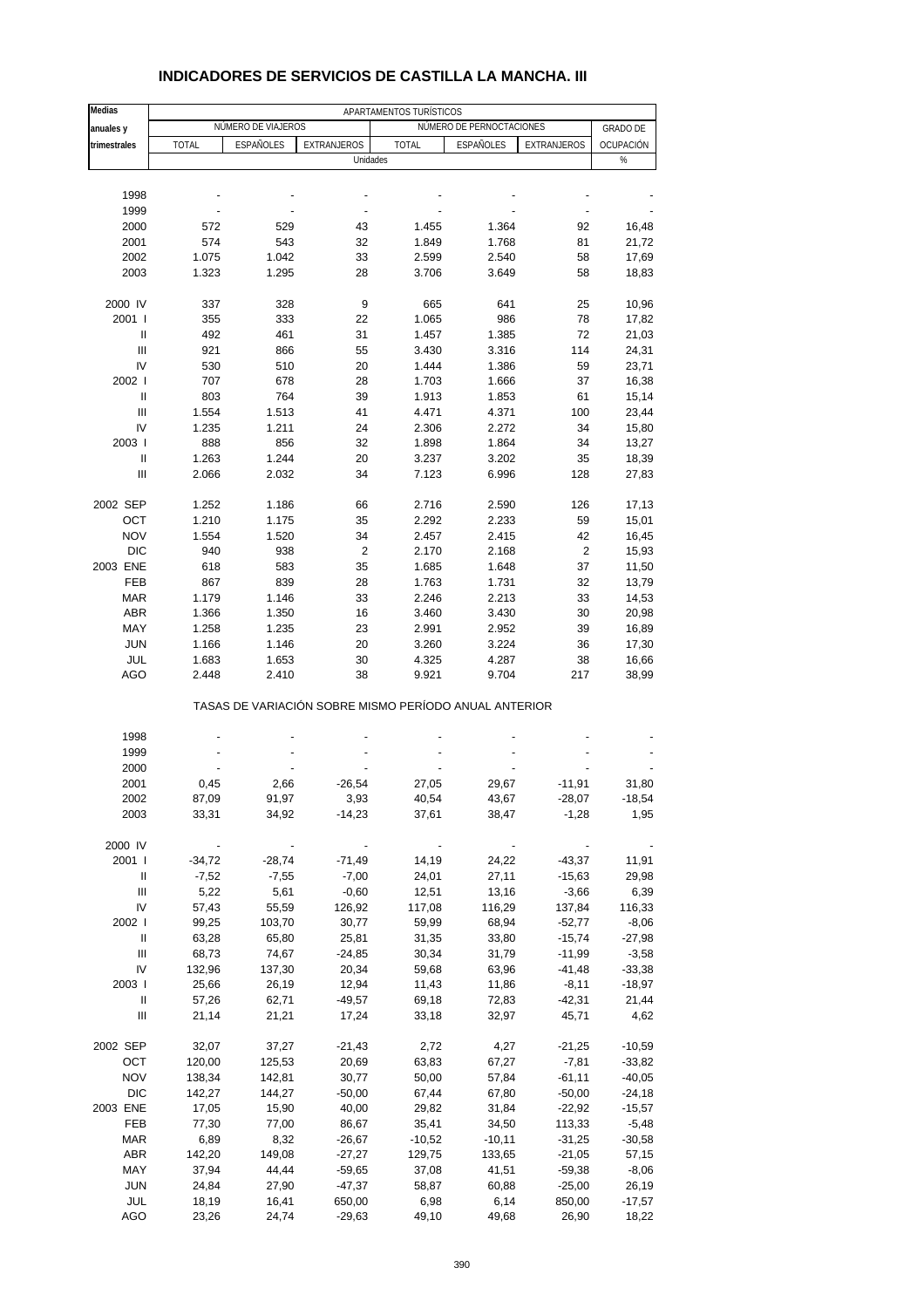# **INDICADORES DE DEMANDA DE CASTILLA LA MANCHA. I**

| Medias            | CONSUMO             |                     | <b>INVERSIÓN</b>                                      |                      |
|-------------------|---------------------|---------------------|-------------------------------------------------------|----------------------|
| anuales y         | <b>GASOLINA</b>     | MATRICULACIÓN       | MATRICULACIÓN                                         | <b>INSCRIPCIÓN</b>   |
| trimestrales      | <b>AUTO</b>         | <b>TURISMOS</b>     | VH. CARGA                                             | MAQ.AGRÍCOLA         |
|                   | Toneladas           | Unidades            | Unidades                                              |                      |
|                   |                     |                     |                                                       |                      |
| 1998              | 35.111              | 2.747               | 1.097                                                 | 305                  |
| 1999              | 34.360              | 3.340               | 1.230                                                 | 273                  |
| 2000              | 32.728              | 3.229               | 1.146                                                 | 237                  |
| 2001              | 32.001              | 3.392               | 957                                                   | 202                  |
| 2002              | 31.424              | 3.267               | 1.014                                                 | 208                  |
|                   | 30.462              | 3.439               |                                                       |                      |
| 2003              |                     |                     | 1.105                                                 | 197                  |
| 2000 IV           | 29.755              | 2.870               | 1.061                                                 | 271                  |
| 2001 l            | 27.870              | 3.260               | 676                                                   | 189                  |
| Ш                 | 32.067              | 3.459               | 1.128                                                 | 233                  |
| Ш                 | 36.531              | 3.341               | 936                                                   | 174                  |
| IV                | 31.535              | 3.507               | 1.089                                                 | 211                  |
| 2002              | 27.729              | 2.938               | 999                                                   | 189                  |
| Ш                 | 30.409              | 3.418               | 1.019                                                 | 217                  |
| Ш                 | 36.893              | 3.390               | 920                                                   | 201                  |
| IV                | 30.664              | 3.323               | 1.117                                                 | 225                  |
| 2003              | 26.660              | 2.975               | 1.094                                                 | 181                  |
| Ш                 | 32.247              | 3.552               | 1.143                                                 | 216                  |
| Ш                 | 36.510              | 3.791               | 1.078                                                 | 193                  |
|                   |                     |                     |                                                       |                      |
| 2002 OCT          | 31.871              | 3.611               | 1.187                                                 | 257                  |
| <b>NOV</b>        | 28.711              | 2.992               | 1.038                                                 | 164                  |
| DIC               | 31.409              | 3.365               | 1.126                                                 | 255                  |
| 2003 ENE          | 26.739              | 3.076               | 1.151                                                 | 174                  |
| FEB               | 24.744              | 2.896               | 1.056                                                 | 160                  |
| <b>MAR</b>        | 28.496              | 2.952               | 1.074                                                 | 209                  |
| <b>ABR</b>        | 34.068              | 3.296               | 1.125                                                 | 182                  |
| MAY               | 32.281              | 3.279               | 1.126                                                 | 200                  |
| <b>JUN</b>        | 30.392              | 4.080               | 1.179                                                 | 267                  |
| JUL               | 36.510              | 4.829               | 1.430                                                 | 235                  |
| <b>AGO</b>        |                     | 3.063               | 939                                                   | 150                  |
| <b>SEP</b>        |                     | 3.480               | 866                                                   |                      |
|                   |                     |                     | TASAS DE VARIACIÓN SOBRE MISMO PERÍODO ANUAL ANTERIOR |                      |
| 1998              | $-0,76$             | 21,21               | 19,89                                                 | 24,15                |
| 1999              | $-2,14$             | 21,60               | 12,17                                                 | $-10,50$             |
| 2000              | $-4,75$             | $-3,33$             | $-6,80$                                               | $-13,45$             |
| 2001              | $-2,22$             | 5,03                | $-16,49$                                              | $-14,69$             |
| 2002              | $-1,80$             | $-3,67$             | 5,90                                                  | 3,14                 |
| 2003              | 1,16                | 5,86                | 12,84                                                 | 1,28                 |
|                   |                     |                     |                                                       |                      |
| 2000 IV<br>2001 l | $-10,40$<br>$-3,39$ | $-17,98$<br>$-6,24$ | $-17,77$<br>$-48,75$                                  | $-12,41$<br>$-14,63$ |
| Ш                 | $-3,59$             | 0,17                | $-7,89$                                               | $-4,89$              |
| Ш                 | $-6,44$             | 7,22                | $-4,55$                                               | $-16,72$             |
| IV                | 5,98                | 22,17               | 2,61                                                  |                      |
| 2002 l            | $-0,51$             | $-9,89$             | 47,80                                                 | $-22,04$<br>0,35     |
|                   |                     |                     |                                                       |                      |
| Ш                 | $-5,17$             | $-1,20$             | $-9,66$                                               | $-6,86$              |
| Ш                 | 0,99                | 1,49                | $-1,71$                                               | 15,11                |
| IV                | $-2,76$             | $-5,25$             | 2,57                                                  | 6,79                 |
| 2003              | $-3,86$             | 1,26                | 9,51                                                  | $-4,40$              |
| Ш                 | 6,04                | 3,92                | 12,16                                                 | $-0,46$              |
| Ш                 | 0,37                | 11,81               | 17,21                                                 | 14,24                |
| 2002 OCT          | $-2,95$             | 0,56                | 10,32                                                 | $-7,22$              |
| <b>NOV</b>        | $-0,60$             | $-12,31$            | $-8,95$                                               | $-7,87$              |
| <b>DIC</b>        | $-4,47$             | $-4,32$             | 7,14                                                  | 43,26                |
| 2003 ENE          | 7,14                | 1,75                | 17,57                                                 | 0,58                 |
| FEB               | $-2,95$             | 1,05                | 4,24                                                  | $-16,23$             |
| <b>MAR</b>        | $-12,95$            | 0,96                | 6,97                                                  | 2,45                 |
| ABR               | 13,67               | $-2,05$             | 6,74                                                  | $-28,63$             |
| MAY               |                     |                     |                                                       |                      |
| <b>JUN</b>        | 4,13                | 3,34                | 5,83                                                  | 13,64                |
|                   | 0,45                | 9,83                | 25,43                                                 | 20,81                |
| JUL               | 0,37                | 4,34                | 28,25                                                 | 32,77                |
| AGO               |                     | 1,66                | 3,19                                                  | $-6,25$              |
| <b>SEP</b>        |                     | 37,55               | 17,82                                                 |                      |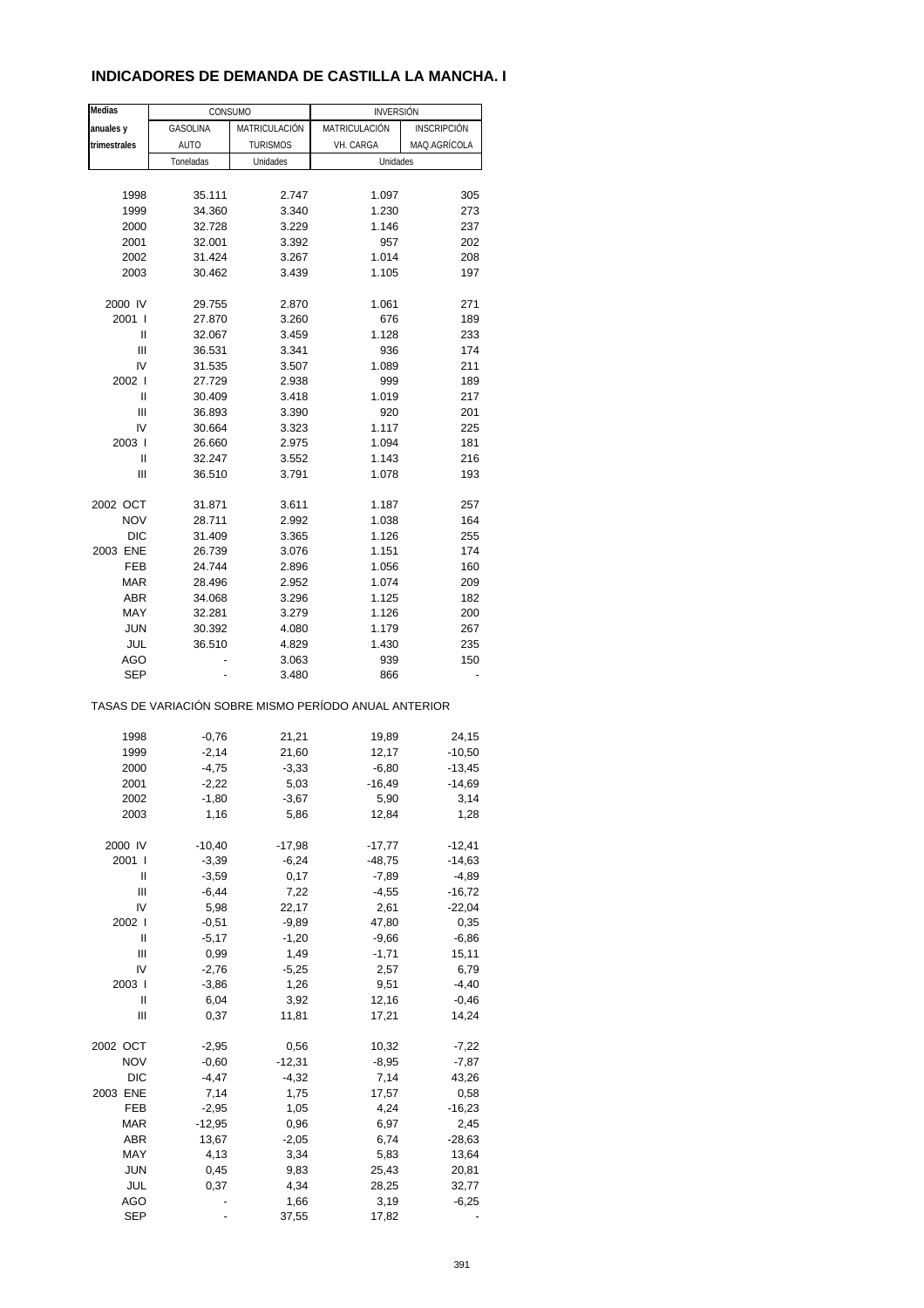# **INDICADORES DE DEMANDA DE CASTILLA LA MANCHA. II**

| BIENES DE CONSUMO<br>BIENES INTERMEDIOS<br>N.CTRA.PED.<br>UTIL. CAPAC.<br>N.CTRA.PED.<br>N.STOCKS<br>UTIL. CAPAC.<br><b>FECHA</b><br>N.STOCKS<br>$\%$<br>$\%$<br>Saldo de respuestas<br>Saldo de respuestas<br>1998<br>$-24$<br>$-1$<br>66,4<br>4<br>$-4$<br>82,8<br>1999<br>$-18$<br>$-4$<br>68,6<br>23<br>-6<br>89,2<br>$-19$<br>2000<br>0<br>66,2<br>14<br>8<br>77,5<br>2001<br>$-47$<br>$-1$<br>45,7<br>12<br>7<br>89,2<br>$-14$<br>$-7$<br>2002<br>$-62$<br>49,9<br>20<br>84,8<br>$-7$<br>-8<br>2003<br>$-61$<br>54,7<br>17<br>82,8<br>2000 IV<br>$-24$<br>7<br>21<br>1<br>67,8<br>60,0<br>2001 l<br>$-31$<br>6<br>51,4<br>17<br>8<br>86,7<br>$\mathsf{I}$<br>$-51$<br>0<br>43,6<br>10<br>3<br>97,7<br>$\ensuremath{\mathsf{III}}\xspace$<br>$-62$<br>5<br>25<br>5<br>44,5<br>86,6<br>IV<br>$-45$<br>$-14$<br>43,1<br>$-5$<br>12<br>85,7<br>2002  <br>$-72$<br>$-5$<br>56,9<br>$-30$<br>25<br>89,8<br>$\mathbf{I}$<br>$-14$<br>$-70$<br>$-23$<br>41,5<br>18<br>82,6<br>Ш<br>$-46$<br>$-17$<br>51,8<br>-5<br>18<br>86,0<br>IV<br>$-13$<br>49,4<br>21<br>17<br>80,8<br>$-58$<br>-8<br>$-10$<br>2003  <br>$-74$<br>56,0<br>16<br>83,5<br>$\ensuremath{\mathsf{II}}$<br>$-32$<br>$-72$<br>0<br>55,3<br>29<br>83,0<br>$\ensuremath{\mathsf{III}}\xspace$<br>$-37$<br>$-14$<br>52,7<br>16<br>7<br>81,9<br>2002 OCT<br>$-55$<br>$-40$<br>0<br>62<br>-<br><b>NOV</b><br>$-54$<br>22<br>$-14$<br>0<br>$\overline{a}$<br><b>DIC</b><br>$-65$<br>41<br>$\overline{\mathbf{4}}$<br>0<br>2003 ENE<br>14<br>$-86$<br>0<br>19<br>$\overline{a}$<br>$\overline{a}$<br>FEB<br>$-7$<br>22<br>$-62$<br>9<br><b>MAR</b><br>$-75$<br>$-32$<br>$-36$<br>6<br>$-13$<br>3<br><b>ABR</b><br>$-74$<br>0<br>$\overline{a}$<br>$\overline{a}$<br>MAY<br>$-71$<br>0<br>$-35$<br>36<br>$\overline{a}$<br><b>JUN</b><br>$-71$<br>$-47$<br>47<br>0<br><b>JUL</b><br>$-23$<br>0<br>-8<br>16<br>$\overline{a}$<br><b>AGO</b><br>48<br>$-70$<br>$-42$<br>$-20$<br><b>SEP</b><br>$\mathbf 0$<br>8<br>25<br>$-17$<br>$\overline{a}$<br>TASAS DE VARIACIÓN SOBRE MISMO PERÍODO ANUAL ANTERIOR<br>1998<br>$\overline{a}$<br>$\overline{a}$<br>٠<br>1999<br>2000<br>٠<br>2001<br>2002<br>2003<br>2000 IV<br>2001 l<br>Ш<br>Ш<br>IV<br>2002 l<br>$\mathsf{I}$<br>Ш<br>IV<br>2003  <br>$\mathsf{I}$<br>Ш<br>2002 OCT<br><b>NOV</b><br><b>DIC</b><br>2003 ENE<br><b>FEB</b><br><b>MAR</b><br><b>ABR</b><br>MAY<br><b>JUN</b><br>JUL<br>AGO<br><b>SEP</b> |  |  | OPINIONES EMPRESARIALES |  |  |
|--------------------------------------------------------------------------------------------------------------------------------------------------------------------------------------------------------------------------------------------------------------------------------------------------------------------------------------------------------------------------------------------------------------------------------------------------------------------------------------------------------------------------------------------------------------------------------------------------------------------------------------------------------------------------------------------------------------------------------------------------------------------------------------------------------------------------------------------------------------------------------------------------------------------------------------------------------------------------------------------------------------------------------------------------------------------------------------------------------------------------------------------------------------------------------------------------------------------------------------------------------------------------------------------------------------------------------------------------------------------------------------------------------------------------------------------------------------------------------------------------------------------------------------------------------------------------------------------------------------------------------------------------------------------------------------------------------------------------------------------------------------------------------------------------------------------------------------------------------------------------------------------------------------------------------------------------------------------------------------------------------------------------------------------------------------------------------------------------------------------------------------------------------------------------------------------------------------------------------------------------------------------------------------------------------------------------------------------------------------------------------------------------------------------|--|--|-------------------------|--|--|
|                                                                                                                                                                                                                                                                                                                                                                                                                                                                                                                                                                                                                                                                                                                                                                                                                                                                                                                                                                                                                                                                                                                                                                                                                                                                                                                                                                                                                                                                                                                                                                                                                                                                                                                                                                                                                                                                                                                                                                                                                                                                                                                                                                                                                                                                                                                                                                                                                    |  |  |                         |  |  |
|                                                                                                                                                                                                                                                                                                                                                                                                                                                                                                                                                                                                                                                                                                                                                                                                                                                                                                                                                                                                                                                                                                                                                                                                                                                                                                                                                                                                                                                                                                                                                                                                                                                                                                                                                                                                                                                                                                                                                                                                                                                                                                                                                                                                                                                                                                                                                                                                                    |  |  |                         |  |  |
|                                                                                                                                                                                                                                                                                                                                                                                                                                                                                                                                                                                                                                                                                                                                                                                                                                                                                                                                                                                                                                                                                                                                                                                                                                                                                                                                                                                                                                                                                                                                                                                                                                                                                                                                                                                                                                                                                                                                                                                                                                                                                                                                                                                                                                                                                                                                                                                                                    |  |  |                         |  |  |
|                                                                                                                                                                                                                                                                                                                                                                                                                                                                                                                                                                                                                                                                                                                                                                                                                                                                                                                                                                                                                                                                                                                                                                                                                                                                                                                                                                                                                                                                                                                                                                                                                                                                                                                                                                                                                                                                                                                                                                                                                                                                                                                                                                                                                                                                                                                                                                                                                    |  |  |                         |  |  |
|                                                                                                                                                                                                                                                                                                                                                                                                                                                                                                                                                                                                                                                                                                                                                                                                                                                                                                                                                                                                                                                                                                                                                                                                                                                                                                                                                                                                                                                                                                                                                                                                                                                                                                                                                                                                                                                                                                                                                                                                                                                                                                                                                                                                                                                                                                                                                                                                                    |  |  |                         |  |  |
|                                                                                                                                                                                                                                                                                                                                                                                                                                                                                                                                                                                                                                                                                                                                                                                                                                                                                                                                                                                                                                                                                                                                                                                                                                                                                                                                                                                                                                                                                                                                                                                                                                                                                                                                                                                                                                                                                                                                                                                                                                                                                                                                                                                                                                                                                                                                                                                                                    |  |  |                         |  |  |
|                                                                                                                                                                                                                                                                                                                                                                                                                                                                                                                                                                                                                                                                                                                                                                                                                                                                                                                                                                                                                                                                                                                                                                                                                                                                                                                                                                                                                                                                                                                                                                                                                                                                                                                                                                                                                                                                                                                                                                                                                                                                                                                                                                                                                                                                                                                                                                                                                    |  |  |                         |  |  |
|                                                                                                                                                                                                                                                                                                                                                                                                                                                                                                                                                                                                                                                                                                                                                                                                                                                                                                                                                                                                                                                                                                                                                                                                                                                                                                                                                                                                                                                                                                                                                                                                                                                                                                                                                                                                                                                                                                                                                                                                                                                                                                                                                                                                                                                                                                                                                                                                                    |  |  |                         |  |  |
|                                                                                                                                                                                                                                                                                                                                                                                                                                                                                                                                                                                                                                                                                                                                                                                                                                                                                                                                                                                                                                                                                                                                                                                                                                                                                                                                                                                                                                                                                                                                                                                                                                                                                                                                                                                                                                                                                                                                                                                                                                                                                                                                                                                                                                                                                                                                                                                                                    |  |  |                         |  |  |
|                                                                                                                                                                                                                                                                                                                                                                                                                                                                                                                                                                                                                                                                                                                                                                                                                                                                                                                                                                                                                                                                                                                                                                                                                                                                                                                                                                                                                                                                                                                                                                                                                                                                                                                                                                                                                                                                                                                                                                                                                                                                                                                                                                                                                                                                                                                                                                                                                    |  |  |                         |  |  |
|                                                                                                                                                                                                                                                                                                                                                                                                                                                                                                                                                                                                                                                                                                                                                                                                                                                                                                                                                                                                                                                                                                                                                                                                                                                                                                                                                                                                                                                                                                                                                                                                                                                                                                                                                                                                                                                                                                                                                                                                                                                                                                                                                                                                                                                                                                                                                                                                                    |  |  |                         |  |  |
|                                                                                                                                                                                                                                                                                                                                                                                                                                                                                                                                                                                                                                                                                                                                                                                                                                                                                                                                                                                                                                                                                                                                                                                                                                                                                                                                                                                                                                                                                                                                                                                                                                                                                                                                                                                                                                                                                                                                                                                                                                                                                                                                                                                                                                                                                                                                                                                                                    |  |  |                         |  |  |
|                                                                                                                                                                                                                                                                                                                                                                                                                                                                                                                                                                                                                                                                                                                                                                                                                                                                                                                                                                                                                                                                                                                                                                                                                                                                                                                                                                                                                                                                                                                                                                                                                                                                                                                                                                                                                                                                                                                                                                                                                                                                                                                                                                                                                                                                                                                                                                                                                    |  |  |                         |  |  |
|                                                                                                                                                                                                                                                                                                                                                                                                                                                                                                                                                                                                                                                                                                                                                                                                                                                                                                                                                                                                                                                                                                                                                                                                                                                                                                                                                                                                                                                                                                                                                                                                                                                                                                                                                                                                                                                                                                                                                                                                                                                                                                                                                                                                                                                                                                                                                                                                                    |  |  |                         |  |  |
|                                                                                                                                                                                                                                                                                                                                                                                                                                                                                                                                                                                                                                                                                                                                                                                                                                                                                                                                                                                                                                                                                                                                                                                                                                                                                                                                                                                                                                                                                                                                                                                                                                                                                                                                                                                                                                                                                                                                                                                                                                                                                                                                                                                                                                                                                                                                                                                                                    |  |  |                         |  |  |
|                                                                                                                                                                                                                                                                                                                                                                                                                                                                                                                                                                                                                                                                                                                                                                                                                                                                                                                                                                                                                                                                                                                                                                                                                                                                                                                                                                                                                                                                                                                                                                                                                                                                                                                                                                                                                                                                                                                                                                                                                                                                                                                                                                                                                                                                                                                                                                                                                    |  |  |                         |  |  |
|                                                                                                                                                                                                                                                                                                                                                                                                                                                                                                                                                                                                                                                                                                                                                                                                                                                                                                                                                                                                                                                                                                                                                                                                                                                                                                                                                                                                                                                                                                                                                                                                                                                                                                                                                                                                                                                                                                                                                                                                                                                                                                                                                                                                                                                                                                                                                                                                                    |  |  |                         |  |  |
|                                                                                                                                                                                                                                                                                                                                                                                                                                                                                                                                                                                                                                                                                                                                                                                                                                                                                                                                                                                                                                                                                                                                                                                                                                                                                                                                                                                                                                                                                                                                                                                                                                                                                                                                                                                                                                                                                                                                                                                                                                                                                                                                                                                                                                                                                                                                                                                                                    |  |  |                         |  |  |
|                                                                                                                                                                                                                                                                                                                                                                                                                                                                                                                                                                                                                                                                                                                                                                                                                                                                                                                                                                                                                                                                                                                                                                                                                                                                                                                                                                                                                                                                                                                                                                                                                                                                                                                                                                                                                                                                                                                                                                                                                                                                                                                                                                                                                                                                                                                                                                                                                    |  |  |                         |  |  |
|                                                                                                                                                                                                                                                                                                                                                                                                                                                                                                                                                                                                                                                                                                                                                                                                                                                                                                                                                                                                                                                                                                                                                                                                                                                                                                                                                                                                                                                                                                                                                                                                                                                                                                                                                                                                                                                                                                                                                                                                                                                                                                                                                                                                                                                                                                                                                                                                                    |  |  |                         |  |  |
|                                                                                                                                                                                                                                                                                                                                                                                                                                                                                                                                                                                                                                                                                                                                                                                                                                                                                                                                                                                                                                                                                                                                                                                                                                                                                                                                                                                                                                                                                                                                                                                                                                                                                                                                                                                                                                                                                                                                                                                                                                                                                                                                                                                                                                                                                                                                                                                                                    |  |  |                         |  |  |
|                                                                                                                                                                                                                                                                                                                                                                                                                                                                                                                                                                                                                                                                                                                                                                                                                                                                                                                                                                                                                                                                                                                                                                                                                                                                                                                                                                                                                                                                                                                                                                                                                                                                                                                                                                                                                                                                                                                                                                                                                                                                                                                                                                                                                                                                                                                                                                                                                    |  |  |                         |  |  |
|                                                                                                                                                                                                                                                                                                                                                                                                                                                                                                                                                                                                                                                                                                                                                                                                                                                                                                                                                                                                                                                                                                                                                                                                                                                                                                                                                                                                                                                                                                                                                                                                                                                                                                                                                                                                                                                                                                                                                                                                                                                                                                                                                                                                                                                                                                                                                                                                                    |  |  |                         |  |  |
|                                                                                                                                                                                                                                                                                                                                                                                                                                                                                                                                                                                                                                                                                                                                                                                                                                                                                                                                                                                                                                                                                                                                                                                                                                                                                                                                                                                                                                                                                                                                                                                                                                                                                                                                                                                                                                                                                                                                                                                                                                                                                                                                                                                                                                                                                                                                                                                                                    |  |  |                         |  |  |
|                                                                                                                                                                                                                                                                                                                                                                                                                                                                                                                                                                                                                                                                                                                                                                                                                                                                                                                                                                                                                                                                                                                                                                                                                                                                                                                                                                                                                                                                                                                                                                                                                                                                                                                                                                                                                                                                                                                                                                                                                                                                                                                                                                                                                                                                                                                                                                                                                    |  |  |                         |  |  |
|                                                                                                                                                                                                                                                                                                                                                                                                                                                                                                                                                                                                                                                                                                                                                                                                                                                                                                                                                                                                                                                                                                                                                                                                                                                                                                                                                                                                                                                                                                                                                                                                                                                                                                                                                                                                                                                                                                                                                                                                                                                                                                                                                                                                                                                                                                                                                                                                                    |  |  |                         |  |  |
|                                                                                                                                                                                                                                                                                                                                                                                                                                                                                                                                                                                                                                                                                                                                                                                                                                                                                                                                                                                                                                                                                                                                                                                                                                                                                                                                                                                                                                                                                                                                                                                                                                                                                                                                                                                                                                                                                                                                                                                                                                                                                                                                                                                                                                                                                                                                                                                                                    |  |  |                         |  |  |
|                                                                                                                                                                                                                                                                                                                                                                                                                                                                                                                                                                                                                                                                                                                                                                                                                                                                                                                                                                                                                                                                                                                                                                                                                                                                                                                                                                                                                                                                                                                                                                                                                                                                                                                                                                                                                                                                                                                                                                                                                                                                                                                                                                                                                                                                                                                                                                                                                    |  |  |                         |  |  |
|                                                                                                                                                                                                                                                                                                                                                                                                                                                                                                                                                                                                                                                                                                                                                                                                                                                                                                                                                                                                                                                                                                                                                                                                                                                                                                                                                                                                                                                                                                                                                                                                                                                                                                                                                                                                                                                                                                                                                                                                                                                                                                                                                                                                                                                                                                                                                                                                                    |  |  |                         |  |  |
|                                                                                                                                                                                                                                                                                                                                                                                                                                                                                                                                                                                                                                                                                                                                                                                                                                                                                                                                                                                                                                                                                                                                                                                                                                                                                                                                                                                                                                                                                                                                                                                                                                                                                                                                                                                                                                                                                                                                                                                                                                                                                                                                                                                                                                                                                                                                                                                                                    |  |  |                         |  |  |
|                                                                                                                                                                                                                                                                                                                                                                                                                                                                                                                                                                                                                                                                                                                                                                                                                                                                                                                                                                                                                                                                                                                                                                                                                                                                                                                                                                                                                                                                                                                                                                                                                                                                                                                                                                                                                                                                                                                                                                                                                                                                                                                                                                                                                                                                                                                                                                                                                    |  |  |                         |  |  |
|                                                                                                                                                                                                                                                                                                                                                                                                                                                                                                                                                                                                                                                                                                                                                                                                                                                                                                                                                                                                                                                                                                                                                                                                                                                                                                                                                                                                                                                                                                                                                                                                                                                                                                                                                                                                                                                                                                                                                                                                                                                                                                                                                                                                                                                                                                                                                                                                                    |  |  |                         |  |  |
|                                                                                                                                                                                                                                                                                                                                                                                                                                                                                                                                                                                                                                                                                                                                                                                                                                                                                                                                                                                                                                                                                                                                                                                                                                                                                                                                                                                                                                                                                                                                                                                                                                                                                                                                                                                                                                                                                                                                                                                                                                                                                                                                                                                                                                                                                                                                                                                                                    |  |  |                         |  |  |
|                                                                                                                                                                                                                                                                                                                                                                                                                                                                                                                                                                                                                                                                                                                                                                                                                                                                                                                                                                                                                                                                                                                                                                                                                                                                                                                                                                                                                                                                                                                                                                                                                                                                                                                                                                                                                                                                                                                                                                                                                                                                                                                                                                                                                                                                                                                                                                                                                    |  |  |                         |  |  |
|                                                                                                                                                                                                                                                                                                                                                                                                                                                                                                                                                                                                                                                                                                                                                                                                                                                                                                                                                                                                                                                                                                                                                                                                                                                                                                                                                                                                                                                                                                                                                                                                                                                                                                                                                                                                                                                                                                                                                                                                                                                                                                                                                                                                                                                                                                                                                                                                                    |  |  |                         |  |  |
|                                                                                                                                                                                                                                                                                                                                                                                                                                                                                                                                                                                                                                                                                                                                                                                                                                                                                                                                                                                                                                                                                                                                                                                                                                                                                                                                                                                                                                                                                                                                                                                                                                                                                                                                                                                                                                                                                                                                                                                                                                                                                                                                                                                                                                                                                                                                                                                                                    |  |  |                         |  |  |
|                                                                                                                                                                                                                                                                                                                                                                                                                                                                                                                                                                                                                                                                                                                                                                                                                                                                                                                                                                                                                                                                                                                                                                                                                                                                                                                                                                                                                                                                                                                                                                                                                                                                                                                                                                                                                                                                                                                                                                                                                                                                                                                                                                                                                                                                                                                                                                                                                    |  |  |                         |  |  |
|                                                                                                                                                                                                                                                                                                                                                                                                                                                                                                                                                                                                                                                                                                                                                                                                                                                                                                                                                                                                                                                                                                                                                                                                                                                                                                                                                                                                                                                                                                                                                                                                                                                                                                                                                                                                                                                                                                                                                                                                                                                                                                                                                                                                                                                                                                                                                                                                                    |  |  |                         |  |  |
|                                                                                                                                                                                                                                                                                                                                                                                                                                                                                                                                                                                                                                                                                                                                                                                                                                                                                                                                                                                                                                                                                                                                                                                                                                                                                                                                                                                                                                                                                                                                                                                                                                                                                                                                                                                                                                                                                                                                                                                                                                                                                                                                                                                                                                                                                                                                                                                                                    |  |  |                         |  |  |
|                                                                                                                                                                                                                                                                                                                                                                                                                                                                                                                                                                                                                                                                                                                                                                                                                                                                                                                                                                                                                                                                                                                                                                                                                                                                                                                                                                                                                                                                                                                                                                                                                                                                                                                                                                                                                                                                                                                                                                                                                                                                                                                                                                                                                                                                                                                                                                                                                    |  |  |                         |  |  |
|                                                                                                                                                                                                                                                                                                                                                                                                                                                                                                                                                                                                                                                                                                                                                                                                                                                                                                                                                                                                                                                                                                                                                                                                                                                                                                                                                                                                                                                                                                                                                                                                                                                                                                                                                                                                                                                                                                                                                                                                                                                                                                                                                                                                                                                                                                                                                                                                                    |  |  |                         |  |  |
|                                                                                                                                                                                                                                                                                                                                                                                                                                                                                                                                                                                                                                                                                                                                                                                                                                                                                                                                                                                                                                                                                                                                                                                                                                                                                                                                                                                                                                                                                                                                                                                                                                                                                                                                                                                                                                                                                                                                                                                                                                                                                                                                                                                                                                                                                                                                                                                                                    |  |  |                         |  |  |
|                                                                                                                                                                                                                                                                                                                                                                                                                                                                                                                                                                                                                                                                                                                                                                                                                                                                                                                                                                                                                                                                                                                                                                                                                                                                                                                                                                                                                                                                                                                                                                                                                                                                                                                                                                                                                                                                                                                                                                                                                                                                                                                                                                                                                                                                                                                                                                                                                    |  |  |                         |  |  |
|                                                                                                                                                                                                                                                                                                                                                                                                                                                                                                                                                                                                                                                                                                                                                                                                                                                                                                                                                                                                                                                                                                                                                                                                                                                                                                                                                                                                                                                                                                                                                                                                                                                                                                                                                                                                                                                                                                                                                                                                                                                                                                                                                                                                                                                                                                                                                                                                                    |  |  |                         |  |  |
|                                                                                                                                                                                                                                                                                                                                                                                                                                                                                                                                                                                                                                                                                                                                                                                                                                                                                                                                                                                                                                                                                                                                                                                                                                                                                                                                                                                                                                                                                                                                                                                                                                                                                                                                                                                                                                                                                                                                                                                                                                                                                                                                                                                                                                                                                                                                                                                                                    |  |  |                         |  |  |
|                                                                                                                                                                                                                                                                                                                                                                                                                                                                                                                                                                                                                                                                                                                                                                                                                                                                                                                                                                                                                                                                                                                                                                                                                                                                                                                                                                                                                                                                                                                                                                                                                                                                                                                                                                                                                                                                                                                                                                                                                                                                                                                                                                                                                                                                                                                                                                                                                    |  |  |                         |  |  |
|                                                                                                                                                                                                                                                                                                                                                                                                                                                                                                                                                                                                                                                                                                                                                                                                                                                                                                                                                                                                                                                                                                                                                                                                                                                                                                                                                                                                                                                                                                                                                                                                                                                                                                                                                                                                                                                                                                                                                                                                                                                                                                                                                                                                                                                                                                                                                                                                                    |  |  |                         |  |  |
|                                                                                                                                                                                                                                                                                                                                                                                                                                                                                                                                                                                                                                                                                                                                                                                                                                                                                                                                                                                                                                                                                                                                                                                                                                                                                                                                                                                                                                                                                                                                                                                                                                                                                                                                                                                                                                                                                                                                                                                                                                                                                                                                                                                                                                                                                                                                                                                                                    |  |  |                         |  |  |
|                                                                                                                                                                                                                                                                                                                                                                                                                                                                                                                                                                                                                                                                                                                                                                                                                                                                                                                                                                                                                                                                                                                                                                                                                                                                                                                                                                                                                                                                                                                                                                                                                                                                                                                                                                                                                                                                                                                                                                                                                                                                                                                                                                                                                                                                                                                                                                                                                    |  |  |                         |  |  |
|                                                                                                                                                                                                                                                                                                                                                                                                                                                                                                                                                                                                                                                                                                                                                                                                                                                                                                                                                                                                                                                                                                                                                                                                                                                                                                                                                                                                                                                                                                                                                                                                                                                                                                                                                                                                                                                                                                                                                                                                                                                                                                                                                                                                                                                                                                                                                                                                                    |  |  |                         |  |  |
|                                                                                                                                                                                                                                                                                                                                                                                                                                                                                                                                                                                                                                                                                                                                                                                                                                                                                                                                                                                                                                                                                                                                                                                                                                                                                                                                                                                                                                                                                                                                                                                                                                                                                                                                                                                                                                                                                                                                                                                                                                                                                                                                                                                                                                                                                                                                                                                                                    |  |  |                         |  |  |
|                                                                                                                                                                                                                                                                                                                                                                                                                                                                                                                                                                                                                                                                                                                                                                                                                                                                                                                                                                                                                                                                                                                                                                                                                                                                                                                                                                                                                                                                                                                                                                                                                                                                                                                                                                                                                                                                                                                                                                                                                                                                                                                                                                                                                                                                                                                                                                                                                    |  |  |                         |  |  |
|                                                                                                                                                                                                                                                                                                                                                                                                                                                                                                                                                                                                                                                                                                                                                                                                                                                                                                                                                                                                                                                                                                                                                                                                                                                                                                                                                                                                                                                                                                                                                                                                                                                                                                                                                                                                                                                                                                                                                                                                                                                                                                                                                                                                                                                                                                                                                                                                                    |  |  |                         |  |  |
|                                                                                                                                                                                                                                                                                                                                                                                                                                                                                                                                                                                                                                                                                                                                                                                                                                                                                                                                                                                                                                                                                                                                                                                                                                                                                                                                                                                                                                                                                                                                                                                                                                                                                                                                                                                                                                                                                                                                                                                                                                                                                                                                                                                                                                                                                                                                                                                                                    |  |  |                         |  |  |
|                                                                                                                                                                                                                                                                                                                                                                                                                                                                                                                                                                                                                                                                                                                                                                                                                                                                                                                                                                                                                                                                                                                                                                                                                                                                                                                                                                                                                                                                                                                                                                                                                                                                                                                                                                                                                                                                                                                                                                                                                                                                                                                                                                                                                                                                                                                                                                                                                    |  |  |                         |  |  |
|                                                                                                                                                                                                                                                                                                                                                                                                                                                                                                                                                                                                                                                                                                                                                                                                                                                                                                                                                                                                                                                                                                                                                                                                                                                                                                                                                                                                                                                                                                                                                                                                                                                                                                                                                                                                                                                                                                                                                                                                                                                                                                                                                                                                                                                                                                                                                                                                                    |  |  |                         |  |  |
|                                                                                                                                                                                                                                                                                                                                                                                                                                                                                                                                                                                                                                                                                                                                                                                                                                                                                                                                                                                                                                                                                                                                                                                                                                                                                                                                                                                                                                                                                                                                                                                                                                                                                                                                                                                                                                                                                                                                                                                                                                                                                                                                                                                                                                                                                                                                                                                                                    |  |  |                         |  |  |
|                                                                                                                                                                                                                                                                                                                                                                                                                                                                                                                                                                                                                                                                                                                                                                                                                                                                                                                                                                                                                                                                                                                                                                                                                                                                                                                                                                                                                                                                                                                                                                                                                                                                                                                                                                                                                                                                                                                                                                                                                                                                                                                                                                                                                                                                                                                                                                                                                    |  |  |                         |  |  |
|                                                                                                                                                                                                                                                                                                                                                                                                                                                                                                                                                                                                                                                                                                                                                                                                                                                                                                                                                                                                                                                                                                                                                                                                                                                                                                                                                                                                                                                                                                                                                                                                                                                                                                                                                                                                                                                                                                                                                                                                                                                                                                                                                                                                                                                                                                                                                                                                                    |  |  |                         |  |  |
|                                                                                                                                                                                                                                                                                                                                                                                                                                                                                                                                                                                                                                                                                                                                                                                                                                                                                                                                                                                                                                                                                                                                                                                                                                                                                                                                                                                                                                                                                                                                                                                                                                                                                                                                                                                                                                                                                                                                                                                                                                                                                                                                                                                                                                                                                                                                                                                                                    |  |  |                         |  |  |
|                                                                                                                                                                                                                                                                                                                                                                                                                                                                                                                                                                                                                                                                                                                                                                                                                                                                                                                                                                                                                                                                                                                                                                                                                                                                                                                                                                                                                                                                                                                                                                                                                                                                                                                                                                                                                                                                                                                                                                                                                                                                                                                                                                                                                                                                                                                                                                                                                    |  |  |                         |  |  |
|                                                                                                                                                                                                                                                                                                                                                                                                                                                                                                                                                                                                                                                                                                                                                                                                                                                                                                                                                                                                                                                                                                                                                                                                                                                                                                                                                                                                                                                                                                                                                                                                                                                                                                                                                                                                                                                                                                                                                                                                                                                                                                                                                                                                                                                                                                                                                                                                                    |  |  |                         |  |  |
|                                                                                                                                                                                                                                                                                                                                                                                                                                                                                                                                                                                                                                                                                                                                                                                                                                                                                                                                                                                                                                                                                                                                                                                                                                                                                                                                                                                                                                                                                                                                                                                                                                                                                                                                                                                                                                                                                                                                                                                                                                                                                                                                                                                                                                                                                                                                                                                                                    |  |  |                         |  |  |
|                                                                                                                                                                                                                                                                                                                                                                                                                                                                                                                                                                                                                                                                                                                                                                                                                                                                                                                                                                                                                                                                                                                                                                                                                                                                                                                                                                                                                                                                                                                                                                                                                                                                                                                                                                                                                                                                                                                                                                                                                                                                                                                                                                                                                                                                                                                                                                                                                    |  |  |                         |  |  |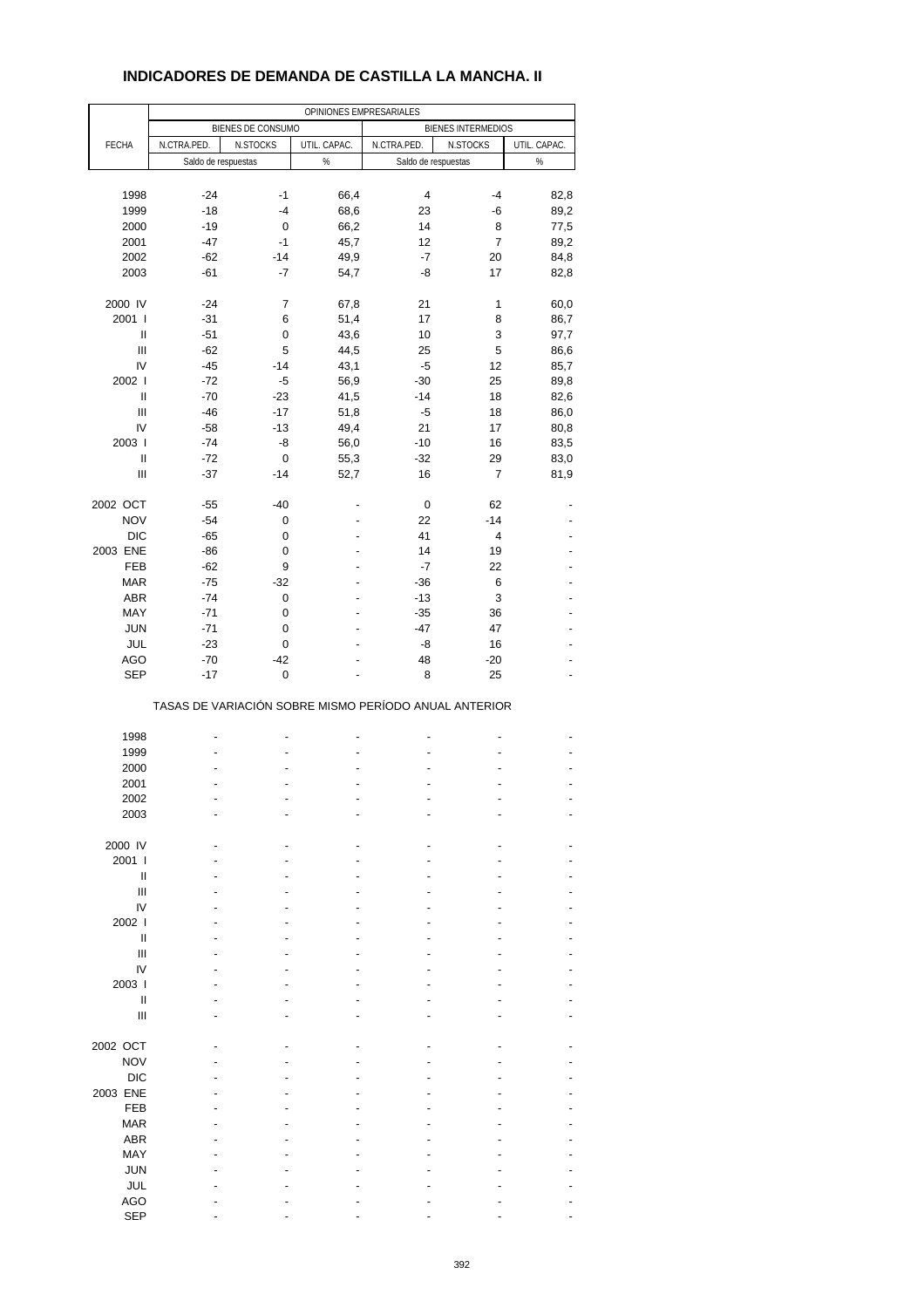# **INDICADORES DEL MERCADO DE TRABAJO DE CASTILLA LA MANCHA. I**

| <b>Medias</b>  |              | POBLACIÓN ACTIVA (2) |                |                   |                                                       | POBLACIÓN OCUPADA (2) |           |                  |
|----------------|--------------|----------------------|----------------|-------------------|-------------------------------------------------------|-----------------------|-----------|------------------|
| anuales y      |              |                      |                |                   |                                                       |                       |           |                  |
| trimestrales   | <b>TOTAL</b> | <b>VARONES</b>       | <b>MUJERES</b> | <b>TOTAL</b>      | AGRICULT.                                             | <b>INDUSTRIA</b>      | CONSTRUC. | <b>SERVICIOS</b> |
|                |              |                      |                | Miles de personas |                                                       |                       |           |                  |
|                |              |                      |                |                   |                                                       |                       |           |                  |
| 1998           | 677,791      | 444,267              | 233,524        | 563,454           | 70,685                                                | 109,575               | 81,634    | 301,560          |
| 1999           | 688,141      | 450,695              | 237,445        | 584,808           | 65,415                                                | 122,678               | 81,769    | 314,946          |
| 2000           | 703,173      | 458,022              | 245,152        | 614,891           | 65,488                                                | 121,526               | 90,850    | 337,026          |
| 2001           | 695,909      | 454,230              | 241,679        | 631,212           | 68,507                                                | 121,393               | 94,085    | 347,228          |
| 2002           | 714,786      | 460,738              | 254,048        | 647,718           | 61,266                                                | 120,299               | 97,603    | 368,551          |
| 2003           | 727,530      | 462,982              | 264,549        | 654,234           | 61,376                                                | 120,996               | 96,110    | 375,752          |
|                |              |                      |                |                   |                                                       |                       |           |                  |
| 2000 III       | 703,235      | 458,921              | 244,314        | 622,575           | 68,241                                                | 120,751               | 93,092    | 340,492          |
| IV             | 709,407      | 460,483              | 248,924        | 619,647           | 67,512                                                | 119,759               | 90,218    | 342,158          |
| 2001 l         | 693,696      | 453,744              | 239,952        | 622,728           | 68,909                                                | 121,778               | 92,129    | 339,912          |
| $\mathbf{II}$  | 690,262      | 452,247              | 238,015        | 627,181           | 69,948                                                | 120,318               | 95,899    | 341,016          |
| $\mathbf{III}$ | 699,967      | 454,781              | 245,186        | 637,459           | 69,303                                                | 122,365               | 94,479    | 351,312          |
| IV             | 699,712      | 456,149              | 243,563        | 637,481           | 65,866                                                | 121,111               | 93,831    | 356,673          |
| 2002           | 699,142      | 453,352              | 245,790        | 632,699           | 61,767                                                | 118,262               | 97,746    | 354,925          |
| Ш              | 709,497      | 460,773              | 248,724        | 644,297           | 61,859                                                | 118,676               | 96,772    | 366,989          |
| $\mathbf{III}$ | 724,374      | 463,639              | 260,736        | 658,065           | 60,027                                                | 123,956               | 98,884    | 375,199          |
| IV             | 726,129      | 465,189              | 260,941        | 655,811           | 61,412                                                | 120,302               | 97,009    | 377,089          |
| 2003           | 724,754      | 461,605              | 263,149        | 649,282           | 60,532                                                | 120,489               | 95,295    | 372,965          |
| $\mathbf{I}$   | 730,306      | 464,358              | 265,948        | 659,186           | 62,220                                                | 121,503               | 96,925    | 378,538          |
|                |              |                      |                |                   |                                                       |                       |           |                  |
| 2002 JUL       |              |                      |                |                   |                                                       |                       |           |                  |
| AGO            |              |                      |                |                   |                                                       |                       |           |                  |
| <b>SEP</b>     |              |                      |                |                   |                                                       |                       |           |                  |
| OCT            |              |                      |                |                   |                                                       |                       |           |                  |
| <b>NOV</b>     |              |                      |                |                   |                                                       |                       |           |                  |
| <b>DIC</b>     |              |                      |                |                   |                                                       |                       |           |                  |
| 2003 ENE       |              |                      | ÷.             |                   |                                                       |                       |           |                  |
| <b>FEB</b>     |              |                      |                |                   |                                                       |                       |           |                  |
| <b>MAR</b>     |              |                      |                |                   |                                                       |                       |           |                  |
| <b>ABR</b>     |              |                      |                |                   |                                                       |                       |           |                  |
| MAY            |              |                      |                |                   |                                                       |                       |           |                  |
| <b>JUN</b>     |              |                      |                |                   |                                                       |                       |           |                  |
|                |              |                      |                |                   |                                                       |                       |           |                  |
|                |              |                      |                |                   | TASAS DE VARIACIÓN SOBRE MISMO PERÍODO ANUAL ANTERIOR |                       |           |                  |
|                |              |                      |                |                   |                                                       |                       |           |                  |
| 1998           | 3,48         | 2,49                 | 5,40           | 5,71              | 8,24                                                  | 11,84                 | $-1,04$   | 4,98             |
| 1999           | 1,53         | 1,45                 | 1,68           | 3,79              | $-7,46$                                               | 11,96                 | 0,17      | 4,44             |
| 2000           | 2,18         | 1,63                 | 3,25           | 5,14              | 0,11                                                  | $-0,94$               | 11,11     | 7,01             |
| 2001           | $-1,03$      | $-0,83$              | $-1,42$        | 2,65              | 4,61                                                  | $-0,11$               | 3,56      | 3,03             |
| 2002           | 2,71         | 1,43                 | 5,12           | 2,61              | -10,57                                                | -0,90                 | 3,74      | 6,14             |
| 2003           | 3,30         | 1,30                 | 6,99           | 2,46              | $-0,71$                                               | 2,13                  | $-1,18$   | 4,10             |
|                |              |                      |                |                   |                                                       |                       |           |                  |
| 2000 III       | 1,96         | 1,80                 | 2,25           | 4,72              | 1,69                                                  | $-4,00$               | 11,93     | 6,93             |
| IV             | 1,89         | 1,15                 | 3,29           | 4,25              | 5,31                                                  | $-7,74$               | 7,68      | 8,04             |
| 2001 l         | $-1,19$      | $-0,74$              | $-2,04$        | 2,92              | 9,49                                                  | $-2,73$               | 2,35      | 3,97             |
| $\, \parallel$ | $-1, 11$     | $-0,72$              | $-1,82$        | 2,44              | 10,57                                                 | $-0,07$               | 6,46      | 0,73             |
| $\mathbf{III}$ | $-0,46$      | $-0,90$              | 0,36           | 2,39              | 1,56                                                  | 1,34                  | 1,49      | 3,18             |
| IV             | $-1,37$      | $-0,94$              | $-2,15$        | 2,88              | $-2,44$                                               | 1,13                  | 4,00      | 4,24             |
| 2002 l         | 0,79         | $-0,09$              | 2,43           | 1,60              | $-10,36$                                              | $-2,89$               | 6, 10     | 4,42             |
| $\, \parallel$ | 2,79         | 1,89                 | 4,50           | 2,73              | $-11,56$                                              | $-1,36$               | 0,91      | 7,62             |
| Ш              | 3,49         | 1,95                 | 6,34           | 3,23              | $-13,38$                                              | 1,30                  | 4,66      | 6,80             |
| IV             | 3,78         | 1,98                 | 7,13           | 2,88              | $-6,76$                                               | $-0,67$               | 3,39      | 5,72             |
| 2003 l         | 3,66         | 1,82                 | 7,06           | 2,62              | $-2,00$                                               | 1,88                  | $-2,51$   | 5,08             |
| $\, \parallel$ | 2,93         | 0,78                 | 6,92           | 2,31              | 0,58                                                  | 2,38                  | 0, 16     | 3,15             |
|                |              |                      |                |                   |                                                       |                       |           |                  |
| 2002 JUL       |              |                      |                |                   |                                                       |                       |           |                  |
| <b>AGO</b>     |              |                      |                |                   |                                                       |                       |           |                  |
| <b>SEP</b>     |              |                      |                |                   |                                                       |                       |           |                  |
| OCT            |              |                      |                |                   |                                                       |                       |           |                  |
| <b>NOV</b>     |              |                      |                |                   |                                                       |                       |           |                  |
| <b>DIC</b>     |              |                      |                |                   |                                                       |                       |           |                  |
| 2003 ENE       |              |                      |                |                   |                                                       |                       |           |                  |
| FEB            |              |                      |                |                   |                                                       |                       |           |                  |
| <b>MAR</b>     |              |                      |                |                   |                                                       |                       |           |                  |
| ABR            |              |                      |                |                   |                                                       |                       |           |                  |
| MAY            |              |                      |                |                   |                                                       |                       |           |                  |
| <b>JUN</b>     |              |                      |                |                   |                                                       |                       |           |                  |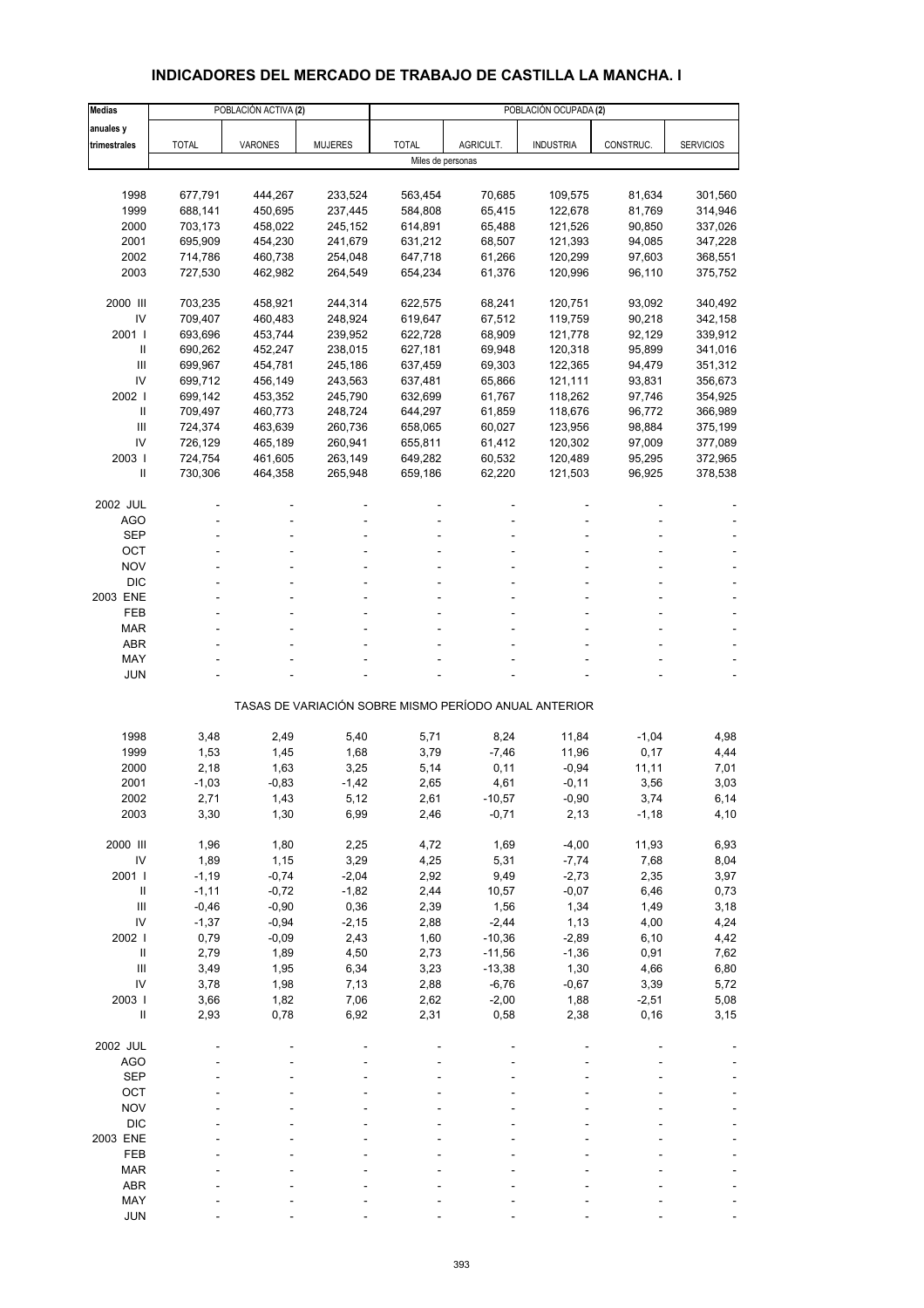## **INDICADORES DEL MERCADO DE TRABAJO DE CASTILLA LA MANCHA. II**

| <b>Medias</b> |              |           | POBLACIÓN ASALARIADA (2)                              |           |                  |
|---------------|--------------|-----------|-------------------------------------------------------|-----------|------------------|
| anuales y     |              |           |                                                       |           |                  |
| trimestrales  | <b>TOTAL</b> | AGRICULT. | <b>INDUSTRIA</b>                                      | CONSTRUC. | <b>SERVICIOS</b> |
|               |              |           | Miles de Personas                                     |           |                  |
|               |              |           |                                                       |           |                  |
| 1998          | 391,527      | 25,035    | 87,815                                                | 61,525    | 217,152          |
| 1999          | 413,546      | 22,417    | 98,134                                                | 63,637    | 229,359          |
| 2000          | 446,979      | 23,912    | 99,397                                                | 70,590    | 253,081          |
| 2001          | 468,598      | 24,401    | 103,842                                               | 73,218    | 267,138          |
| 2002          | 485,206      | 22,519    | 102,559                                               | 74,433    | 285,695          |
| 2003          | 476,680      | 21,243    | 97,119                                                | 70,106    | 288,213          |
| 2000 III      | 451,086      | 25,517    | 98,338                                                | 71,528    | 255,703          |
| IV            | 450,933      | 24,077    | 99,822                                                | 69,091    | 257,943          |
| 2001 l        | 453,617      | 23,387    | 102,030                                               | 70,952    | 257,248          |
| Ш             | 464,411      | 24,109    | 102,705                                               | 75,147    | 262,450          |
| Ш             | 477,824      | 26,289    | 106,202                                               | 73,559    | 271,774          |
| IV            | 478,541      | 23,818    | 104,430                                               | 73,213    | 277,080          |
| 2002          | 477,371      | 22,119    | 102,189                                               | 76,147    | 276,916          |
| Ш             | 482,519      | 21,177    | 102,679                                               | 75,033    | 283,630          |
| Ш             | 495,046      | 22,118    | 105,252                                               | 75,220    | 292,456          |
| IV            | 485,886      | 24,660    | 100,117                                               | 71,333    | 289,776          |
| 2003          | 475,285      | 20,699    | 96,018                                                | 70,355    | 288,213          |
| Ш             | 478,074      | 21,786    | 98,219                                                | 69,857    | 288,212          |
| 2002 JUL      |              |           |                                                       |           |                  |
| <b>AGO</b>    |              |           |                                                       |           |                  |
| SEP           |              |           | ٠                                                     |           |                  |
| ост           |              |           |                                                       |           |                  |
| NOV           |              |           |                                                       |           |                  |
| <b>DIC</b>    |              |           |                                                       |           |                  |
| 2003 ENE      |              |           |                                                       |           |                  |
|               |              |           |                                                       |           |                  |
| FEB           |              |           |                                                       |           |                  |
| MAR           |              |           |                                                       |           |                  |
| ABR           |              |           |                                                       |           |                  |
| MAY           |              |           |                                                       |           |                  |
| JUN           |              |           |                                                       |           |                  |
|               |              |           | TASAS DE VARIACIÓN SOBRE MISMO PERÍODO ANUAL ANTERIOR |           |                  |
|               |              |           |                                                       |           |                  |
| 1998          | 5,89         | 4,46      | 12,40                                                 | 3,28      | 4,36             |
| 1999          | 5,62         | $-10,46$  | 11,75                                                 | 3,43      | 5,62             |
| 2000          | 8,08         | 6,67      | 1,29                                                  | 10,93     | 10,34            |
| 2001          | 4,84         | 2,05      | 4,47                                                  | 3,72      | 5,55             |
| 2002          | 3,54         | -7,71     | -1,24                                                 | 1,66      | 6,95             |
| 2003          | $-0,68$      | $-1,87$   | $-5,19$                                               | $-7,25$   | 2,83             |
| 2000 III      | 6,36         | 7,35      | $-2,46$                                               | 9,53      | 9,17             |
| IV            | 6,20         | 8,06      | $-4,30$                                               | 4,51      | 11,22            |
| 2001 l        | 3,47         | 0,19      | 1,02                                                  | $-0,66$   | 6,03             |
| Ш             | 3,78         | 6, 16     | 4,34                                                  | 6,87      | 2,50             |
| Ш             | 5,93         | 3,03      | 8,00                                                  | 2,84      | 6,29             |
| IV            | 6, 12        | $-1,08$   | 4,62                                                  | 5,97      | 7,42             |
| 2002 l        | 5,24         | $-5,42$   | 0, 16                                                 | 7,32      | 7,65             |
| Ш             | 3,90         | $-12,16$  | $-0,03$                                               | $-0, 15$  | 8,07             |
| Ш             | 3,60         | $-15,87$  | $-0,89$                                               | 2,26      | 7,61             |
| IV            | 1,53         | 3,54      | $-4, 13$                                              | $-2,57$   | 4,58             |
| 2003          | $-0,44$      | $-6,42$   | $-6,04$                                               | $-7,61$   | 4,08             |
| $\mathsf{I}$  | $-0,92$      | 2,88      | $-4,34$                                               | $-6,90$   | 1,62             |
|               |              |           |                                                       |           |                  |
| 2002 JUL      |              |           |                                                       |           |                  |
| AGO           |              |           |                                                       |           |                  |
| <b>SEP</b>    |              |           |                                                       |           |                  |
| OCT           |              |           |                                                       |           |                  |
| <b>NOV</b>    |              |           |                                                       |           |                  |
| $DIC$         |              |           |                                                       |           |                  |
| 2003 ENE      |              |           |                                                       |           |                  |
| FEB           |              |           |                                                       |           |                  |
| <b>MAR</b>    |              |           |                                                       |           |                  |
| ABR           |              |           |                                                       |           |                  |
| MAY           |              |           |                                                       |           |                  |
| <b>JUN</b>    |              |           |                                                       |           |                  |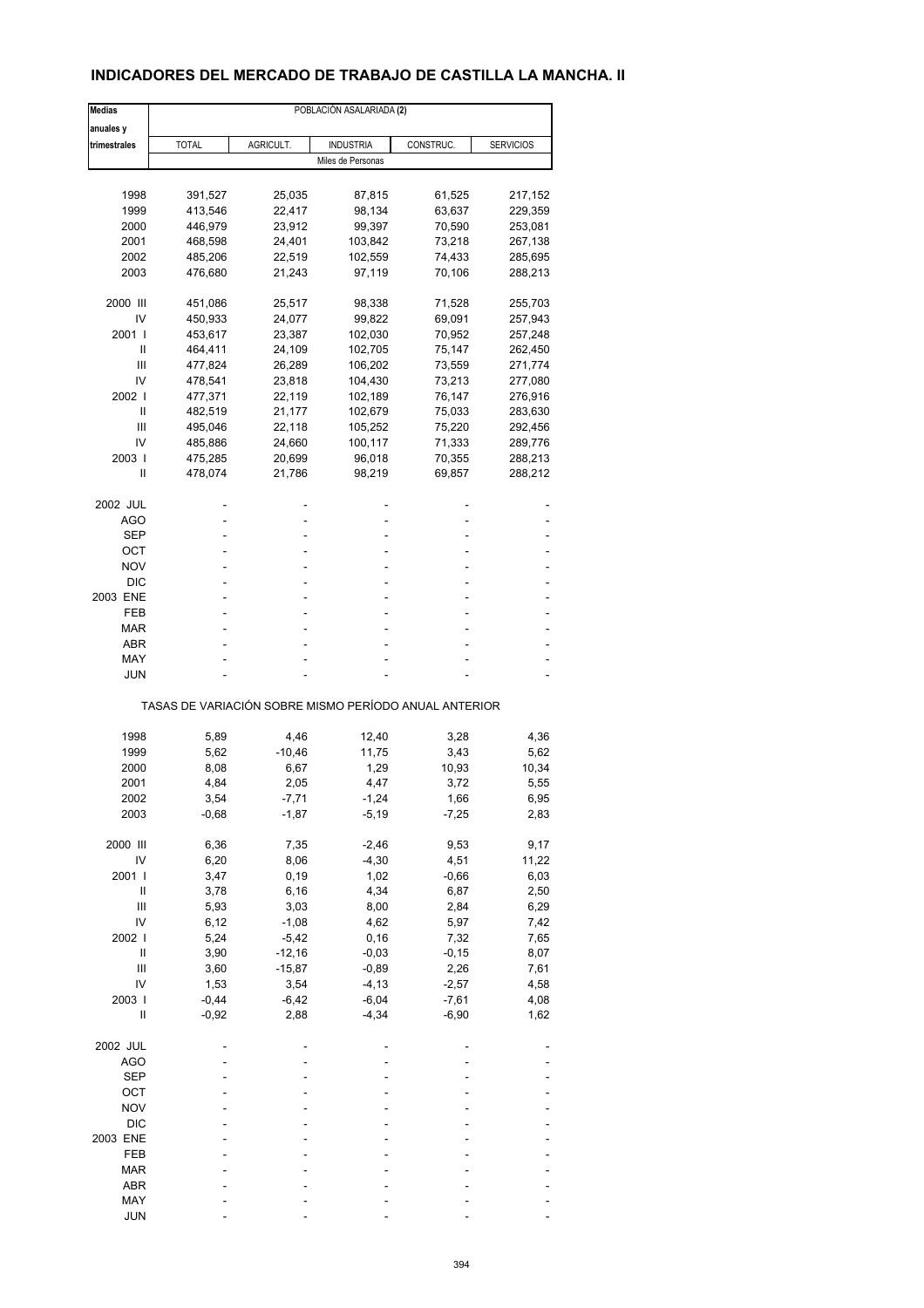#### **Medias** PARADOS **(2)** TASA DE ACTIVIDAD **(2)** TASA DE PARO **(2) anuales y** MENORES MENORES NEWSPORES NEWSPORES **trimestrales |** TOTAL | VARONES | MUJERES | TOTAL | 20 AÑOS | MUJERES | TOTAL | 20 AÑOS | MUJERES Miles de personas Porcentaje 1998 114,337 49,354 64,983 48,99 33,55 33,34 16,88 36,82 27,84 1999 103,333 42,250 61,083 49,37 32,66 33,66 15,02 29,70 25,73 2000 88,283 34,286 53,997 50,04 33,57 34,49 12,55 22,33 22,03 2001 64,697 25,387 39,310 49,14 29,68 33,75 9,30 20,76 16,27 2002 67,068 25,363 41,704 50,16 28,48 35,26 9,38 19,88 16,42 2003 73,297 26,975 46,322 50,84 27,50 36,56 10,08 24,55 17,51 2000 III 80,660 30,515 50,145 49,99 34,16 34,33 11,47 21,64 20,53 IV 89,760 36,876 52,884 50,32 32,58 34,91 12,65 22,08 21,25 2001 I 70,967 28,075 42,892 49,11 29,44 33,59 10,23 22,89 17,88 II 63,081 25,059 38,022 48,78 29,47 33,27 9,14 20,57 15,98 III 62,508 24,251 38,257 49,39 31,79 34,21 8,93 18,24 15,60 IV 62,231 24,164 38,067 49,29 28,02 33,93 8,89 21,35 15,63 2002 I 66,443 24,281 42,162 49,17 27,48 34,19 9,50 24,54 17,15 II 65,201 26,235 38,965 49,82 27,58 34,55 9,19 19,55 15,67 III 66,309 25,152 41,157 50,79 30,53 36,16 9,15 18,28 15,79 IV 70,318 25,785 44,532 50,84 28,34 36,14 9,68 17,14 17,07 2003 I 75,472 29,266 46,206 50,68 27,35 36,39 10,41 26,51 17,56 II 71,121 24,683 46,437 51,00 27,65 36,73 9,74 22,59 17,46 2002 JUL - - - - - - - --  $\overline{A}\overline{G}O$  , and the set of the set of the set of the set of the set of the set of the set of the set of the set of the set of the set of the set of the set of the set of the set of the set of the set of the set of th  $\begin{array}{lllllllllllll} \text{SEP} & \text{---} & \text{---} & \text{---} & \text{---} & \text{---} & \text{---} & \text{---} & \text{---} & \text{---} & \text{---} & \text{---} & \text{---} & \text{---} & \text{---} & \text{---} & \text{---} & \text{---} & \text{---} & \text{---} & \text{---} & \text{---} & \text{---} & \text{---} & \text{---} & \text{---} & \text{---} & \text{---} & \text{---} & \text{---} & \text{---} & \text{---} & \text{---} & \text{---} & \text{$ OCT the set of the set of the set of the set of the set of the set of the set of the set of the set of the set  $NOV$  , and  $S$  -  $S$  -  $S$  -  $S$  -  $S$  -  $S$  -  $S$  -  $S$  -  $S$  -  $S$  -  $S$  -  $S$  -  $S$  -  $S$  -  $S$  -  $S$  -  $S$  -  $S$  -  $S$  -  $S$  -  $S$  -  $S$  -  $S$  -  $S$  -  $S$  -  $S$  -  $S$  -  $S$  -  $S$  -  $S$  -  $S$  -  $S$  -  $S$  -  $S$  -  $S$  - DIC - - - - - - - - - 2003 ENE - - - - - - - -- FEB - - - - - - - - - MAR - - - - - - - - -  $ABR$  , and the set of the set of the set of the set of the set of the set of the set of the set of the set of the set of the set of the set of the set of the set of the set of the set of the set of the set of the set of t MAY - - - - - - - - - JUN - - - - - - - - - TASAS DE VARIACIÓN SOBRE MISMO PERÍODO ANUAL ANTERIOR 1998 -6,28 -14,86 1,48 - - - - -- 1999 -9,62 -14,39 -6,00 - - - - -- 2000 -14,57 -18,85 -11,60 - - - - -- 2001 -26,72 -25,95 -27,20 - - - - -- 2002 3,66 -0,09 6,09 - - - - -- 2003 11,36 6,80 14,20 - - - - -- 2000 III -15,30 -17,28 -14,05 - - - - -- IV -11,88 -8,98 -13,79 - - - - -- 2001 I -26,84 -22,63 -29,36 - - - - --  $\frac{11}{26.40}$  -25,12 -27,22 - - - - - - - - - - III -22,50 -20,53 -23,71 - - - - -- IV -30,67 -34,47 -28,02 - - - - -- 2002 I -6,37 -13,51 -1,70 - - - - -- II 3,36 4,69 2,48 - - - - -- III 6,08 3,72 7,58 - - - - -- IV 13,00 6,71 16,98 - - - - -- 2003 I 13,59 20,53 9,59 - - - - -- II 9,08 -5,92 19,18 - - - - -- 2002 JUL - - - - - - - --  $\overline{A}\overline{G}O$  , and the set of the set of the set of the set of the set of the set of the set of the set of the set of the set of the set of the set of the set of the set of the set of the set of the set of the set of th  $\begin{array}{lllllllllllll} \text{SEP} & \text{---} & \text{---} & \text{---} & \text{---} & \text{---} & \text{---} & \text{---} & \text{---} & \text{---} & \text{---} & \text{---} & \text{---} & \text{---} & \text{---} & \text{---} & \text{---} & \text{---} & \text{---} & \text{---} & \text{---} & \text{---} & \text{---} & \text{---} & \text{---} & \text{---} & \text{---} & \text{---} & \text{---} & \text{---} & \text{---} & \text{---} & \text{---} & \text{---} & \text{$ OCT the set of the set of the set of the set of the set of the set of the set of the set of the set of the set  $NOV$  , and  $S$  -  $S$  -  $S$  -  $S$  -  $S$  -  $S$  -  $S$  -  $S$  -  $S$  -  $S$  -  $S$  -  $S$  -  $S$  -  $S$  -  $S$  -  $S$  -  $S$  -  $S$  -  $S$  -  $S$  -  $S$  -  $S$  -  $S$  -  $S$  -  $S$  -  $S$  -  $S$  -  $S$  -  $S$  -  $S$  -  $S$  -  $S$  -  $S$  -  $S$  -  $S$  -

## **INDICADORES DEL MERCADO DE TRABAJO DE CASTILLA LA MANCHA. III**

 DIC - - - - - - - - - 2003 ENE - - - - - - - -- FEB - - - - - - - - - MAR - - - - - - - - - ABR - - - - - - - - - MAY - - - - - - - - - JUN - - - - - - - - -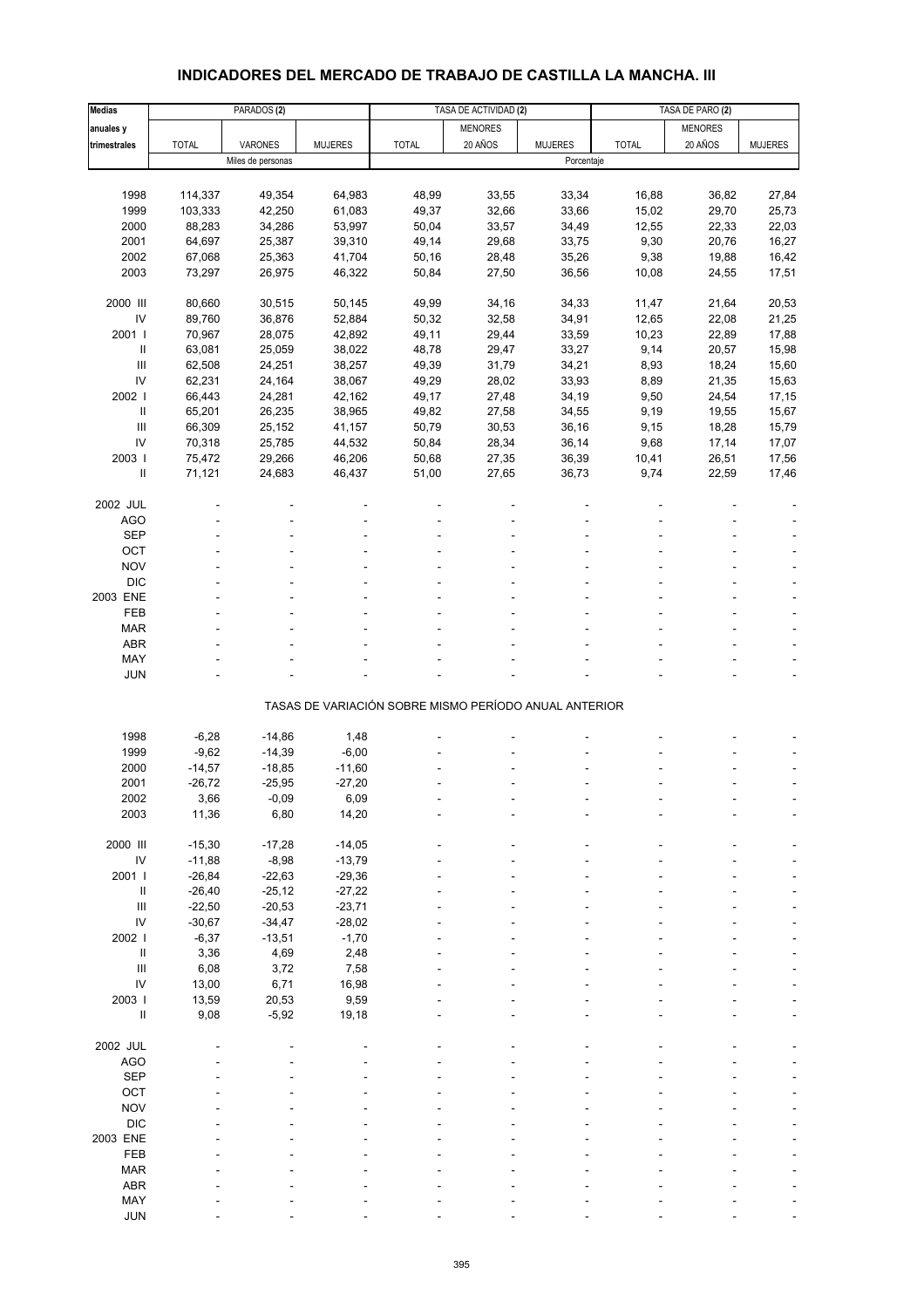| <b>Medias</b>  | PARO REGISTRADO |                                                       |                  |              |                  |                 |
|----------------|-----------------|-------------------------------------------------------|------------------|--------------|------------------|-----------------|
| anuales y      |                 |                                                       |                  |              |                  | SIN EMPLEO      |
| trimestrales   | <b>TOTAL</b>    | <b>AGRICULTURA</b>                                    | <b>INDUSTRIA</b> | CONSTRUCCIÓN | <b>SERVICIOS</b> | <b>ANTERIOR</b> |
|                |                 |                                                       | Personas         |              |                  |                 |
|                |                 |                                                       |                  |              |                  |                 |
| 1998           | 80.718          | 3.316                                                 | 16.302           | 14.476       | 32.204           | 14.421          |
| 1999           | 73.199          | 2.862                                                 | 14.236           | 11.696       | 31.370           | 13.035          |
| 2000           | 72.082          | 2.464                                                 | 13.432           | 11.860       | 32.704           | 11.622          |
| 2001           | 72.128          | 2.254                                                 | 13.513           | 11.916       | 34.066           | 10.378          |
| 2002           | 73.537          | 2.299                                                 | 14.148           | 12.014       | 35.296           | 9.779           |
| 2003           | 75.042          | 2.150                                                 | 14.698           | 12.036       | 36.122           | 10.036          |
|                |                 |                                                       |                  |              |                  |                 |
| 2000 IV        | 71.380          | 2.296                                                 | 13.239           | 12.034       | 33.222           | 10.589          |
| 2001 l         | 78.286          | 2.369                                                 | 14.194           | 13.439       | 37.232           | 11.052          |
| $\sf II$       | 71.199          | 2.350                                                 | 13.370           | 11.294       | 33.653           | 10.532          |
| Ш              | 67.540          | 2.062                                                 | 12.904           | 11.220       | 31.249           | 10.105          |
| IV             | 71.487          | 2.237                                                 | 13.585           | 11.711       | 34.131           | 9.823           |
| 2002           | 78.550          | 2.502                                                 | 14.711           | 12.944       | 38.189           | 10.204          |
| Ш              | 72.559          | 2.454                                                 | 14.098           | 11.360       | 34.741           | 9.905           |
| Ш              | 69.141          | 2.037                                                 | 13.492           | 11.257       | 32.838           | 9.517           |
|                |                 |                                                       |                  |              |                  |                 |
| IV             | 73.898          | 2.202                                                 | 14.292           | 12.494       | 35.418           | 9.492           |
| 2003           | 79.798          | 2.330                                                 | 15.438           | 13.122       | 38.705           | 10.204          |
| Ш              | 73.831          | 2.197                                                 | 14.693           | 11.415       | 35.487           | 10.041          |
| Ш              | 71.495          | 1.923                                                 | 13.963           | 11.571       | 34.175           | 9.863           |
| 2002 OCT       | 71.500          | 2.185                                                 | 13.599           | 11.185       | 34.939           | 9.592           |
| <b>NOV</b>     | 73.284          | 2.240                                                 | 14.182           | 11.451       | 35.781           | 9.630           |
| <b>DIC</b>     |                 |                                                       |                  |              |                  |                 |
|                | 76.910          | 2.180                                                 | 15.095           | 14.845       | 35.535           | 9.255           |
| 2003 ENE       | 80.006          | 2.233                                                 | 15.466           | 13.663       | 38.703           | 9.941           |
| FEB            | 80.130          | 2.367                                                 | 15.471           | 12.971       | 39.069           | 10.252          |
| <b>MAR</b>     | 79.258          | 2.389                                                 | 15.378           | 12.731       | 38.342           | 10.418          |
| ABR            | 75.580          | 2.284                                                 | 15.100           | 11.897       | 36.420           | 9.879           |
| MAY            | 73.072          | 2.208                                                 | 14.753           | 11.311       | 35.046           | 9.754           |
| <b>JUN</b>     | 72.842          | 2.098                                                 | 14.225           | 11.036       | 34.994           | 10.489          |
| JUL            | 70.623          | 1.991                                                 | 13.818           | 11.016       | 33.876           | 9.922           |
| AGO            | 71.330          | 1.938                                                 | 14.178           | 11.882       | 33.604           | 9.728           |
| <b>SEP</b>     | 72.533          | 1.841                                                 | 13.893           | 11.814       | 35.046           | 9.939           |
|                |                 | TASAS DE VARIACIÓN SOBRE MISMO PERÍODO ANUAL ANTERIOR |                  |              |                  |                 |
|                |                 |                                                       |                  |              |                  |                 |
| 1998           | $-10,48$        | $-9,61$                                               | $-15,81$         | $-14,73$     | $-5,99$          | $-9,30$         |
| 1999           | $-9,32$         | $-13,67$                                              | $-12,68$         | $-19,20$     | $-2,59$          | $-9,61$         |
| 2000           | $-1,53$         | $-13,91$                                              | $-5,65$          | 1,40         | 4,25             | $-10,84$        |
| 2001           | 0,06            | $-8,52$                                               | 0,60             | 0,47         | 4,17             | $-10,70$        |
| 2002           | 1,95            | 1,98                                                  | 4,70             | 0,82         | 3,61             | $-5,77$         |
| 2003           | 2,21            | $-7,78$                                               | 4,24             | 1,53         | 2,46             | 1,63            |
| 2000 IV        | $-0,45$         | $-13,38$                                              | $-1,82$          | 4,39         | 3,91             | $-12,25$        |
| 2001 l         | 1,10            | $-15,34$                                              | 1,16             | 4,86         | 5,25             | $-10,96$        |
|                |                 |                                                       |                  |              |                  |                 |
| Ш              | $-0,76$         | $-10,39$                                              | $-0,63$          | 0, 19        | 4,44             | $-13,46$        |
| $\mathbf{III}$ | $-0,34$         | $-3,68$                                               | $-0,76$          | $-0,86$      | 4,18             | $-10,70$        |
| IV             | 0, 15           | $-2,57$                                               | 2,61             | $-2,68$      | 2,74             | $-7,24$         |
| 2002           | 0,34            | 5,64                                                  | 3,65             | $-3,69$      | 2,57             | $-7,67$         |
| Ш              | 1,91            | 4,44                                                  | 5,45             | 0,58         | 3,23             | $-5,95$         |
| Ш              | 2,37            | $-1,18$                                               | 4,55             | 0,34         | 5,08             | $-5,82$         |
| IV             | 3,37            | $-1,56$                                               | 5,20             | 6,68         | 3,77             | $-3,37$         |
| 2003           | 1,59            | $-6,90$                                               | 4,94             | 1,37         | 1,35             | 0,00            |
| Ш              | 1,75            | $-10,50$                                              | 4,22             | 0,48         | 2,15             | 1,37            |
| Ш              | 3,41            | $-5,60$                                               | 3,49             | 2,78         | 4,07             | 3,64            |
|                |                 |                                                       |                  |              |                  |                 |
| 2002 OCT       | 3,11            | $-3,10$                                               | 5,04             | 2,42         | 4,92             | $-3,34$         |
| <b>NOV</b>     | 2,71            | $-0,67$                                               | 5,00             | 2,71         | 3,71             | $-3,09$         |
| <b>DIC</b>     | 4,26            | $-0,91$                                               | 5,55             | 13,63        | 2,73             | $-3,68$         |
| 2003 ENE       | 2,76            | $-3,42$                                               | 5,89             | 4,11         | 2,19             | $-0,04$         |
| FEB            | 1,60            | $-7,21$                                               | 5,56             | 0,86         | 1,34             | 0,06            |
| <b>MAR</b>     | 0,42            | $-9,64$                                               | 3,40             | $-0,92$      | 0,52             | $-0,02$         |
| ABR            | 0,50            | $-13,02$                                              | 3,62             | 0,24         | 0,82             | $-1,35$         |
| MAY            | 1,66            | $-10,21$                                              | 4,67             | $-0,17$      | 2,06             | 1,00            |
| JUN            | 3,19            | $-7,90$                                               | 4,39             | 1,42         | 3,65             | 4,43            |
| JUL            | 3,04            | $-6,79$                                               | 4,18             | 2,31         | 3,26             | 3,73            |
| AGO            |                 |                                                       |                  |              |                  |                 |
|                | 3,41            | $-6,60$                                               | 2,96             | 2,36         | 4,53             | 3,72            |
| <b>SEP</b>     | 3,76            | $-3,16$                                               | 3,36             | 3,66         | 4,43             | 3,47            |

## **INDICADORES DEL MERCADO DE TRABAJO DE CASTILLA LA MANCHA. IV**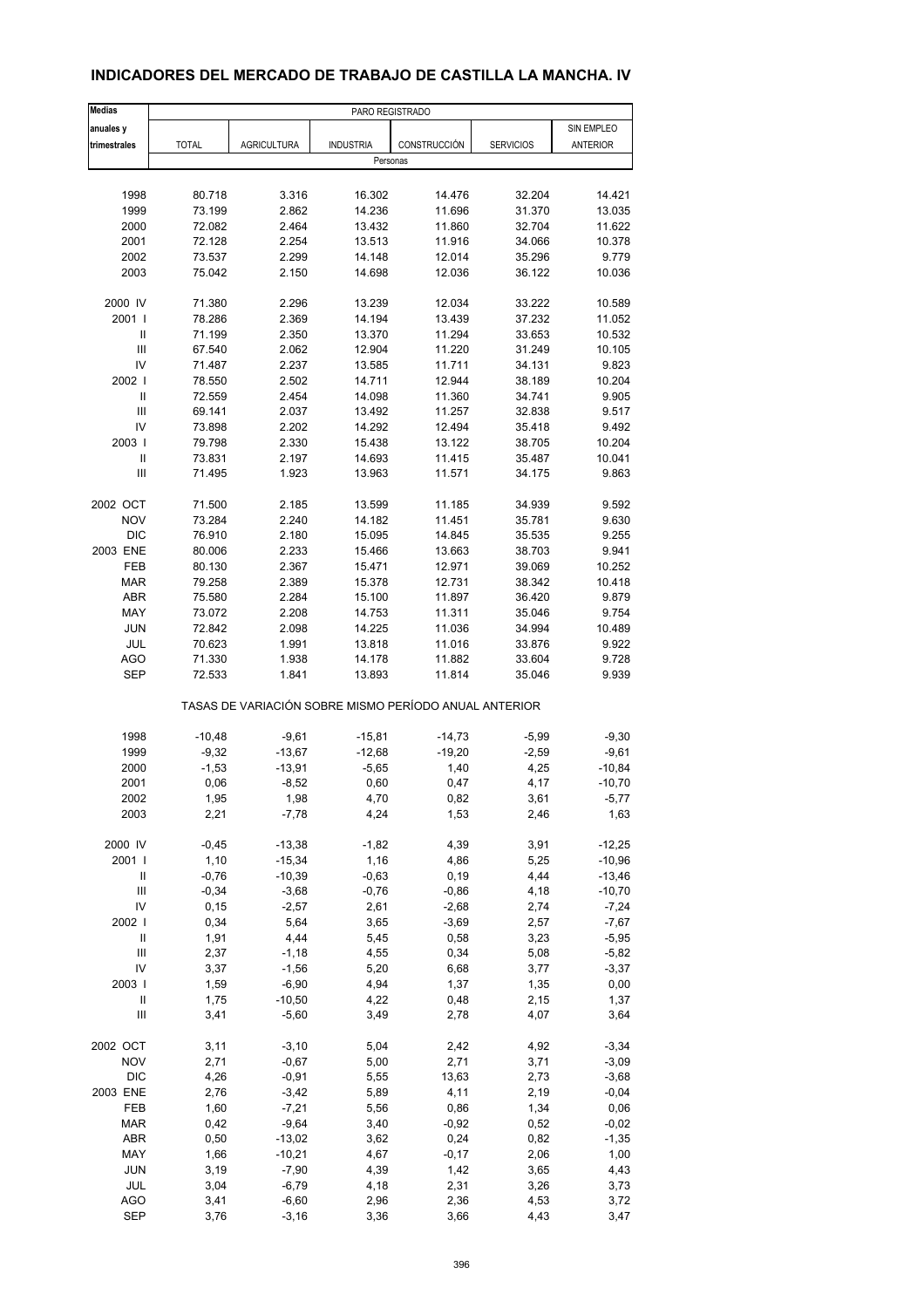## **INDICADORES DEL MERCADO DE TRABAJO DE CASTILLA LA MANCHA. V**

| <b>Medias</b>     |                                                       | AFILIADOS A LA SEGURIDAD SOCIAL EN ALTA LABORAL |                    |                  |                    |
|-------------------|-------------------------------------------------------|-------------------------------------------------|--------------------|------------------|--------------------|
| anuales y         |                                                       |                                                 | <b>TOTAL</b>       |                  |                    |
| trimestrales      | <b>TOTAL</b>                                          | <b>AGRICULTURA</b>                              | <b>INDUSTRIA</b>   | CONSTRUCCIÓN     | <b>SERVICIOS</b>   |
|                   |                                                       |                                                 | Personas           |                  |                    |
|                   |                                                       |                                                 |                    |                  |                    |
| 1998              | 486.050                                               | 58.626                                          | 103.373            | 63.022           | 259.356            |
| 1999              | 511.706                                               | 58.612                                          | 107.917            | 71.013           | 272.940            |
| 2000              | 534.334                                               | 57.471                                          | 112.064            | 76.241           | 287.330            |
| 2001              | 552.445                                               | 56.345                                          | 115.243            | 80.640           | 299.163            |
| 2002              | 574.152                                               | 56.354                                          | 117.374            | 87.087           | 312.580            |
| 2003              | 594.214                                               | 56.287                                          | 117.333            | 93.034           | 326.785            |
|                   |                                                       |                                                 |                    |                  |                    |
| 2000 IV           | 541.473                                               | 56.493                                          | 113.611            | 77.435           | 292.716            |
| 2001 l            | 537.422                                               | 56.159                                          | 113.607            | 76.788           | 289.659            |
| Ш                 | 551.054                                               | 56.480                                          | 115.051            | 81.223           | 297.119            |
| Ш                 | 560.479                                               | 56.688                                          | 115.926            | 81.966           | 304.853            |
| IV                | 560.825                                               | 56.052                                          | 116.389            | 82.583           | 305.020            |
| 2002              | 558.420                                               | 56.117                                          | 116.240            | 83.235           | 302.027            |
| $\mathbf{I}$      | 572.678                                               | 56.360                                          | 117.496            | 88.220           | 309.868            |
| Ш                 | 583.201                                               | 56.505                                          | 118.198            | 89.114           | 318.634            |
| IV                | 582.309                                               | 56.436                                          | 117.560            | 87.777           | 319.790            |
| 2003              | 583.212                                               | 56.654                                          | 116.763            | 89.359           | 319.682            |
| Ш                 | 596.398                                               | 56.072                                          | 117.452            | 94.643           | 327.413            |
| Ш                 | 607.442                                               | 56.058                                          | 118.010            | 96.134           | 336.498            |
|                   |                                                       |                                                 |                    |                  |                    |
| 2002 SEP          |                                                       |                                                 |                    |                  |                    |
| ОСТ               | 579.990<br>583.989                                    | 56.554<br>56.014                                | 119.150<br>118.886 | 88.195<br>90.613 | 315.349<br>317.740 |
| <b>NOV</b>        |                                                       |                                                 | 118.697            |                  | 320.704            |
|                   | 587.418                                               | 56.307                                          |                    | 90.965           |                    |
| <b>DIC</b>        | 575.519                                               | 56.987                                          | 115.097            | 81.754           | 320.925            |
| 2003 ENE          | 579.057                                               | 57.066                                          | 116.284            | 87.468           | 317.485            |
| FEB               | 583.852                                               | 56.624                                          | 116.986            | 89.748           | 319.740            |
| <b>MAR</b>        | 586.727                                               | 56.271                                          | 117.019            | 90.861           | 321.820            |
| <b>ABR</b>        | 591.002                                               | 56.036                                          | 116.607            | 92.734           | 324.734            |
| MAY               | 596.976                                               | 55.904                                          | 117.240            | 94.384           | 328.648            |
| <b>JUN</b>        | 601.217                                               | 56.275                                          | 118.509            | 96.811           | 328.856            |
| JUL<br><b>AGO</b> | 609.982                                               | 56.139                                          | 118.884            | 97.684           | 336.538            |
|                   | 604.901                                               | 55.977                                          | 117.136            | 94.583           | 336.458            |
|                   | TASAS DE VARIACIÓN SOBRE MISMO PERÍODO ANUAL ANTERIOR |                                                 |                    |                  |                    |
|                   |                                                       |                                                 |                    |                  |                    |
| 1998              | 4,09                                                  | $-2,00$                                         | 5,99               | 3,38             | 5,42               |
| 1999              | 5,28                                                  | $-0,02$                                         | 4,40               | 12,68            | 5,24               |
| 2000              | 4,42                                                  | $-1,95$<br>$-1,96$                              | 3,84               | 7,36             | 5,27               |
| 2001              | 3,39                                                  |                                                 | 2,84               | 5,77             | 4,12               |
| 2002              | 3,93                                                  | 0,02                                            | 1,85               | 7,99             | 4,48               |
| 2003              | 4,18                                                  | $-0,02$                                         | 0,21               | 7,32             | 5,57               |
| 2000 IV           | 3,62                                                  | $-2,88$                                         | 3,35               | 5,42             | 4,62               |
|                   |                                                       |                                                 |                    |                  | 4,35               |
| 2001  <br>Ш       | 3,23<br>3,64                                          | $-3,75$<br>$-1,73$                              | 3,10<br>2,88       | 4,83<br>5,94     |                    |
|                   |                                                       |                                                 |                    |                  | 4,44               |
| Ш<br>IV           | 3,11<br>3,57                                          | $-1,53$<br>$-0,78$                              | 2,93               | 5,62<br>6,65     | 3,50<br>4,20       |
| 2002              |                                                       |                                                 | 2,44               |                  |                    |
| $\sf II$          | 3,91                                                  | $-0,07$                                         | 2,32               | 8,40             | 4,27               |
|                   | 3,92                                                  | $-0,21$                                         | 2,13               | 8,61             | 4,29               |
| Ш                 | 4,05                                                  | $-0,32$                                         | 1,96               | 8,72             | 4,52               |
| IV                | 3,83                                                  | 0,69                                            | 1,01               | 6,29             | 4,84               |
| 2003              | 4,44                                                  | 0,96                                            | 0,45               | 7,36             | 5,85               |
| $\mathsf{I}$      | 4,14                                                  | $-0,51$                                         | $-0,04$            | 7,28             | 5,66               |
| Ш                 | 3,87                                                  | $-0,75$                                         | 0,24               | 7,32             | 5,06               |
| 2002 SEP          | 3,71                                                  | 0,29                                            | 1,43               | 7,88             | 4,12               |
| OCT               | 4,06                                                  | $-0,26$                                         | 1,44               | 8,11             | 4,77               |
| <b>NOV</b>        | 4,03                                                  | 0,57                                            | 0,98               | 7,71             | 4,85               |
| DIC               | 3,40                                                  | 1,76                                            | 0,58               | 2,87             | 4,91               |
| 2003 ENE          | 4,19                                                  | 1,71                                            | 0,25               | 6,32             | 5,61               |
| FEB               | 4,35                                                  | 0,84                                            | 0,14               | 7,02             | 5,91               |
| <b>MAR</b>        | 4,79                                                  | 0,32                                            | 0,96               | 8,72             | 6,01               |
| ABR               | 4,30                                                  | $-0,41$                                         | 0, 10              | 7,20             | 5,90               |
| MAY               | 4,42                                                  | $-0,75$                                         | $-0,06$            | 7,63             | 6,13               |
| <b>JUN</b>        | 3,72                                                  | $-0,38$                                         | $-0,16$            | 7,03             | 4,97               |
| JUL               | 4,25                                                  | $-0,82$                                         | 0,41               | 7,62             | 5,64               |
| <b>AGO</b>        | 3,49                                                  | $-0,68$                                         | 0,08               | 7,02             | 4,50               |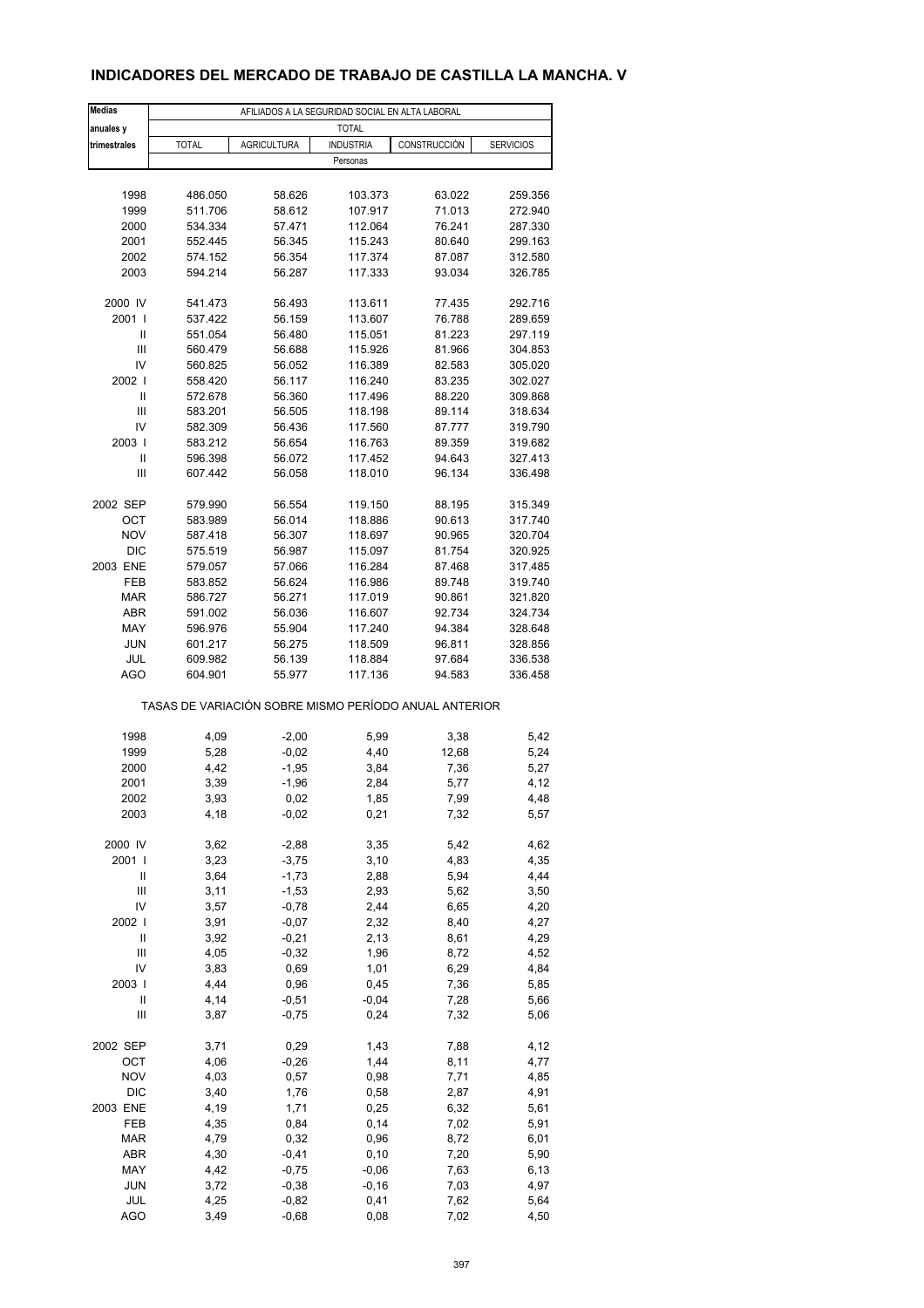## **INDICADORES DEL MERCADO DE TRABAJO DE CASTILLA LA MANCHA. VI**

| <b>Medias</b>        |                                                       |                    | AFILIADOS A LA SEGURIDAD SOCIAL EN ALTA LABORAL |                  |                    |  |  |  |  |
|----------------------|-------------------------------------------------------|--------------------|-------------------------------------------------|------------------|--------------------|--|--|--|--|
| anuales y            | <b>CUENTA AJENA</b>                                   |                    |                                                 |                  |                    |  |  |  |  |
| trimestrales         | <b>TOTAL</b>                                          | <b>AGRICULTURA</b> | <b>INDUSTRIA</b>                                | CONSTRUCCIÓN     | <b>SERVICIOS</b>   |  |  |  |  |
|                      |                                                       |                    | Personas                                        |                  |                    |  |  |  |  |
|                      |                                                       |                    |                                                 |                  |                    |  |  |  |  |
| 1998                 | 354.432                                               | 29.560             | 88.122                                          | 45.566           | 190.378            |  |  |  |  |
| 1999                 | 377.781                                               | 29.588             | 92.190                                          | 52.645           | 202.879            |  |  |  |  |
| 2000                 | 398.992                                               | 28.631             | 96.219                                          | 57.038           | 216.577            |  |  |  |  |
| 2001                 | 415.661                                               | 27.926             | 99.290                                          | 60.543           | 227.394            |  |  |  |  |
| 2002                 | 435.832                                               | 28.362             | 101.422                                         | 65.959           | 239.598            |  |  |  |  |
| 2003                 | 453.213                                               | 28.363             | 101.347                                         | 70.925           | 252.055            |  |  |  |  |
|                      |                                                       |                    |                                                 |                  |                    |  |  |  |  |
| 2000 IV              | 405.497                                               | 27.878             | 97.669                                          | 57.852           | 221.575            |  |  |  |  |
| 2001 l               | 401.561                                               | 27.589             | 97.675                                          | 57.238           | 218.545            |  |  |  |  |
| Ш                    | 414.069                                               | 27.961             | 99.089                                          | 61.192           | 225.320            |  |  |  |  |
| $\mathsf{III}$<br>IV | 423.346<br>423.667                                    | 28.324<br>27.831   | 100.002<br>100.393                              | 61.672<br>62.068 | 232.841<br>232.870 |  |  |  |  |
| 2002                 | 421.485                                               | 27.989             | 100.338                                         | 62.672           | 229.958            |  |  |  |  |
| Ш                    | 434.348                                               | 28.278             | 101.523                                         | 67.143           | 236.939            |  |  |  |  |
| Ш                    | 444.325                                               | 28.527             | 102.233                                         | 67.745           | 245.335            |  |  |  |  |
| IV                   | 443.172                                               | 28.655             | 101.595                                         | 66.276           | 246.159            |  |  |  |  |
| 2003                 | 443.533                                               | 28.729             | 100.829                                         | 67.734           | 245.744            |  |  |  |  |
| Ш                    | 454.930                                               | 28.109             | 101.443                                         | 72.406           | 252.406            |  |  |  |  |
| Ш                    | 465.157                                               | 28.197             | 101.983                                         | 73.491           | 260.994            |  |  |  |  |
|                      |                                                       |                    |                                                 |                  |                    |  |  |  |  |
| 2002 SEP             | 441.154                                               | 28.658             | 103.174                                         | 66.779           | 242.064            |  |  |  |  |
| OCT                  | 445.095                                               | 28.215             | 102.939                                         | 69.134           | 244.331            |  |  |  |  |
| <b>NOV</b>           | 448.287                                               | 28.566             | 102.729                                         | 69.441           | 247.065            |  |  |  |  |
| <b>DIC</b>           | 436.133                                               | 29.183             | 99.118                                          | 60.253           | 247.082            |  |  |  |  |
| 2003 ENE             | 439.940                                               | 29.223             | 100.370                                         | 65.998           | 243.854            |  |  |  |  |
| <b>FEB</b>           | 444.170                                               | 28.690             | 101.050                                         | 68.122           | 245.810            |  |  |  |  |
| <b>MAR</b>           | 446.489                                               | 28.273             | 101.066                                         | 69.082           | 247.567            |  |  |  |  |
| ABR                  | 449.939                                               | 28.034             | 100.578                                         | 70.713           | 249.976            |  |  |  |  |
| MAY                  | 455.552                                               | 27.975             | 101.244                                         | 72.131           | 253.655            |  |  |  |  |
| <b>JUN</b>           | 459.298                                               | 28.317             | 102.506                                         | 74.374           | 253.587            |  |  |  |  |
| JUL                  | 467.862                                               | 28.266             | 102.851                                         | 75.102           | 261.156            |  |  |  |  |
| <b>AGO</b>           | 462.451                                               | 28.128             | 101.114                                         | 71.879           | 260.832            |  |  |  |  |
|                      | TASAS DE VARIACIÓN SOBRE MISMO PERÍODO ANUAL ANTERIOR |                    |                                                 |                  |                    |  |  |  |  |
|                      |                                                       |                    |                                                 |                  |                    |  |  |  |  |
| 1998<br>1999         | 5,11<br>6,59                                          | $-2,33$<br>0, 10   | 6,99<br>4,62                                    | 2,62<br>15,53    | 6,72<br>6,57       |  |  |  |  |
| 2000                 | 5,61                                                  | $-3,24$            | 4,37                                            | 8,34             | 6,75               |  |  |  |  |
| 2001                 | 4,18                                                  | $-2,46$            | 3,19                                            | 6,14             | 4,99               |  |  |  |  |
| 2002                 | 4,85                                                  | 1,56               | 2,15                                            | 8,95             | 5,37               |  |  |  |  |
| 2003                 | 4,81                                                  | 0,52               | 0,21                                            | 7,89             | 6,43               |  |  |  |  |
|                      |                                                       |                    |                                                 |                  |                    |  |  |  |  |
| 2000 IV              | 4,45                                                  | $-4,36$            | 3,61                                            | 5,64             | 5,74               |  |  |  |  |
| 2001 l               | 3,94                                                  | $-5,95$            | 3,38                                            | 4,88             | 5,35               |  |  |  |  |
| Ш                    | 4,48                                                  | $-1,97$            | 3,21                                            | 6,36             | 5,43               |  |  |  |  |
| Ш                    | 3,81                                                  | $-1,60$            | 3,39                                            | 5,98             | 4,14               |  |  |  |  |
| IV                   | 4,48                                                  | $-0,17$            | 2,79                                            | 7,29             | 5,10               |  |  |  |  |
| 2002                 | 4,96                                                  | 1,45               | 2,73                                            | 9,49             | 5,22               |  |  |  |  |
| $\mathsf{I}$         | 4,90                                                  | 1,13               | 2,46                                            | 9,72             | 5,16               |  |  |  |  |
| $\mathsf{III}$       | 4,96                                                  | 0,72               | 2,23                                            | 9,85             | 5,37               |  |  |  |  |
| IV                   | 4,60                                                  | 2,96               | 1,20                                            | 6,78             | 5,71               |  |  |  |  |
| 2003                 | 5,23                                                  | 2,64               | 0,49                                            | 8,08             | 6,86               |  |  |  |  |
| $\mathsf{I}$         | 4,74                                                  | $-0,60$            | $-0,08$                                         | 7,84             | 6,53               |  |  |  |  |
| Ш                    | 4,32                                                  | $-0,93$            | 0,22                                            | 7,71             | 5,68               |  |  |  |  |
| 2002 SEP             | 4,42                                                  | 2,01               | 1,59                                            | 8,76             | 4,81               |  |  |  |  |
| OCT                  | 4,93                                                  | 1,17               | 1,68                                            | 9,12             | 5,67               |  |  |  |  |
| <b>NOV</b>           | 4,89                                                  | 2,84               | 1,18                                            | 8,65             | 5,73               |  |  |  |  |
| DIC                  | 3,99                                                  | 4,87               | 0,72                                            | 2,24             | 5,72               |  |  |  |  |
| 2003 ENE             | 4,94                                                  | 4,47               | 0,30                                            | 6,69             | 6,58               |  |  |  |  |
| FEB                  | 5,09                                                  | 2,36               | 0,09                                            | 7,63             | 6,96               |  |  |  |  |
| <b>MAR</b>           | 5,66                                                  | 1,09               | 1,08                                            | 9,90             | 7,06               |  |  |  |  |
| ABR                  | 4,96                                                  | $-0,41$            | 0,06                                            | 7,86             | 6,84               |  |  |  |  |
| MAY                  | 5,14                                                  | $-1,00$            | $-0,07$                                         | 8,30             | 7,19               |  |  |  |  |
| <b>JUN</b>           | 4,13                                                  | $-0,38$            | $-0,22$                                         | 7,38             | 5,58               |  |  |  |  |
| JUL                  | 4,84                                                  | $-0,97$            | 0,44                                            | 8,11             | 6,43               |  |  |  |  |
| <b>AGO</b>           | 3,79                                                  | $-0,88$            | $-0,01$                                         | 7,30             | 4,93               |  |  |  |  |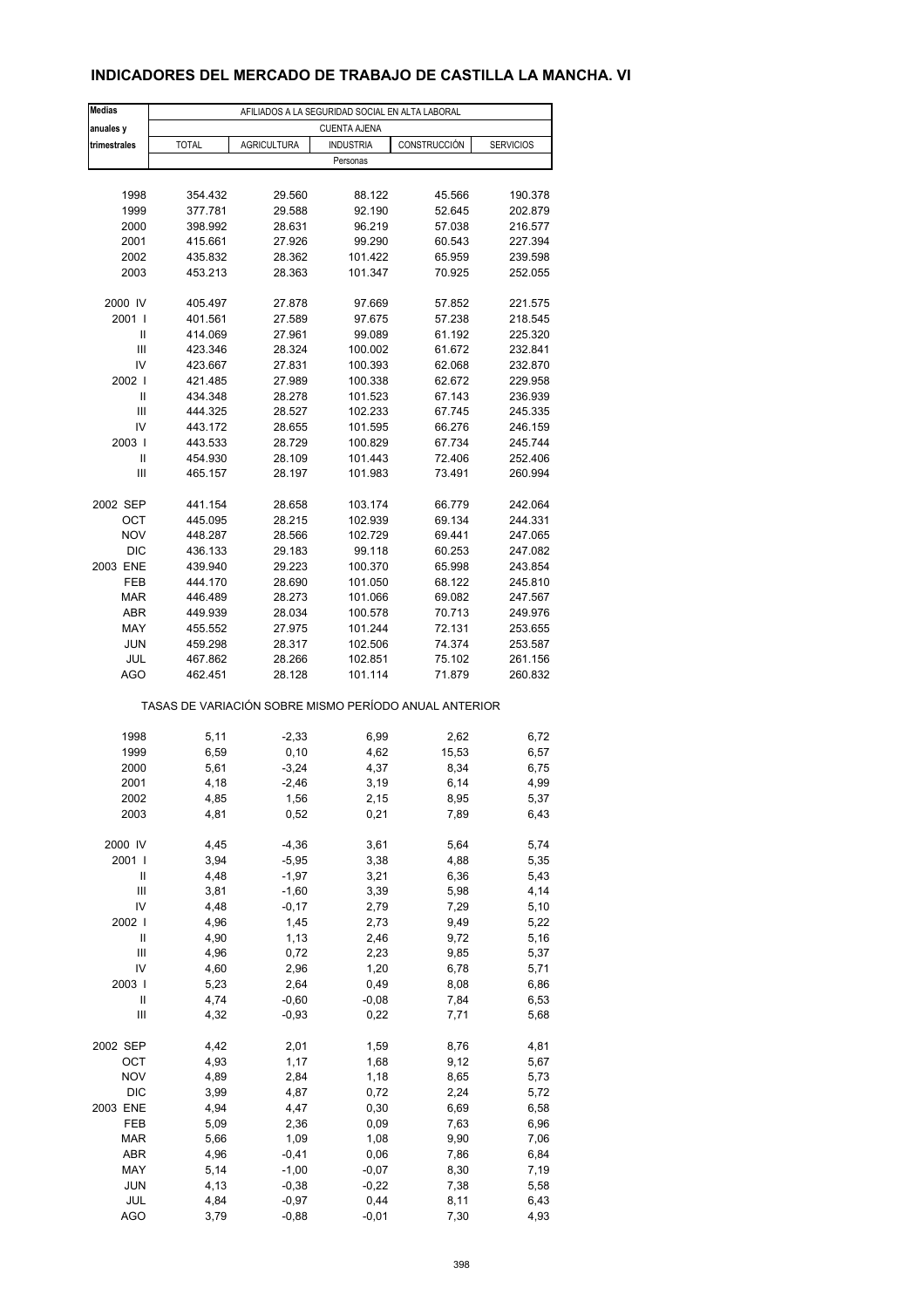## **INDICADORES DEL MERCADO DE TRABAJO DE CASTILLA LA MANCHA. VII**

| <b>Medias</b>            |                                                       | AFILIADOS A LA SEGURIDAD SOCIAL EN ALTA LABORAL |                      |                  |                  |
|--------------------------|-------------------------------------------------------|-------------------------------------------------|----------------------|------------------|------------------|
| anuales y                |                                                       |                                                 | <b>CUENTA PROPIA</b> |                  |                  |
| trimestrales             | <b>TOTAL</b>                                          | <b>AGRICULTURA</b>                              | <b>INDUSTRIA</b>     | CONSTRUCCIÓN     | <b>SERVICIOS</b> |
|                          |                                                       |                                                 | Personas             |                  |                  |
|                          |                                                       |                                                 |                      |                  |                  |
| 1998                     | 131.618                                               | 29.067                                          | 15.251               | 17.456           | 68.978           |
| 1999                     | 133.925                                               | 29.024                                          | 15.727               | 18.368           | 70.060           |
| 2000                     | 135.342                                               | 28.840                                          | 15.846               | 19.203           | 70.753           |
| 2001                     | 136.784                                               | 28.419                                          | 15.954               | 20.097           | 71.769           |
| 2002                     | 138.319                                               | 27.992                                          | 15.951               | 21.128           | 72.982           |
| 2003                     | 141.002                                               | 27.923                                          | 15.986               | 22.109           | 74.730           |
|                          |                                                       |                                                 |                      |                  |                  |
| 2000 IV                  | 135.976                                               | 28.615                                          | 15.942               | 19.582           | 71.141           |
| 2001 l                   | 135.861                                               | 28.570                                          | 15.932               | 19.550           | 71.114           |
| Ш<br>Ш                   | 136.985<br>137.133                                    | 28.520<br>28.364                                | 15.962<br>15.924     | 20.031<br>20.294 | 71.799<br>72.012 |
| IV                       | 137.158                                               | 28.220                                          | 15.996               | 20.515           | 72.150           |
| 2002                     | 136.934                                               | 28.128                                          | 15.903               | 20.563           | 72.069           |
| Ш                        | 138.331                                               | 28.082                                          | 15.973               | 21.077           | 72.929           |
| Ш                        | 138.876                                               | 27.978                                          | 15.965               | 21.369           | 73.299           |
| IV                       | 139.137                                               | 27.781                                          | 15.965               | 21.501           | 73.630           |
| 2003                     | 139.679                                               | 27.925                                          | 15.934               | 21.625           | 73.938           |
| Ш                        | 141.469                                               | 27.963                                          | 16.009               | 22.237           | 75.007           |
| Ш                        | 142.285                                               | 27.861                                          | 16.028               | 22.643           | 75.504           |
|                          |                                                       |                                                 |                      |                  |                  |
| 2002 SEP                 | 138.836                                               | 27.896                                          | 15.976               | 21.416           | 73.285           |
| ОСТ                      | 138.894                                               | 27.799                                          | 15.947               | 21.479           | 73.409           |
| <b>NOV</b>               | 139.131                                               | 27.741                                          | 15.968               | 21.524           | 73.639           |
| <b>DIC</b>               | 139.386                                               | 27.804                                          | 15.979               | 21.501           | 73.843           |
| 2003 ENE                 | 139.117                                               | 27.843                                          | 15.914               | 21.470           | 73.631           |
| FEB                      | 139.682                                               | 27.934                                          | 15.936               | 21.626           | 73.930           |
| <b>MAR</b><br><b>ABR</b> | 140.238<br>141.063                                    | 27.998<br>28.002                                | 15.953<br>16.029     | 21.779<br>22.021 | 74.253<br>74.758 |
| MAY                      | 141.424                                               | 27.929                                          | 15.996               | 22.253           | 74.993           |
| <b>JUN</b>               | 141.919                                               | 27.958                                          | 16.003               | 22.437           | 75.269           |
| JUL                      | 142.120                                               | 27.873                                          | 16.033               | 22.582           | 75.382           |
| <b>AGO</b>               | 142.450                                               | 27.849                                          | 16.022               | 22.704           | 75.626           |
|                          | TASAS DE VARIACIÓN SOBRE MISMO PERÍODO ANUAL ANTERIOR |                                                 |                      |                  |                  |
|                          |                                                       |                                                 |                      |                  |                  |
| 1998                     | 1,46                                                  | $-1,67$                                         | 0,59                 | 5,41             | 1,98             |
| 1999                     | 1,75                                                  | $-0,15$                                         | 3,12                 | 5,23             | 1,57             |
| 2000                     | 1,06                                                  | $-0,63$                                         | 0,75                 | 4,54             | 0,99             |
| 2001                     | 1,07                                                  | $-1,46$                                         | 0,68                 | 4,66             | 1,44             |
| 2002                     | 1,12                                                  | $-1,50$                                         | -0,01                | 5,13             | 1,69             |
| 2003                     | 2,21                                                  | $-0,57$                                         | 0,27                 | 5,53             | 2,79             |
| 2000 IV                  | 1,20                                                  | $-1,40$                                         | 1,73                 | 4,75             | 1,28             |
| 2001 l                   | 1,19                                                  | $-1,52$                                         | 1,40                 | 4,69             | 1,39             |
| Ш                        | 1,18                                                  | $-1,49$                                         | 0,85                 | 4,66             | 1,46             |
| Ш                        | 1,02                                                  | $-1,45$                                         | 0, 15                | 4,53             | 1,48             |
| IV                       | 0,87                                                  | $-1,38$                                         | 0,34                 | 4,76             | 1,42             |
| 2002                     | 0,79                                                  | $-1,55$                                         | $-0,19$              | 5,18             | 1,34             |
| $\sf II$                 | 0,98                                                  | $-1,53$                                         | 0,07                 | 5,22             | 1,57             |
| Ш                        | 1,27                                                  | $-1,36$                                         | 0,26                 | 5,29             | 1,79             |
| IV                       | 1,44                                                  | $-1,56$                                         | $-0,20$              | 4,81             | 2,05             |
| 2003                     | 2,00                                                  | $-0,72$                                         | 0,20                 | 5,16             | 2,59             |
| $\mathsf{I}$             | 2,27                                                  | $-0,42$                                         | 0,23                 | 5,50             | 2,85             |
| Ш                        | 2,44                                                  | $-0,56$                                         | 0,43                 | 6,08             | 3,00             |
| 2002 SEP                 | 1,53                                                  | $-1,42$                                         | 0,43                 | 5,24             | 1,90             |
| OCT                      | 1,37                                                  | $-1,68$                                         | $-0,05$              | 4,96             | 1,88             |
| <b>NOV</b>               | 1,38                                                  | $-1,68$                                         | $-0,31$              | 4,79             | 2,00             |
| DIC                      | 1,59                                                  | $-1,31$                                         | $-0,24$              | 4,68             | 2,27             |
| 2003 ENE                 | 1,88                                                  | $-1,04$                                         | $-0,03$              | 5,20             | 2,54             |
| FEB                      | 2,03                                                  | $-0,68$                                         | 0,44                 | 5,16             | 2,58             |
| <b>MAR</b>               | 2,10                                                  | $-0,44$                                         | 0, 18                | 5,13             | 2,67             |
| ABR                      | 2,24                                                  | $-0,42$                                         | 0,38                 | 5,12             | 2,87             |
| MAY<br><b>JUN</b>        | 2,16                                                  | $-0,48$                                         | 0,05                 | 5,51             | 2,70             |
| JUL                      | 2,41<br>2,36                                          | $-0,37$<br>$-0,66$                              | 0,25<br>0,22         | 5,87<br>6,02     | 2,98<br>2,96     |
| <b>AGO</b>               | 2,52                                                  | $-0,46$                                         | 0,63                 | 6,14             | 3,04             |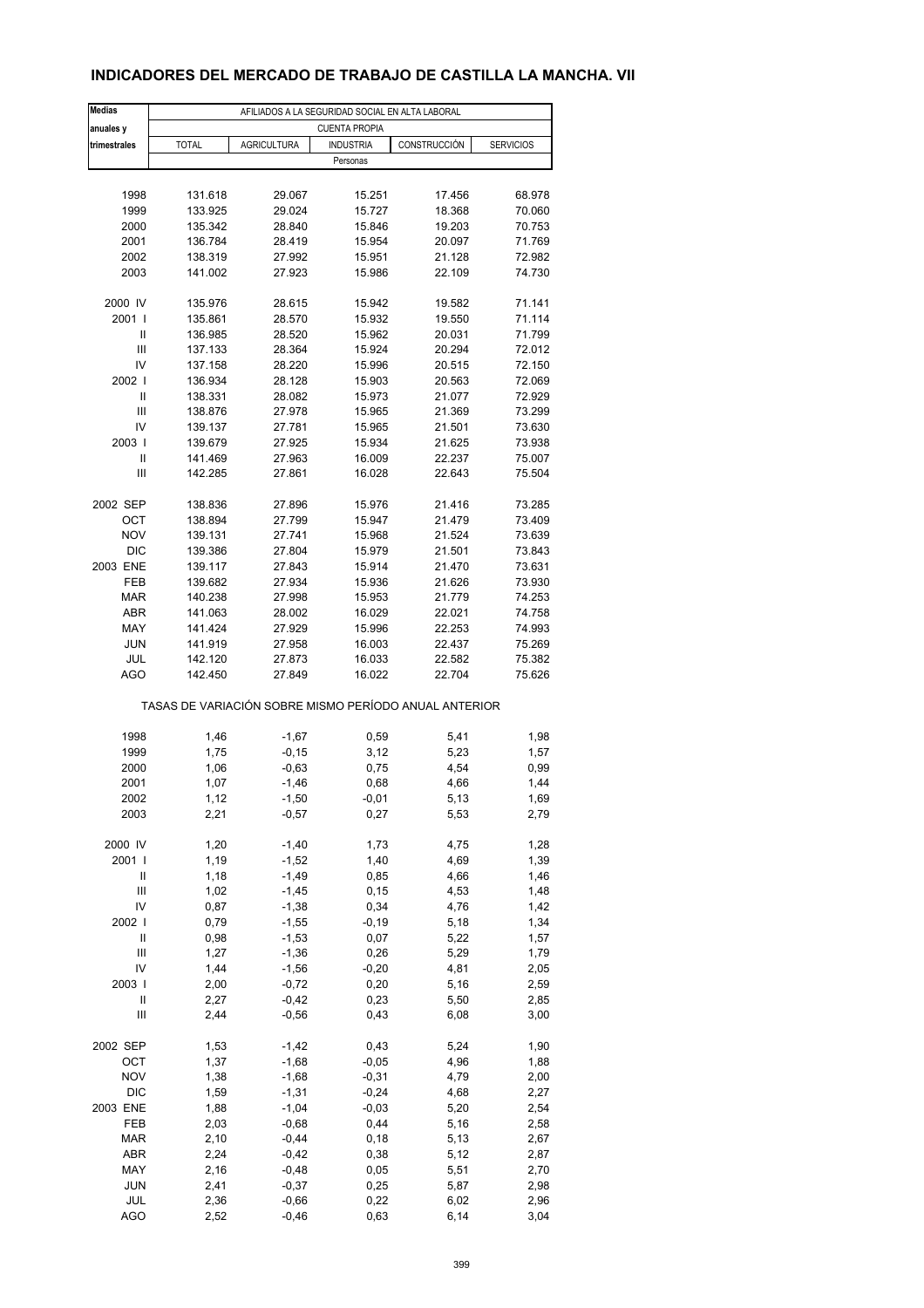| <b>Medias</b>                      | EFECTIVOS LABORALES |                  |                   |                                                       |                   | JORNADA MEDIA POR TRABAJADOR Y TRIM. |              |          |          |
|------------------------------------|---------------------|------------------|-------------------|-------------------------------------------------------|-------------------|--------------------------------------|--------------|----------|----------|
| anuales y                          | <b>TOTAL</b>        |                  | <b>SECTORES</b>   |                                                       | CONTRATO          | CONTRATO                             | <b>TOTAL</b> | A TIEMPO | A TIEMPO |
| trimestrales                       |                     | <b>INDUSTRIA</b> | CONSTRUC.         | <b>SERVICIOS</b>                                      | <b>INDEFINIDO</b> | <b>TEMPORAL</b>                      |              | COMPLETO | PARCIAL  |
|                                    |                     |                  | Miles de personas |                                                       |                   |                                      |              | Horas    |          |
|                                    |                     |                  |                   |                                                       |                   |                                      |              |          |          |
| 1998                               | 280,8               | 88,8             | 45,4              | 146,7                                                 | 158,4             | 122,4                                | 423,6        | 444,9    | 244,2    |
| 1999                               | 300,9               | 93,8             | 51,5              | 155,6                                                 | 175,8             | 125,1                                | 424,7        | 446,7    | 256,3    |
| 2000                               | 321,4               | 98,0             | 56,2              | 167,2                                                 | 188,3             | 133,1                                | 422,5        | 449,0    | 237,1    |
| 2001                               | 337,9               | 101,5            | 59,2              | 177,2                                                 | 191,9             | 146,0                                | 420,3        | 445,3    | 238,4    |
| 2002                               | 356,0               | 102,6            | 63,8              | 189,6                                                 | 204,9             | 151,1                                | 419,6        | 445,1    | 248,4    |
| 2003                               | 373,6               | 103,8            | 69,8              | 200,0                                                 | 220,4             | 153,3                                | 435,3        | 463,3    | 250,3    |
| 2000 III                           | 327,8               | 100,4            | 57,0              | 170,3                                                 | 186,2             | 141,6                                | 374,4        | 395,4    | 206,7    |
| IV                                 | 322,3               | 97,7             | 54,8              | 169,9                                                 | 188,1             | 134,2                                | 437,1        | 463,1    | 244,9    |
| 2001 l                             | 329,7               | 99,4             | 57,3              | 173,0                                                 | 191,7             | 138,0                                | 436,9        | 466,3    | 232,0    |
| Ш                                  | 341,8               | 102,9            | 61,6              | 177,3                                                 | 188,0             | 153,7                                | 440,8        | 466,0    | 250,6    |
| Ш                                  | 341,5               | 102,7            | 60,0              | 178,8                                                 | 192,1             | 149,5                                | 372,2        | 392,0    | 214,4    |
| IV                                 | 338,4               | 100,8            | 58,0              | 179,6                                                 | 195,6             | 142,8                                | 431,4        | 456,7    | 256,7    |
| 2002                               | 347,7               | 103,3            | 62,4              | 182,0                                                 | 197,8             | 149,9                                | 442,1        | 466,4    | 259,8    |
| Ш                                  | 361,9               | 104,0            | 67,3              | 190,6                                                 | 204,1             | 157,8                                | 441,0        | 465,4    | 261,5    |
| Ш                                  | 360,2               | 103,6            | 65,4              | 191,3                                                 | 207,5             | 152,7                                | 368,6        | 390,4    | 226,1    |
| IV                                 | 354,0               | 99,5             | 60,2              | 194,3                                                 | 210,2             | 143,8                                | 426,7        | 458,0    | 246,3    |
| 2003                               | 368,6               | 102,7            | 68,1              | 197,8                                                 | 217,0             | 151,6                                | 434,2        | 464,2    | 250,4    |
| Ш                                  | 378,6               | 104,8            | 71,5              | 202,2                                                 | 223,7             | 154,9                                | 436,4        | 462,4    | 250,2    |
| 2002 JUL                           |                     |                  |                   |                                                       |                   |                                      |              |          |          |
| <b>AGO</b>                         |                     |                  |                   |                                                       |                   |                                      |              |          |          |
| <b>SEP</b>                         |                     |                  |                   |                                                       |                   |                                      |              |          |          |
| OCT                                |                     |                  |                   |                                                       |                   |                                      |              |          |          |
| <b>NOV</b>                         |                     |                  |                   |                                                       |                   |                                      |              |          |          |
| <b>DIC</b>                         |                     |                  |                   |                                                       |                   |                                      |              |          |          |
| 2003 ENE                           |                     |                  |                   |                                                       |                   |                                      |              |          |          |
| <b>FEB</b>                         |                     |                  |                   |                                                       |                   |                                      |              |          |          |
| <b>MAR</b>                         |                     |                  |                   |                                                       |                   |                                      |              |          |          |
| <b>ABR</b>                         |                     |                  |                   |                                                       |                   |                                      |              |          |          |
| MAY                                |                     |                  |                   |                                                       |                   |                                      |              |          |          |
| <b>JUN</b>                         |                     |                  |                   |                                                       |                   |                                      |              |          |          |
|                                    |                     |                  |                   | TASAS DE VARIACIÓN SOBRE MISMO PERÍODO ANUAL ANTERIOR |                   |                                      |              |          |          |
| 1998                               | 6,84                | 4,66             | 9,60              | 7,36                                                  | 6,74              | 6,90                                 | 0,09         | $-0, 13$ | 5,65     |
| 1999                               | 7,14                | 5,66             | 13,39             | 6, 10                                                 | 10,97             | 2,23                                 | 0,27         | 0,40     | 4,95     |
| 2000                               | 6,84                | 4,53             | 9,18              | 7,45                                                  | 7,12              | 6,42                                 | $-0,51$      | 0,52     | $-7,47$  |
| 2001                               | 5,11                | 3,49             | 5,43              | 5,95                                                  | 1,87              | 9,69                                 | $-0,51$      | $-0,84$  | 0,56     |
| 2002                               | 5,36                | 1,13             | 7,77              | 6,98                                                  | 6,80              | 3,46                                 | $-0,17$      | $-0,04$  | 4,19     |
| 2003                               | 5,30                | 0, 10            | 7,63              | 7,35                                                  | 9,65              | $-0,39$                              | $-1,42$      | $-0,56$  | $-3,97$  |
| 2000 III                           | 7,26                | 5,35             | 7,55              | 8,26                                                  | 5,98              | 9,01                                 | 1,27         | 0,84     | $-6,22$  |
| ${\sf IV}$                         | 5,33                | 3,83             | 6,82              | 5,79                                                  | 2,01              | 10,45                                | $-0,66$      | 0,04     | $-6,53$  |
| 2001 l                             | 5,10                | 3,01             | 3,24              | 6,99                                                  | 0,58              | 12,10                                | $-0,18$      | $-0,49$  | $-7,16$  |
| $\ensuremath{\mathsf{II}}$         | 6, 18               | 5,54             | 7,32              | 6,17                                                  | $-0,21$           | 15,13                                | 0,00         | $-0,64$  | 1,50     |
| $\ensuremath{\mathsf{III}}\xspace$ | 4,18                | 2,29             | 5,26              | 4,99                                                  | 3,17              | 5,58                                 | $-0,59$      | $-0,86$  | 3,73     |
| IV                                 | 5,00                | 3,17             | 5,84              | 5,71                                                  | 3,99              | 6,41                                 | $-1,30$      | $-1,38$  | 4,82     |
| 2002                               | 5,46                | 3,92             | 8,90              | 5,20                                                  | 3,18              | 8,62                                 | 1,19         | 0,02     | 11,98    |
| $\sf II$                           | 5,88                | 1,07             | 9,25              | 7,50                                                  | 8,56              | 2,67                                 | 0,05         | $-0, 13$ | 4,35     |
| Ш                                  | 5,48                | 0,88             | 9,00              | 6,99                                                  | 8,02              | 2,14                                 | $-0,97$      | $-0,41$  | 5,46     |
| IV                                 | 4,61                | $-1,29$          | 3,79              | 8,18                                                  | 7,46              | 0,70                                 | $-1,09$      | 0,28     | $-4,05$  |
| 2003 l                             | 6,01                | $-0,58$          | 9,13              | 8,68                                                  | 9,71              | 1,13                                 | $-1,79$      | $-0,47$  | $-3,62$  |
| $\rm{II}$                          | 4,61                | 0,77             | 6,24              | 6,09                                                  | 9,60              | $-1,84$                              | $-1,04$      | $-0,64$  | $-4,32$  |
| 2002 JUL                           |                     |                  |                   |                                                       |                   |                                      |              |          |          |
| AGO                                |                     |                  |                   |                                                       |                   |                                      |              |          |          |
| <b>SEP</b>                         |                     |                  |                   |                                                       |                   |                                      |              |          |          |
| OCT                                |                     |                  |                   |                                                       |                   |                                      |              |          |          |
| <b>NOV</b>                         |                     |                  |                   |                                                       |                   |                                      |              |          |          |
| <b>DIC</b>                         |                     |                  |                   |                                                       |                   |                                      |              |          |          |
| 2003 ENE                           |                     |                  |                   |                                                       |                   |                                      |              |          |          |
| FEB                                |                     |                  |                   |                                                       |                   |                                      |              |          |          |
| <b>MAR</b>                         |                     |                  |                   |                                                       |                   |                                      |              |          |          |
| ABR                                |                     |                  |                   |                                                       |                   |                                      |              |          |          |
| MAY                                |                     |                  |                   |                                                       |                   |                                      |              |          |          |

#### **INDICADORES DEL MERCADO DE TRABAJO DE CASTILLA LA MANCHA. VIII**

JUN - - - - - ----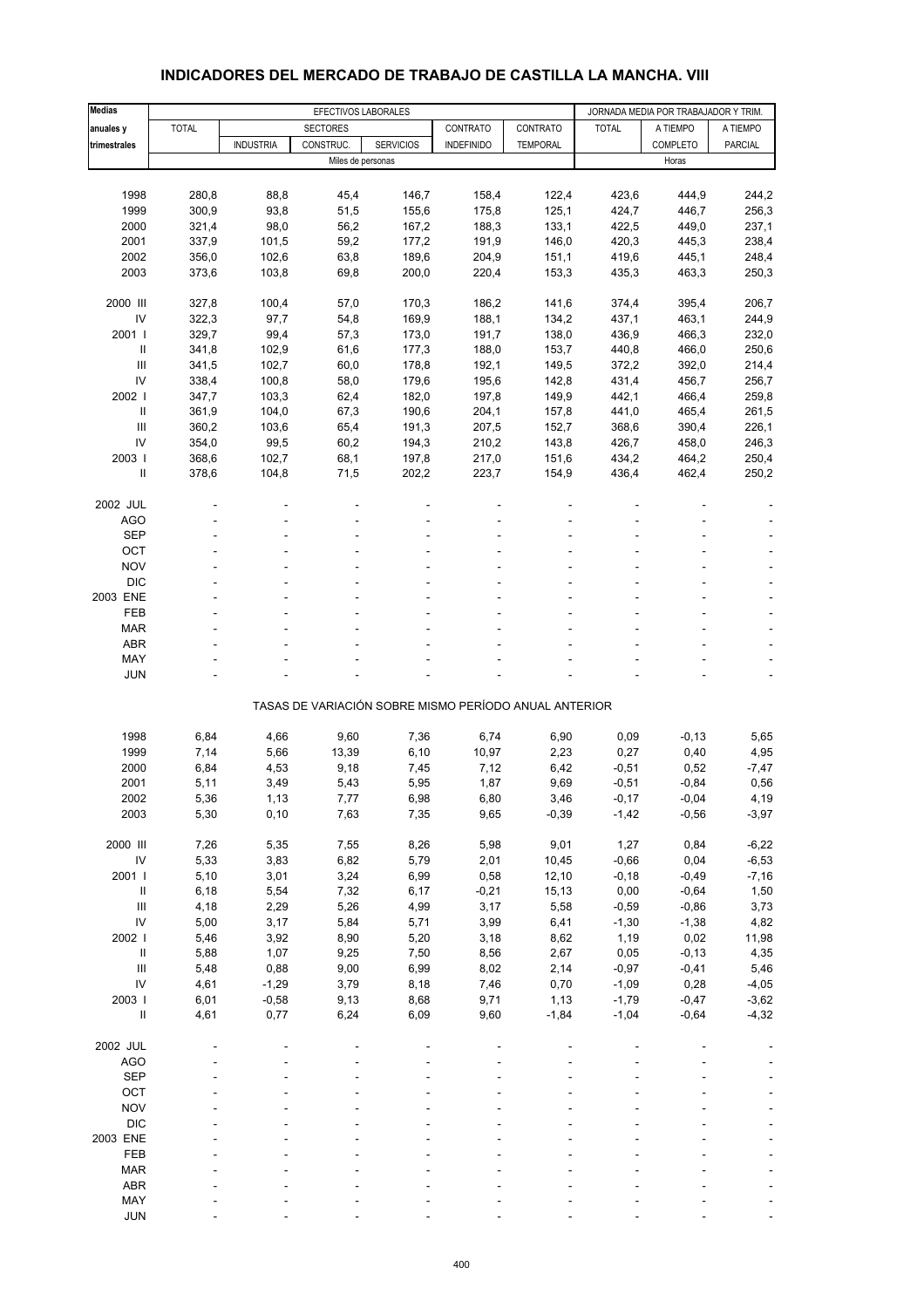## **INDICADORES DE PRECIOS DE CASTILLA LA MANCHA. I**

| <b>Medias</b> |                | INDICES DE PRECIOS DE CONSUMO (3)                     |                     | DIFERENCIAL DE |
|---------------|----------------|-------------------------------------------------------|---------------------|----------------|
| anuales y     | <b>GENERAL</b> | ALIMENTACIÓN                                          | SIN                 | INFLACIÓN      |
| trimestrales  |                | <b>AGREGADO</b>                                       | <b>ALIMENTACIÓN</b> | RTO. ESPAÑA    |
|               |                | <b>Base 2001</b>                                      |                     | P.Porcentuales |
|               |                |                                                       |                     |                |
|               |                |                                                       |                     |                |
| 1998          | 92,190         | 91,190                                                | 92,454              | $-0,41$        |
| 1999          | 93,884         | 92,322                                                | 94,389              | $-0,47$        |
| 2000          | 97,181         | 94,653                                                | 98,097              | 0,08           |
| 2001          | 100,547        | 100,146                                               | 100,661             | $-0,12$        |
| 2002          | 103,457        | 104,875                                               | 102,927             | $-0,08$        |
| 2003          | 105,985        | 107,987                                               | 105,241             | $-0.29$        |
| 2000 IV       | 98,882         | 96,502                                                | 99,731              | 0,21           |
| 2001 l        | 99,207         | 98,092                                                | 99,574              | $-0,09$        |
| Ш             | 100,496        | 99,535                                                | 100,808             | 0,03           |
| Ш             | 101,216        | 100,940                                               | 101,286             | $-0,04$        |
| IV            | 101,268        | 102,019                                               |                     | $-0,39$        |
|               |                |                                                       | 100,976             |                |
| 2002          | 101,471        | 102,909                                               | 100,934             | $-0,23$        |
| Ш             | 103,829        | 104,603                                               | 103,540             | $-0,04$        |
| Ш             | 103,485        | 105,677                                               | 102,667             | 0,03           |
| IV            | 105,044        | 106,313                                               | 104,569             | $-0,09$        |
| 2003          | 105,163        | 107,031                                               | 104,468             | $-0,35$        |
| Ш             | 106,417        | 107,472                                               | 106,022             | $-0,42$        |
| Ш             | 106,376        | 109,459                                               | 105,233             | $-0,09$        |
|               |                |                                                       |                     |                |
| 2002 OCT      | 104,974        | 106,219                                               | 104,509             | 0,12           |
| <b>NOV</b>    | 104,951        | 106,163                                               | 104,498             | $-0, 13$       |
| <b>DIC</b>    | 105,206        | 106,557                                               | 104,701             | $-0,25$        |
| 2003 ENE      | 104,744        | 106,932                                               | 103,932             | $-0,45$        |
| FEB           | 104,987        | 106,918                                               | 104,268             | $-0,30$        |
| MAR           | 105,759        | 107,243                                               | 105,205             | $-0,31$        |
| ABR           | 106,417        | 107,170                                               | 106,133             | $-0,38$        |
| MAY           | 106,314        | 107,497                                               | 105,871             | $-0,48$        |
| <b>JUN</b>    | 106,521        | 107,748                                               | 106,062             | $-0,41$        |
| JUL           | 105,933        | 108,487                                               | 104,985             | $-0,17$        |
| AGO           | 106,452        | 109,579                                               | 105,294             | $-0,04$        |
| SEP           | 106,742        | 110,312                                               | 105,420             | $-0,04$        |
|               |                | TASAS DE VARIACIÓN SOBRE MISMO PERÍODO ANUAL ANTERIOR |                     |                |
|               |                |                                                       |                     |                |
| 1998          | 1,43           | 1,41                                                  | 1,43                |                |
| 1999          | 1,84           | 1,24                                                  | 2,09                |                |
| 2000          | 3,51           | 2,53                                                  | 3,93                |                |
| 2001          | 3,46           | 5,80                                                  | 2,61                | ٠              |
| 2002          | 3,46           | 4,88                                                  | 2,93                |                |
| 2003          | 2,97           | 3,44                                                  | 2,79                |                |
| 2000 IV       | 4,21           | 3,57                                                  | 4,48                |                |
|               |                |                                                       |                     |                |
| 2001 l        | 3,70           | 4,92                                                  | 3,26                |                |
| Ш             | 4,17           | 6,41                                                  | 3,32                |                |
| Ш             | 3,60           | 6, 16                                                 | 2,67                |                |
| IV            | 2,41           | 5,72                                                  | 1,25                |                |
| 2002          | 2,88           | 4,75                                                  | 2,18                |                |
| Ш             | 3,50           | 5,28                                                  | 2,85                |                |
| Ш             | 3,55           | 5,11                                                  | 2,97                |                |
| IV            | 3,88           | 4,37                                                  | 3,70                |                |
| 2003          | 3,64           | 4,01                                                  | 3,50                |                |
| Ш             | 2,49           | 2,74                                                  | 2,40                |                |
| Ш             | 2,79           | 3,58                                                  | 2,50                |                |
| 2002 OCT      | 4,10           | 5,05                                                  | 3,75                |                |
| <b>NOV</b>    | 3,80           | 4,31                                                  | 3,61                |                |
| DIC           | 3,75           | 3,78                                                  | 3,74                |                |
| 2003 ENE      | 3,54           | 3,98                                                  | 3,38                |                |
| FEB           | 3,75           | 4,06                                                  | 3,63                |                |
|               |                |                                                       |                     |                |
| <b>MAR</b>    | 3,63           | 3,97                                                  | 3,50                |                |
| ABR           | 2,78           | 2,81                                                  | 2,76                |                |
| MAY           | 2,29           | 2,73                                                  | 2,13                |                |
| <b>JUN</b>    | 2,41           | 2,69                                                  | 2,30                |                |
| JUL           | 2,64           | 3,05                                                  | 2,49                |                |
| <b>AGO</b>    | 2,96           | 3,71                                                  | 2,68                |                |
| <b>SEP</b>    | 2,78           | 3,98                                                  | 2,33                |                |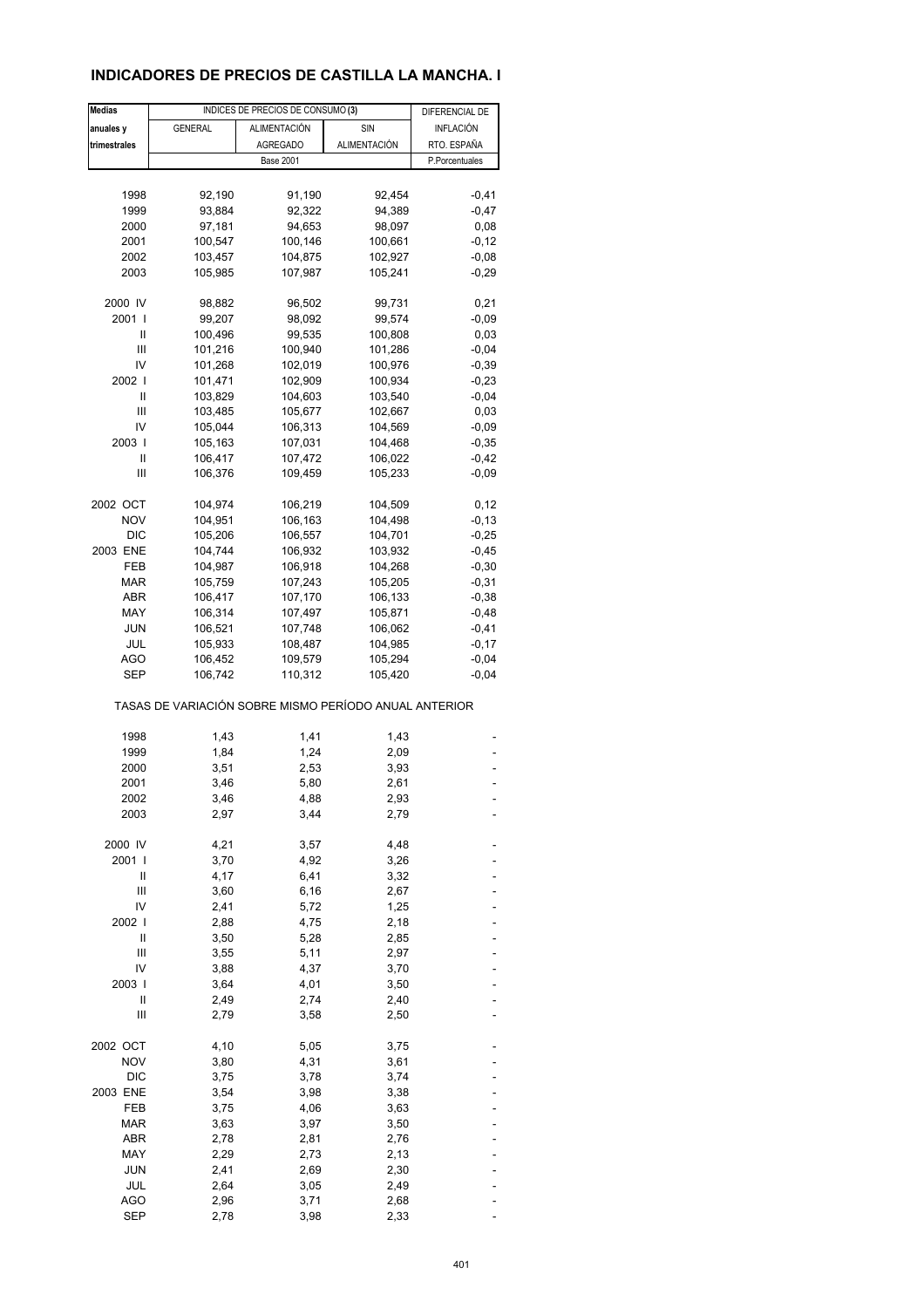# **INDICADORES DE PRECIOS DE CASTILLA LA MANCHA. II**

| <b>Medias</b>  | INDICES DE PRECIOS DE CONSUMO (3) |              |                                                       |                 |         |                 |  |
|----------------|-----------------------------------|--------------|-------------------------------------------------------|-----------------|---------|-----------------|--|
| anuales y      | <b>ALIMENTOS Y</b>                | BEBIDAS ALC. | <b>VESTIDO Y</b>                                      | <b>VIVIENDA</b> | MENAJE  | <b>MEDICINA</b> |  |
| trimestrales   | BEB.NO ALCOH.                     | Y TABACO     | CALZADO                                               |                 |         |                 |  |
|                |                                   |              | <b>Base 2001</b>                                      |                 |         |                 |  |
|                |                                   |              |                                                       |                 |         |                 |  |
| 1998           | 91,366                            | 89,217       | 99,619                                                | 89,559          | 93,950  | 94,099          |  |
| 1999           | 92,084                            | 93,440       | 101,702                                               | 91,815          | 95,292  | 96,224          |  |
| 2000           | 94,349                            | 96,248       | 103,746                                               | 97,417          | 96,654  | 98,323          |  |
| 2001           | 100,210                           | 99,796       | 106,475                                               | 99,680          | 99,708  | 99,773          |  |
| 2002           | 104,678                           | 106,320      | 105,196                                               | 101,896         | 101,483 | 102,268         |  |
| 2003           | 107,744                           | 109,787      | 106,386                                               | 104,693         | 102,869 | 103,654         |  |
|                |                                   |              |                                                       |                 |         |                 |  |
| 2000 IV        | 96,222                            | 97,906       | 104,863                                               | 100,409         | 97,607  | 98,837          |  |
| 2001 l         | 98,062                            | 98,167       | 105,430                                               | 98,501          | 98,533  | 99,082          |  |
| Ш              | 99,693                            | 98,754       | 106,293                                               | 99,861          | 99,512  | 99,692          |  |
| $\mathbf{III}$ | 101,175                           | 99,803       | 106,484                                               | 100,316         | 100,241 | 99,912          |  |
| IV             | 101,909                           | 102,460      | 107,692                                               | 100,043         | 100,545 | 100,407         |  |
| 2002           | 102,953                           | 102,585      | 100,027                                               | 100,785         | 100,534 | 101,344         |  |
| Ш              | 104,217                           | 107,424      | 108,619                                               | 101,715         | 101,463 | 102,442         |  |
| $\mathbf{III}$ | 105,410                           | 107,632      | 100,252                                               | 102,329         | 101,680 | 102,528         |  |
| IV             | 106,132                           | 107,638      | 111,884                                               | 102,754         |         | 102,755         |  |
| 2003           | 106,770                           |              |                                                       |                 | 102,253 | 102,976         |  |
|                |                                   | 108,961      | 102,458                                               | 105,098         | 102,310 |                 |  |
| Ш<br>Ш         | 107,159                           | 109,795      | 113,609                                               | 104,231         | 103,012 | 103,886         |  |
|                | 109,303                           | 110,605      | 103,091                                               | 104,750         | 103,286 | 104,099         |  |
|                |                                   |              |                                                       |                 |         |                 |  |
| 2002 OCT       | 106,028                           | 107,613      | 109,893                                               | 102,965         | 102,154 | 102,622         |  |
| <b>NOV</b>     | 105,963                           | 107,629      | 113,092                                               | 102,506         | 102,192 | 102,796         |  |
| <b>DIC</b>     | 106,405                           | 107,671      | 112,668                                               | 102,792         | 102,414 | 102,848         |  |
| 2003 ENE       | 106,808                           | 107,831      | 102,206                                               | 104,188         | 102,110 | 103,012         |  |
| FEB            | 106,576                           | 109,458      | 101,203                                               | 104,948         | 102,241 | 102,841         |  |
| <b>MAR</b>     | 106,926                           | 109,594      | 103,966                                               | 106,159         | 102,579 | 103,075         |  |
| ABR            | 106,830                           | 109,690      | 112,662                                               | 104,923         | 102,681 | 103,781         |  |
| MAY            | 107,184                           | 109,825      | 113,984                                               | 103,841         | 103,164 | 103,882         |  |
| JUN            | 107,462                           | 109,870      | 114,180                                               | 103,929         | 103,192 | 103,996         |  |
| JUL            | 108,204                           | 110,582      | 103,084                                               | 104,347         | 103,138 | 104,080         |  |
| AGO            | 109,434                           | 110,634      | 101,724                                               | 105,027         | 103,260 | 104,106         |  |
| SEP            | 110,270                           | 110,599      | 104,465                                               | 104,876         | 103,459 | 104,110         |  |
|                |                                   |              | TASAS DE VARIACIÓN SOBRE MISMO PERÍODO ANUAL ANTERIOR |                 |         |                 |  |
|                |                                   |              |                                                       |                 |         |                 |  |
| 1998           | 0,86                              | 5,79         | 2,20                                                  | 0,47            | 1,23    | 3,68            |  |
| 1999           | 0,79                              | 4,73         | 2,09                                                  | 2,52            | 1,43    | 2,26            |  |
| 2000           | 2,46                              | 3,01         | 2,01                                                  | 6, 10           | 1,43    | 2,18            |  |
| 2001           | 6,21                              | 3,69         | 2,63                                                  | 2,32            | 3,16    | 1,47            |  |
| 2002           | 4,68                              | 6,32         | 5,20                                                  | 1,90            | 1,48    | 2,27            |  |
| 2003           | 3,41                              | 3,69         | 3,32                                                  | 3,03            | 1,62    | 1,52            |  |
| 2000 IV        | 3,46                              | 4,40         | 2,25                                                  | 6,73            | 2,28    | 2,73            |  |
| 2001           | 5,22                              | 3,32         | 2,40                                                  | 3,50            | 2,92    | 2,04            |  |
| Ш              | 6,98                              | 3,46         | 2,76                                                  | 3,60            | 3,23    | 1,19            |  |
| $\mathsf{III}$ | 6,74                              | 3,30         | 2,66                                                  | 2,68            | 3,48    | 1,09            |  |
| IV             | 5,91                              | 4,65         | 2,70                                                  | $-0,36$         | 3,01    | 1,59            |  |
| 2002           | 4,81                              | 4,32         | 4,72                                                  | 1,37            | 1,30    | 1,82            |  |
| $\sf II$       | 4,85                              | 8,45         | 5,87                                                  | 1,33            | 1,49    | 2,56            |  |
| $\mathsf{III}$ | 4,77                              | 7,56         | 4,96                                                  | 2,16            | 1,48    | 2,37            |  |
| IV             | 4,29                              | 4,98         | 5,18                                                  | 2,72            | 1,65    | 2,32            |  |
| 2003           | 3,71                              | 6,22         | 2,43                                                  | 4,28            | 1,77    | 1,61            |  |
| $\sf II$       | 2,82                              | 2,21         | 4,59                                                  | 2,47            | 1,53    | 1,41            |  |
| Ш              | 3,69                              | 2,76         | 2,83                                                  | 2,37            | 1,58    | 1,53            |  |
|                |                                   |              |                                                       |                 |         |                 |  |
| 2002 OCT       | 5,06                              | 5,00         | 5,93                                                  | 2,34            | 1,55    | 2,19            |  |
| <b>NOV</b>     | 4,22                              | 4,90         | 5,22                                                  | 2,43            | 1,67    | 2,35            |  |
| <b>DIC</b>     | 3,61                              | 5,03         | 4,44                                                  | 3,38            | 1,73    | 2,41            |  |
| 2003 ENE       | 3,81                              | 5,19         | 2,24                                                  | 3,64            | 1,60    | 2,23            |  |
| FEB            | 3,69                              | 6,86         | 2,13                                                  | 4,09            | 1,90    | 1,41            |  |
| <b>MAR</b>     | 3,62                              | 6,60         | 2,92                                                  | 5,11            | 1,79    | 1,20            |  |
| ABR            | 2,89                              | 2,31         | 4,70                                                  | 3,39            | 1,39    | 1,06            |  |
| MAY            | 2,81                              | 2,17         | 4,61                                                  | 2,02            | 1,66    | 1,68            |  |
| JUN            | 2,77                              | 2,14         | 4,47                                                  | 2,01            | 1,53    | 1,49            |  |
| JUL            | 3,10                              | 2,75         | 2,92                                                  | 2,26            | 1,50    | 1,52            |  |
| <b>AGO</b>     | 3,83                              | 2,79         | 2,84                                                  | 2,74            | 1,66    | 1,54            |  |
| <b>SEP</b>     | 4,14                              | 2,75         | 2,74                                                  | 2,10            | 1,58    | 1,53            |  |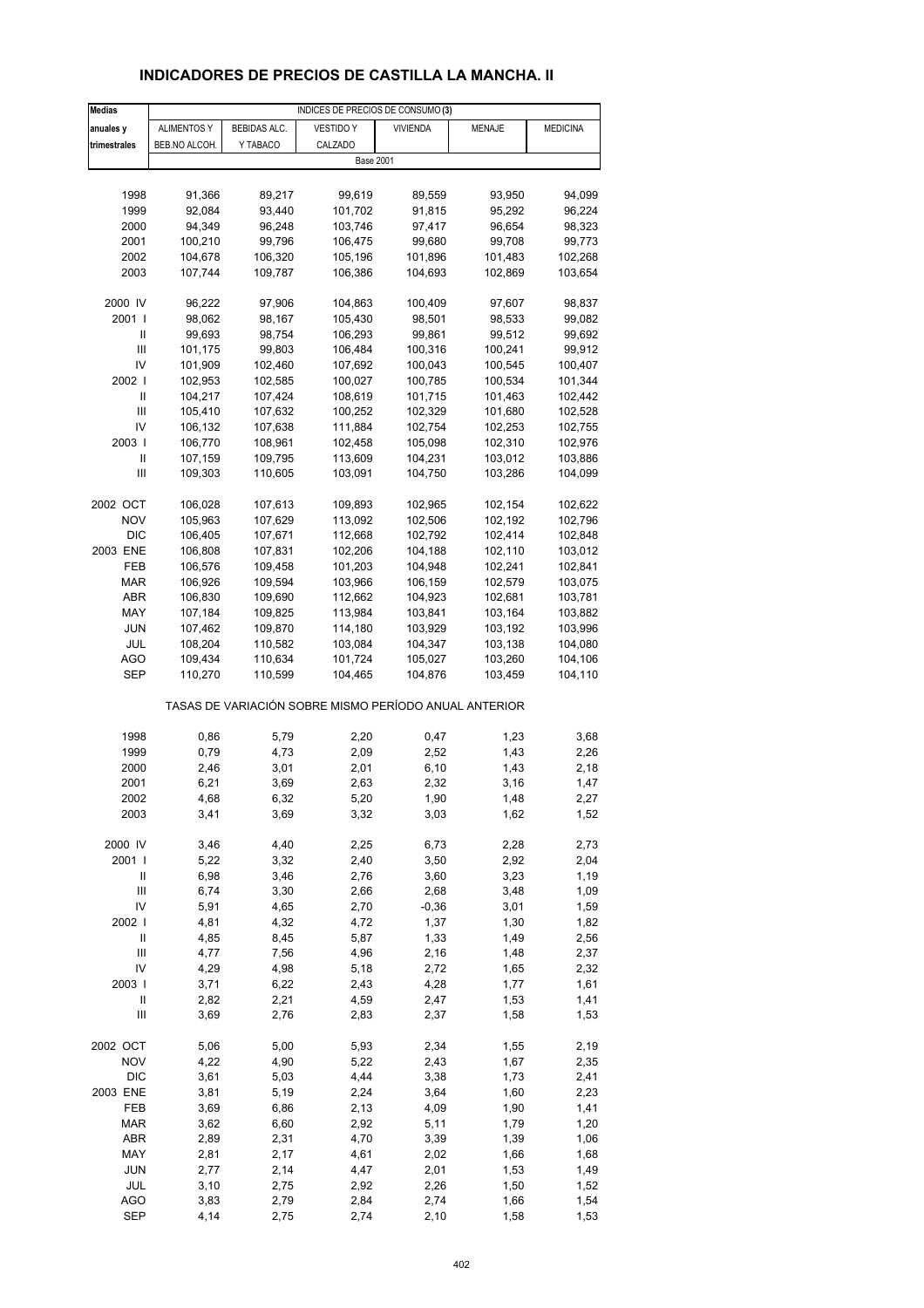# **INDICADORES DE PRECIOS DE CASTILLA LA MANCHA. III**

| <b>Medias</b>              |            |               | INDICES DE PRECIOS DE CONSUMO (3)                     |           |               |              |
|----------------------------|------------|---------------|-------------------------------------------------------|-----------|---------------|--------------|
| anuales y                  | TRANSPORTE | COMUNICA -    | OCIO <sub>Y</sub>                                     | ENSEÑANZA | HOTELES,      | <b>OTROS</b> |
| trimestrales               |            | <b>CIONES</b> | <b>CULTURA</b>                                        |           | CAFÉS Y REST. |              |
|                            |            |               | <b>Base 2001</b>                                      |           |               |              |
|                            |            |               |                                                       |           |               |              |
|                            |            |               |                                                       |           |               |              |
| 1998                       | 90,770     | 105,123       | 93,205                                                | 90,723    | 88,505        | 89,661       |
| 1999                       | 92,820     | 107,315       | 93,165                                                | 93,988    | 90,587        | 92,311       |
| 2000                       | 99,026     | 101,327       | 95,639                                                | 96,017    | 94,538        | 95,986       |
| 2001                       | 99,769     | 100,337       | 98,729                                                | 99,651    | 99,282        | 99,912       |
| 2002                       | 101,632    | 97,055        | 101,738                                               | 103,739   | 105,798       | 104,016      |
| 2003                       | 103,865    | 95,071        | 102,488                                               | 106,756   | 110,043       | 107,614      |
|                            |            |               |                                                       |           |               |              |
| 2000 IV                    | 101,113    | 101,628       | 96,293                                                | 98,241    | 96,004        | 97,415       |
| 2001 l                     | 99,420     | 101,183       | 96,619                                                | 98,472    | 97,432        | 98,610       |
| Ш                          | 101,250    | 100,498       | 97,940                                                | 98,676    | 98,828        | 99,656       |
| Ш                          | 100,204    | 100,282       | 100,435                                               | 98,928    | 100,601       | 100,498      |
| IV                         | 98,202     | 99,384        | 99,920                                                | 102,528   | 100,266       | 100,884      |
| 2002                       | 99,887     | 98,647        | 101,111                                               | 102,629   | 102,780       | 103,034      |
| Ш                          | 102,383    | 97,275        | 101,285                                               | 102,720   | 105,823       | 103,792      |
| $\mathsf{III}$             | 102,093    | 97,159        | 102,704                                               | 103,090   | 107,196       | 104,358      |
| IV                         | 102,165    | 95,139        | 101,853                                               | 106,515   | 107,394       | 104,880      |
| 2003                       | 104,527    | 95,278        | 101,610                                               |           | 108,354       |              |
|                            |            |               | 102,123                                               | 106,638   |               | 107,096      |
| Ш                          | 103,170    | 95,014        |                                                       | 106,707   | 109,897       | 107,708      |
| $\mathsf{III}$             | 103,898    | 94,922        | 103,730                                               | 106,922   | 111,878       | 108,037      |
|                            |            |               |                                                       |           |               |              |
| 2002 OCT                   | 102,851    | 97,361        | 101,962                                               | 106,458   | 107,307       | 104,940      |
| <b>NOV</b>                 | 101,563    | 94,073        | 101,470                                               | 106,499   | 107,284       | 104,850      |
| <b>DIC</b>                 | 102,081    | 93,982        | 102,127                                               | 106,589   | 107,590       | 104,850      |
| 2003 ENE                   | 103,543    | 95,268        | 101,098                                               | 106,630   | 107,938       | 106,763      |
| FEB                        | 104,533    | 95,331        | 101,705                                               | 106,630   | 108,361       | 107,099      |
| <b>MAR</b>                 | 105,505    | 95,235        | 102,027                                               | 106,653   | 108,763       | 107,427      |
| ABR                        | 103,982    | 95,100        | 102,866                                               | 106,653   | 109,414       | 107,743      |
| MAY                        | 102,797    | 94,994        | 101,541                                               | 106,653   | 109,771       | 107,574      |
| <b>JUN</b>                 | 102,730    | 94,947        | 101,962                                               | 106,816   | 110,506       | 107,806      |
| JUL                        | 103,576    | 94,945        | 103,308                                               | 106,684   | 111,420       | 108,015      |
| AGO                        | 104,110    | 94,907        | 104,557                                               | 106,684   | 112,689       | 107,958      |
| SEP                        | 104,008    | 94,914        | 103,324                                               | 107,398   | 111,526       | 108,139      |
|                            |            |               |                                                       |           |               |              |
|                            |            |               | TASAS DE VARIACIÓN SOBRE MISMO PERÍODO ANUAL ANTERIOR |           |               |              |
| 1998                       | $-0,41$    | 2,17          | 1,51                                                  | 4,11      | 2,65          | 2,54         |
|                            |            |               |                                                       |           |               |              |
| 1999                       | 2,26       | 2,09          | $-0,04$                                               | 3,60      | 2,35          | 2,96         |
| 2000                       | 6,69       | $-5,58$       | 2,65                                                  | 2,16      | 4,36          | 3,98         |
| 2001                       | 0,75       | $-0,98$       | 3,23                                                  | 3,78      | 5,02          | 4,09         |
| 2002                       | 1,63       | $-2,95$       | 1,74                                                  | 3,74      | 5,80          | 4,02         |
| 2003                       | 2,38       | $-2,68$       | 0,77                                                  | 3,83      | 4,54          | 3,75         |
|                            |            |               |                                                       |           |               |              |
| 2000 IV                    | 6,83       | $-3,62$       | 3,88                                                  | 2,98      | 4,67          | 4,86         |
| 2001 l                     | 3,18       | $-0,70$       | 3,63                                                  | 3,21      | 4,62          | 4,22         |
| Ш                          | 2,49       | $-0,02$       | 3,92                                                  | 3,78      | 4,98          | 4,36         |
| $\mathsf{III}$             | 0,35       | $-0,97$       | 1,68                                                  | 3,77      | 6,04          | 4,23         |
| IV                         | $-2,88$    | $-2,21$       | 3,77                                                  | 4,36      | 4,44          | 3,56         |
| 2002                       | 0,08       | $-2,04$       | 2,30                                                  | 3,59      | 4,01          | 3,97         |
| $\ensuremath{\mathsf{II}}$ | 0,79       | $-2,66$       | 1,68                                                  | 3,60      | 6,22          | 4,11         |
| $\mathsf{III}$             | 1,72       | $-2,86$       | 1,43                                                  | 3,76      | 6, 10         | 3,98         |
| IV                         | 3,99       | $-4,23$       | 1,55                                                  | 3,99      | 6,85          | 4,00         |
| 2003                       | 4,65       | $-3,41$       | 0,49                                                  | 3,91      | 5,42          | 3,94         |
| Ш                          | 0,77       | $-2,32$       | 0,83                                                  | 3,88      | 3,85          | 3,77         |
| Ш                          | 1,77       | $-2,30$       | 1,00                                                  | 3,72      | 4,37          | 3,53         |
|                            |            |               |                                                       |           |               |              |
| 2002 OCT                   | 3,63       | $-2,83$       | 2,02                                                  | 4,15      | 6,74          | 4,21         |
| <b>NOV</b>                 | 3,68       | $-4,90$       | 1,54                                                  | 3,89      | 7,05          | 4,01         |
| <b>DIC</b>                 | 4,66       | $-4,99$       | 1,11                                                  | 3,93      | 6,75          | 3,79         |
| 2003 ENE                   | 4,44       | $-4,81$       | 0, 16                                                 | 3,96      | 6,33          | 3,73         |
| FEB                        | 4,99       | $-3,27$       | 1,13                                                  | 3,93      | 5,73          | 4,05         |
| MAR                        | 4,50       | $-2,13$       | 0, 19                                                 | 3,83      | 4,24          | 4,05         |
| ABR                        | 1,43       | $-2,27$       | 1,76                                                  | 3,83      | 3,79          | 4,01         |
| MAY                        |            | $-2,38$       |                                                       | 3,83      | 3,78          | 3,66         |
|                            | $-0,04$    |               | 0,51                                                  |           |               |              |
| JUN                        | 0,92       | $-2,33$       | 0,22                                                  | 3,99      | 3,98          | 3,65         |
| JUL                        | 1,70       | $-2,14$       | 0,83                                                  | 3,83      | 4,39          | 3,71         |
| <b>AGO</b>                 | 2,01       | $-2,19$       | 1,09                                                  | 3,83      | 4,59          | 3,57         |
| <b>SEP</b>                 | 1,59       | $-2,57$       | 1,07                                                  | 3,49      | 4,12          | 3,30         |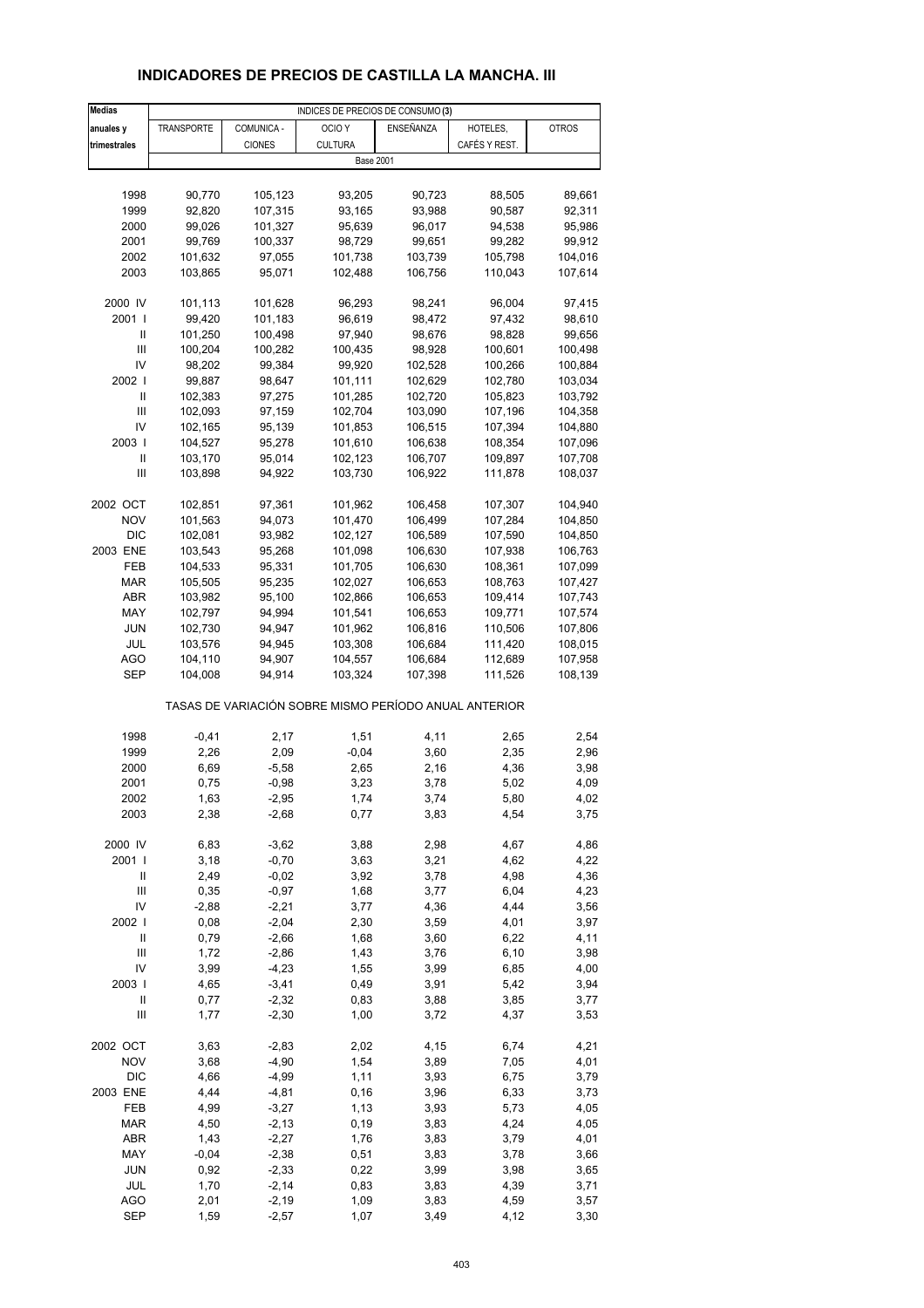| <b>Medias</b>                      |                      | <b>COSTE SALARIAL</b> |                                                       | <b>SALARIOS</b>  |                                             |        |             |         |       |
|------------------------------------|----------------------|-----------------------|-------------------------------------------------------|------------------|---------------------------------------------|--------|-------------|---------|-------|
|                                    |                      |                       |                                                       |                  | INCREMENTO SALARIAL PACTADO EN CONVENIO (4) |        |             |         |       |
| anuales y                          | POR TRABAJADOR Y MES |                       | POR HORA EFECTIVA DE TRABAJO                          |                  |                                             |        |             | INDUST. |       |
| trimestrales                       | <b>TOTAL</b>         | <b>ORDINARIO</b><br>€ | <b>TOTAL</b>                                          | <b>ORDINARIO</b> | <b>TOTAL</b>                                | AGRIC. | CONST.<br>% |         | SERV. |
|                                    |                      |                       |                                                       |                  |                                             |        |             |         |       |
|                                    |                      |                       |                                                       |                  |                                             |        |             |         |       |
| 1998                               | 1.110,58             | 982,34                | 7,61                                                  | 6,73             | 2,55                                        | 2,59   | 2,30        | 2,66    | 2,56  |
| 1999                               | 1.123,53             | 993,74                | 7,77                                                  | 6,87             | 2,83                                        | 3,09   | 3,09        | 2,61    | 2,72  |
| 2000                               | 1.139,44             | 1.001,51              | 7,92                                                  | 6,95             | 4,11                                        | 4,09   | 4,15        | 3,87    | 4,28  |
| 2001                               | 1.164,34             | 1.020,83              | 8,13                                                  | 7,12             | 3,83                                        | 4,31   | 3,34        | 3,88    | 3,84  |
| 2002                               | 1.199,15             | 1.045,36              | 8,41                                                  | 7,34             | 4,10                                        | 4,40   | 3,65        | 4,13    | 4,19  |
| 2003                               | 1.231,46             | 1.100,64              | 8,46                                                  | 7,56             | 3,26                                        | 2,72   | 0,00        | 3,42    | 3,31  |
|                                    |                      |                       |                                                       |                  |                                             |        |             |         |       |
| 2000 IV                            | 1.251,66             | 1.010,03              | 8,71                                                  | 7,03             | 3,20                                        | 3,16   | 2,85        | 3,16    | 3,39  |
| 2001 l                             | 1.102,21             | 1.016,22              | 7,26                                                  | 6,70             | 3,37                                        | 4,50   | 3,10        | 2,72    | 3,77  |
| Ш                                  | 1.153,53             | 1.008,64              | 7,99                                                  | 6,99             | 3,28                                        | 4,50   | 3,16        | 2,82    | 3,50  |
| Ш                                  | 1.133,17             | 1.027,17              | 8,31                                                  | 7,53             | 3,66                                        | 4,41   | 2,87        | 3,97    | 3,61  |
| IV                                 | 1.268,46             | 1.031,29              | 8,94                                                  | 7,27             | 3,67                                        | 4,31   | 2,87        | 3,91    | 3,60  |
| 2002                               | 1.122,48             | 1.036,12              | 7,80                                                  | 7,20             | 3,05                                        | 4,37   | 0,00        | 2,83    | 2,79  |
| Ш                                  | 1.198,73             | 1.032,75              | 8,08                                                  | 6,96             | 3,12                                        | 4,37   | 0,00        | 3,00    | 2,84  |
| Ш                                  | 1.168,15             | 1.054,97              | 8,60                                                  | 7,77             | 3,04                                        | 4,37   | 2,72        | 3,02    | 2,86  |
| IV                                 | 1.307,22             | 1.057,61              | 9,16                                                  | 7,41             | 3,11                                        | 4,20   | 3,05        | 3,02    | 2,86  |
| 2003                               | 1.186,39             | 1.099,66              | 8,06                                                  | 7,47             | 3,02                                        | 2,72   | 0,00        | 2,95    | 3,32  |
| $\ensuremath{\mathsf{II}}$         | 1.276,52             | 1.101,62              | 8,86                                                  | 7,65             | 3,23                                        | 2,72   | 0,00        | 3,32    | 3,40  |
| Ш                                  |                      |                       |                                                       | $\frac{1}{2}$    | 3,26                                        | 2,72   | 0,00        | 3,42    | 3,31  |
|                                    |                      |                       |                                                       |                  |                                             |        |             |         |       |
| 2002 SEP                           |                      |                       |                                                       |                  | 3,04                                        | 4,37   | 2,72        | 3,02    | 2,86  |
| OCT                                |                      |                       |                                                       | ÷                | 3,03                                        | 4,37   | 2,72        | 3,02    | 2,87  |
| <b>NOV</b>                         |                      |                       |                                                       | ÷                | 3,11                                        | 4,20   | 3,05        | 3,03    | 2,87  |
| <b>DIC</b>                         |                      |                       |                                                       |                  | 3,11                                        | 4,20   | 3,05        | 3,02    | 2,86  |
| 2003 ENE                           |                      |                       |                                                       | ÷                | 2,96                                        | 2,29   | 0,00        | 2,69    | 3,38  |
| FEB                                |                      |                       |                                                       | ÷,               | 3,02                                        | 2,72   | 0,00        | 2,95    | 3,36  |
| <b>MAR</b>                         |                      |                       |                                                       | ä,               | 3,02                                        | 2,72   | 0,00        | 2,95    | 3,32  |
| <b>ABR</b>                         |                      |                       |                                                       | ÷                | 3,06                                        | 2,72   | 0,00        | 2,98    | 3,39  |
| MAY                                |                      |                       |                                                       | ÷,               | 3,06                                        | 2,72   | 0,00        | 2,97    | 3,40  |
| <b>JUN</b>                         |                      |                       |                                                       |                  | 3,23                                        | 2,72   | 0,00        | 3,32    | 3,40  |
| <b>JUL</b>                         |                      |                       |                                                       | ÷,               | 3,26                                        | 2,72   | 0,00        | 3,42    | 3,31  |
| <b>AGO</b>                         |                      |                       |                                                       |                  | 3,26                                        | 2,72   | 0,00        | 3,42    | 3,31  |
|                                    |                      |                       |                                                       |                  |                                             |        |             |         |       |
|                                    |                      |                       | TASAS DE VARIACIÓN SOBRE MISMO PERÍODO ANUAL ANTERIOR |                  |                                             |        |             |         |       |
|                                    |                      |                       |                                                       |                  |                                             |        |             |         |       |
| 1998                               | 1,97                 | 0,87                  | 2,80                                                  | 1,70             |                                             |        |             |         |       |
| 1999                               | 1,17                 | 1,16                  | 2,10                                                  | 2,12             |                                             |        |             |         |       |
| 2000                               | 1,42                 | 0,78                  | 1,87                                                  | 1,24             |                                             |        |             |         |       |
| 2001                               | 2,19                 | 1,93                  | 2,62                                                  | 2,45             |                                             |        |             |         |       |
| 2002                               | 2,99                 | 2,40                  | 3,51                                                  | 2,98             |                                             |        |             |         |       |
| 2003                               | 6, 10                | 6,40                  | 6,55                                                  | 6,78             |                                             |        |             |         |       |
| 2000 IV                            |                      |                       |                                                       |                  |                                             |        |             |         |       |
| 2001 l                             | 0,95                 | 0,29                  | 0,58                                                  | 0,00             |                                             |        |             |         |       |
|                                    | 4,00                 | 2,49                  | 3,27                                                  | 1,98             |                                             |        |             |         |       |
| $\ensuremath{\mathsf{II}}$<br>III  | 2,17                 | 0,66                  | 2,44                                                  | 1,01             |                                             |        |             |         |       |
|                                    | 1,42                 | 2,47                  | 2,21                                                  | 3,29             |                                             |        |             |         |       |
| IV                                 | 1,34                 | 2,10                  | 2,64                                                  | 3,41             |                                             |        |             |         |       |
| 2002                               | 1,84                 | 1,96                  | 7,44                                                  | 7,46             |                                             |        |             |         |       |
| $\ensuremath{\mathsf{II}}$         | 3,92                 | 2,39                  | 1,13                                                  | $-0,43$          |                                             |        |             |         |       |
| $\ensuremath{\mathsf{III}}\xspace$ | 3,09                 | 2,71                  | 3,49                                                  | 3,19             |                                             |        |             |         |       |
| IV                                 | 3,06                 | 2,55                  | 2,46                                                  | 1,93             |                                             |        |             |         |       |
| 2003                               | 5,69                 | 6,13                  | 3,33                                                  | 3,75             |                                             |        |             |         |       |
| $\ensuremath{\mathsf{II}}$         | 6,49                 | 6,67                  | 9,65                                                  | 9,91             |                                             |        |             |         |       |
| $\ensuremath{\mathsf{III}}\xspace$ |                      |                       |                                                       |                  |                                             |        |             |         | ä,    |
|                                    |                      |                       |                                                       |                  |                                             |        |             |         |       |
| 2002 SEP                           |                      |                       |                                                       |                  |                                             |        |             |         |       |
| OCT                                |                      |                       |                                                       |                  |                                             |        |             |         |       |
| <b>NOV</b>                         |                      |                       |                                                       |                  |                                             |        |             |         |       |
| <b>DIC</b>                         |                      |                       |                                                       |                  |                                             |        |             |         |       |
| 2003 ENE                           |                      |                       |                                                       |                  |                                             |        |             |         |       |
| FEB                                |                      |                       |                                                       |                  |                                             |        |             |         |       |
| <b>MAR</b>                         |                      |                       |                                                       |                  |                                             |        |             |         |       |
| ABR                                |                      |                       |                                                       |                  |                                             |        |             |         |       |
| MAY                                |                      |                       |                                                       |                  |                                             |        |             |         |       |
| <b>JUN</b>                         |                      |                       |                                                       |                  |                                             |        |             |         |       |

#### **INDICADORES DE SALARIOS DE CASTILLA LA MANCHA**

JUL - - - - - - - - - - - - - -AGO - - - - - - ---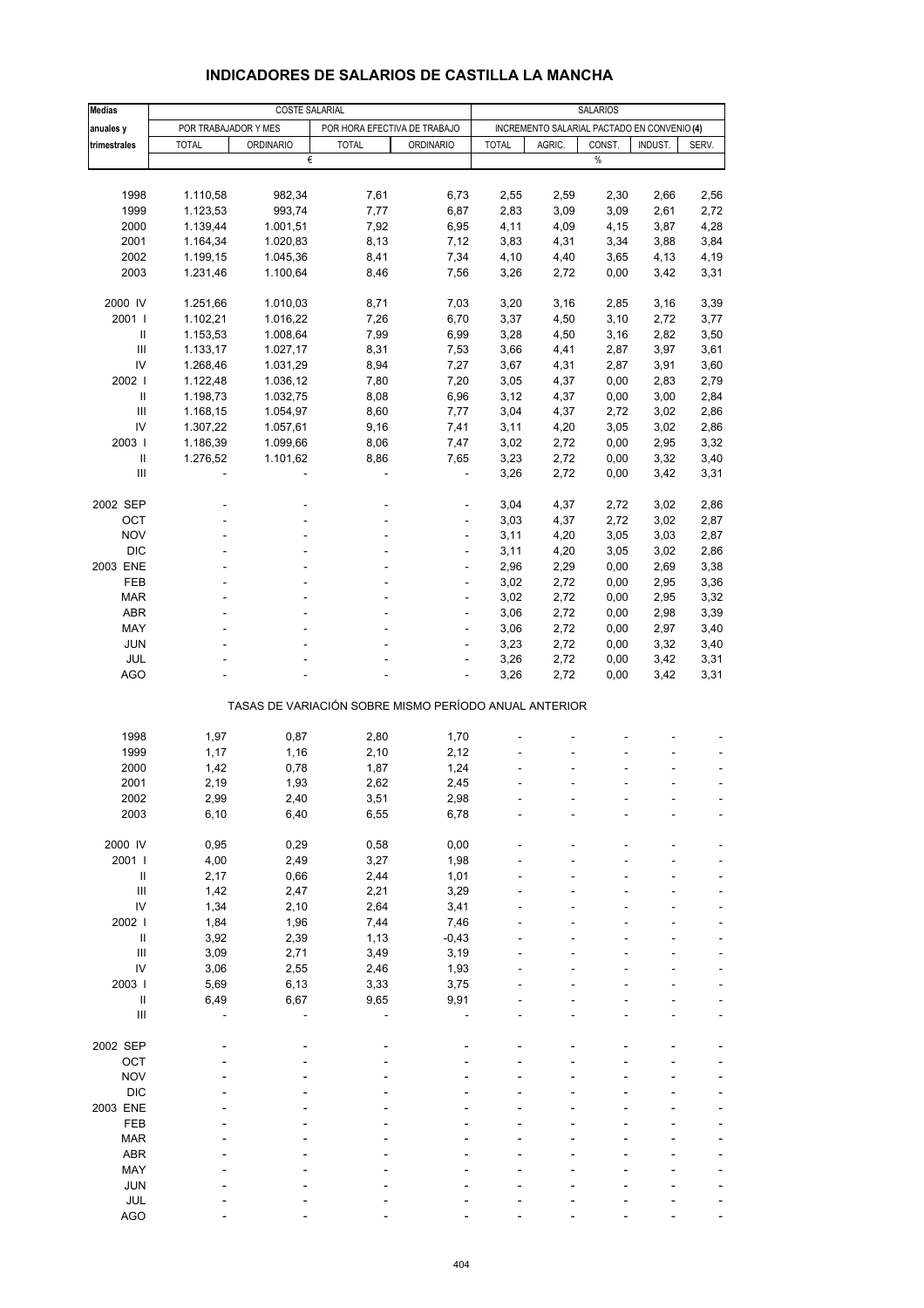| <b>Medias</b>              | CRÉDITOS Y DEPÓSITOS DEL SISTEMA BANCARIO             |           |                  |           | HIPOTECAS INMOBILIARIAS |                           |  |
|----------------------------|-------------------------------------------------------|-----------|------------------|-----------|-------------------------|---------------------------|--|
| anuales y                  | <b>CRÉDITOS</b>                                       |           | <b>DEPÓSITOS</b> |           |                         | FINCAS RÚSTICAS Y URBANAS |  |
| trimestrales               | S.PRIVADO                                             | S.PÚBLICO | S.PRIVADO        | S.PÚBLICO | NÚMERO                  | <b>IMPORTE</b>            |  |
|                            |                                                       |           | Millones de €    |           | Unidades                | Miles de $\epsilon$       |  |
|                            |                                                       |           |                  |           |                         |                           |  |
| 1998                       | 9.466,43                                              | 964,79    | 13.080,07        | 333,91    | 2.205                   | 146.695                   |  |
| 1999                       | 10.747,08                                             | 972,99    | 14.022,27        | 354,21    | 2.728                   | 206.610                   |  |
| 2000                       | 12.739,50                                             | 904,42    | 15.795,47        | 462,16    | 2.604                   | 229.052                   |  |
| 2001                       | 14.505,16                                             | 898,33    | 17.593,64        | 452,65    | 2.678                   | 266.703                   |  |
| 2002                       | 16.599,76                                             | 977,36    | 18.931,59        | 464,23    | 3.319                   | 341.929                   |  |
| 2003                       | 18.535,39                                             | 1.215,62  | 19.699,11        | 482,42    | 3.627                   | 370.832                   |  |
|                            |                                                       |           |                  |           |                         |                           |  |
| 2000 III                   | 12.969,49                                             | 921,40    | 15.913,94        | 552,13    | 2.274                   | 230.654                   |  |
| IV                         | 13.497,58                                             | 865,27    | 16.437,09        | 427,07    | 2.596                   | 247.946                   |  |
| 2001 l                     | 13.947,81                                             | 873,28    | 16.834,67        | 423,43    | 2.918                   | 312.920                   |  |
| Ш                          | 14.579,76                                             | 926,32    | 17.448,06        | 438,96    | 2.601                   | 270.239                   |  |
| Ш                          | 14.267,75                                             | 954,26    | 17.811,06        | 497,94    | 2.476                   | 232.717                   |  |
| IV                         | 15.225,32                                             | 839,46    | 18.280,77        | 450,25    | 2.715                   | 250.934                   |  |
| 2002                       | 15.573,22                                             | 851,73    | 18.299,84        | 449,97    | 3.571                   | 358.090                   |  |
| Ш                          | 16.272,91                                             | 1.054,11  | 18.780,82        | 446,03    | 3.289                   | 330.530                   |  |
| Ш                          | 16.799,17                                             | 930,68    | 18.841,29        | 469,39    | 3.140                   | 319.701                   |  |
| IV                         | 17.753,73                                             | 1.072,93  | 19.804,40        | 491,53    | 3.275                   | 359.396                   |  |
| 2003                       | 18.031,38                                             | 1.099,30  | 19.316,49        | 475,33    | 3.834                   | 383.122                   |  |
| Ш                          | 19.039,39                                             | 1.331,94  | 20.081,72        | 489,50    | 3.421                   | 358.542                   |  |
|                            |                                                       |           |                  |           |                         |                           |  |
| 2002 JUL                   |                                                       |           |                  |           | 2.833                   | 306.612                   |  |
| AGO                        | L,                                                    | ÷.        | ä,               | ٠         | 3.132                   | 306.494                   |  |
| SEP                        | L,                                                    |           |                  |           | 3.455                   | 345.996                   |  |
| OCT                        |                                                       |           |                  |           | 3.344                   | 385.463                   |  |
| <b>NOV</b>                 | ÷                                                     |           | ÷                | ٠         | 3.636                   | 390.940                   |  |
| <b>DIC</b>                 |                                                       |           |                  |           | 2.846                   | 301.786                   |  |
| 2003 ENE                   |                                                       |           |                  |           | 4.286                   | 451.932                   |  |
| FEB                        | ÷                                                     | ÷         | ÷                | ٠         | 3.482                   | 316.049                   |  |
| MAR                        |                                                       |           |                  |           | 3.733                   | 381.384                   |  |
| ABR                        |                                                       |           |                  |           | 3.042                   | 337.718                   |  |
| MAY                        |                                                       |           |                  | ۰         | 3.859                   | 353.870                   |  |
| JUN                        |                                                       |           |                  |           | 3.362                   | 384.038                   |  |
|                            |                                                       |           |                  |           |                         |                           |  |
|                            | TASAS DE VARIACIÓN SOBRE MISMO PERÍODO ANUAL ANTERIOR |           |                  |           |                         |                           |  |
|                            |                                                       |           |                  |           |                         |                           |  |
| 1998                       | 11,23                                                 | $-9,45$   | 1,90             | 0,59      | 41,45                   | 108,78                    |  |
| 1999                       | 13,53                                                 | 0,85      | 7,20             | 6,08      | 23,72                   | 40,84                     |  |
| 2000                       | 18,54                                                 | $-7,05$   | 12,65            | 30,48     | $-4,54$                 | 10,86                     |  |
| 2001                       | 13,86                                                 | $-0,67$   | 11,38            | $-2,06$   | 2,82<br>23,95           | 16,44                     |  |
| 2002                       | 14,44                                                 | 8,80      | 7,60             | 2,56      |                         | 28,21                     |  |
| 2003                       | 16,41                                                 | 27,57     | 6,25             | 7,68      | 5,76                    | 7,70                      |  |
| 2000 III                   | 18,74                                                 | $-6, 16$  | 13,21            | 62,99     | $-11,49$                | 15,85                     |  |
| IV                         | 18,03                                                 | $-8,98$   | 11,32            | 21,11     | 10,53                   | 23,68                     |  |
| 2001                       | 16,86                                                 | $-7,03$   | 10,47            | $-0,71$   | 1,73                    | 35,69                     |  |
| Ш                          | 16,13                                                 | 3,88      | 11,90            | $-0,91$   | $-2,91$                 | 30,55                     |  |
| Ш                          | 10,01                                                 | 3,57      | 11,92            | $-9,81$   | 8,90                    | 0,89                      |  |
| IV                         | 12,80                                                 | $-2,98$   | 11,22            | 5,43      | 4,60                    | 1,20                      |  |
| 2002                       | 11,65                                                 | $-2,47$   | 8,70             | 6,27      | 22,39                   | 14,43                     |  |
| $\ensuremath{\mathsf{II}}$ | 11,61                                                 | 13,80     | 7,64             | 1,61      | 26,44                   | 22,31                     |  |
| Ш                          | 17,74                                                 | $-2,47$   | 5,78             | $-5,73$   | 26,80                   | 37,38                     |  |
| IV                         | 16,61                                                 | 27,81     | 8,33             | 9,17      | 20,64                   | 43,22                     |  |
| 2003                       | 15,78                                                 | 29,07     | 5,56             | 5,64      | 7,36                    | 6,99                      |  |
| $\ensuremath{\mathsf{II}}$ | 17,00                                                 | 26,36     | 6,93             | 9,75      | 4,02                    | 8,47                      |  |
|                            |                                                       |           |                  |           |                         |                           |  |
| 2002 JUL                   |                                                       |           |                  |           | 13,50                   | 40,75                     |  |
| <b>AGO</b>                 |                                                       |           |                  |           | 25,68                   | 22,77                     |  |
| <b>SEP</b>                 |                                                       |           |                  |           | 41,54                   | 50,00                     |  |
| OCT                        |                                                       |           |                  |           | 14,40                   | 50,57                     |  |
| <b>NOV</b>                 |                                                       |           |                  |           | 39,26                   | 50,91                     |  |
| <b>DIC</b>                 |                                                       |           |                  |           | 9,00                    | 26,93                     |  |
| 2003 ENE                   |                                                       |           |                  |           | 8,56                    | 15,72                     |  |
| FEB                        |                                                       |           |                  |           | $-0,31$                 | $-13,47$                  |  |
| <b>MAR</b>                 |                                                       |           |                  |           | 14,09                   | 19,76                     |  |
| ABR                        |                                                       |           |                  |           | $-3,64$                 | 12,83                     |  |
| MAY                        |                                                       |           |                  |           | 4,75                    | 2,59                      |  |

### **INDICADORES MONETARIOS DE CASTILLA LA MANCHA**

JUN - - - - 11,14 10,57